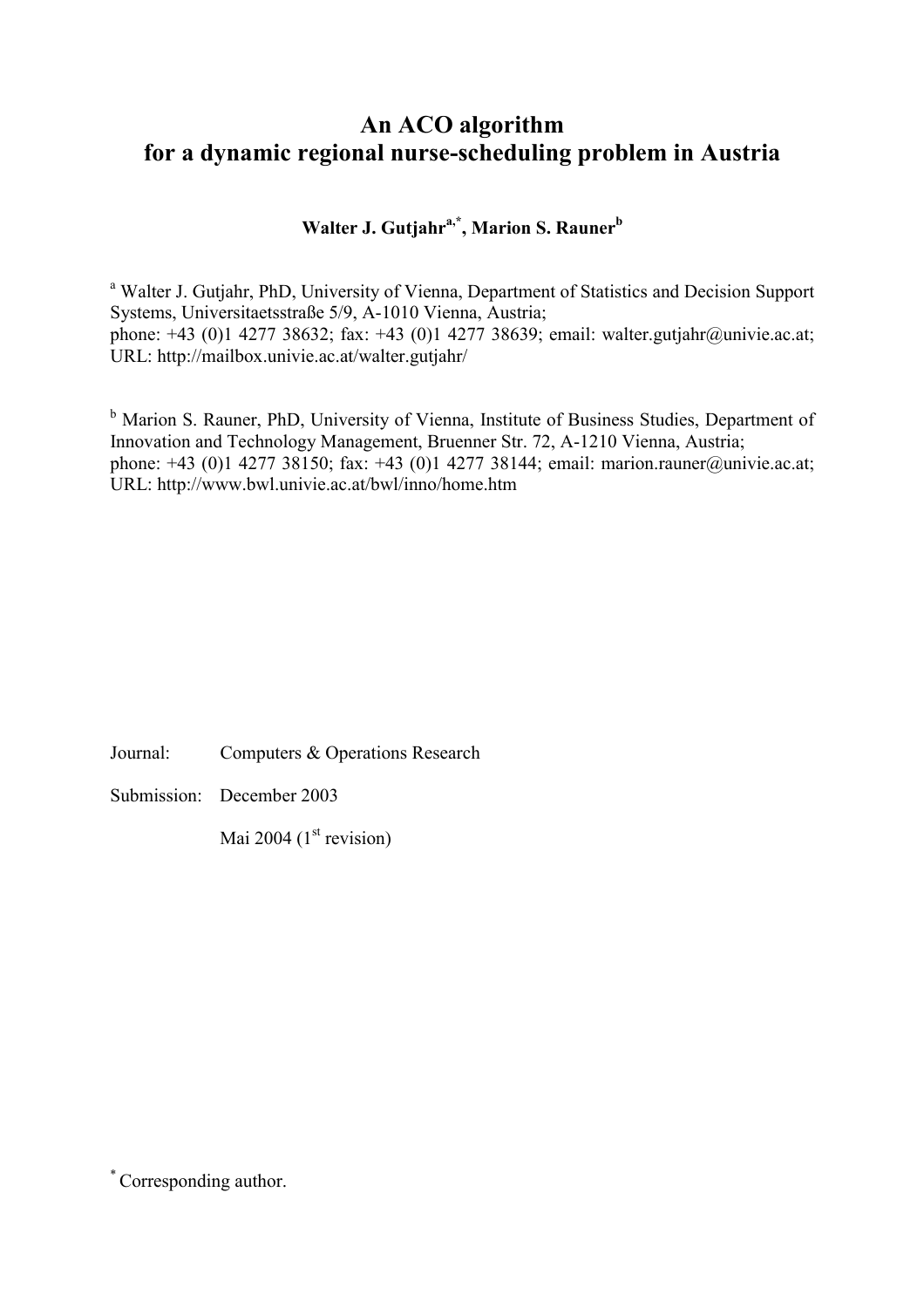# **An ACO algorithm**

# **for a dynamic regional nurse-scheduling problem in Austria**

#### **Abstract**

To the best of our knowledge, this paper describes the first ant colony optimization (ACO) approach applied to nurse scheduling, analyzing a dynamic regional problem which is currently under discussion at the Vienna hospital compound. Each day, pool nurses have to be assigned for the following days to public hospitals while taking into account a variety of soft and hard constraints regarding working date and time, working patterns, nurses' qualifications, nurses' and hospitals' preferences, as well as costs. Extensive computational experiments based on a four week simulation period were used to evaluate three different scenarios varying the number of nurses and hospitals for six different hospitals' demand intensities. The results of our simulations and optimizations reveal that the proposed ACO algorithm achieves highly significant improvements compared to a greedy assignment algorithm.

**Keywords:** dynamic regional nurse scheduling; ant colony optimization (ACO); decision support system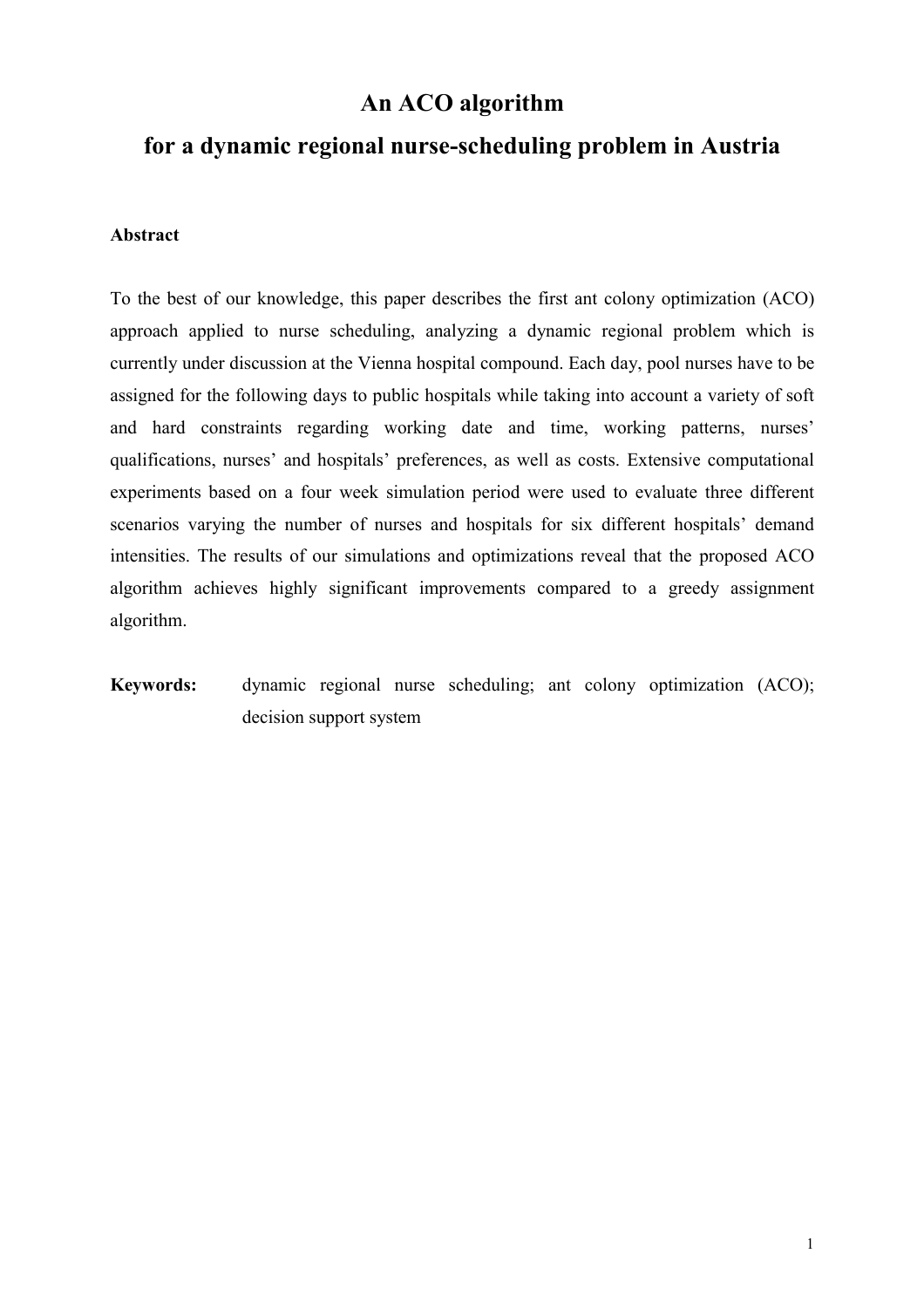# **1. Introduction**

Policy makers are facing a situation in which there is an emerging global nursing shortage along with misdistribution and poor utilization of nurses [1]. Major contributors to the nursing shortage include: the aging population, the decline in enrollment at nursing schools, the changing work climate in hospitals and nursing homes, and the low image and salary associated with nursing [2,3]. The current situation is characterized by an increasing demand and a decreasing supply. For example, health care experts estimate a shortage of 400,000 registered nurses in the United States of America by 2020 [3]. Badelt et al. [4] forecasted that by 2030 the number of Austrians needing health care services would double based on a scenario for long life expectancy due to improved medical technologies.

This nurse shortage results in an increased competition for the nursing human resources available, both within and among countries [1]. Many nurses from less-developed countries emigrate to high-income countries due to better pay and career opportunities [1]. In recent years, many Chinese, Philippine, and Eastern European nurses have come to Austria. However, this number has still been too low to compensate for the existing shortage. First evidence of this shortage's negative consequences emerged in a number of nursing homes where several patients were left unattended by careless nurses. This led to an Austrian nursing scandal in autumn 2003.

Therefore, new strategies have to be developed to overcome the nursing shortage as well as the misdistribution and poor utilization of nurses. One strategy includes the development of regional nurse pools to better compensate for the nursing shortage and to better utilize scarce human resources. Currently, the Vienna hospital compound is considering such a solution for covering temporary shortages in their hospitals.

Until recently, policy makers in hospitals solved nurse scheduling problems manually, which was a time consuming task [5]. This is why numerous models have been developed to investigate various aspects of specific nurse scheduling problems for over 40 years (cf. Siferd and Benton [6], Smith-Daniels et al. [7], Cheang et al. [8], Burke et al. [9]). Warner [10] disclosed essential characteristics for Decision Support Systems (DSS) in this field: coverage, quality, stability, flexibility, fairness, and costs. Another key issue for nurse scheduling comprises physical and mental consequences of night work, alternating shift plans, and work stretches etc. [11,12].

In the early years of nurse and physician scheduling modeling, many mathematical programming approaches were applied to solve rather simple problems with few constraints and a single goal due to restricted computer technology (cf. Warner [9], Warner and Prawda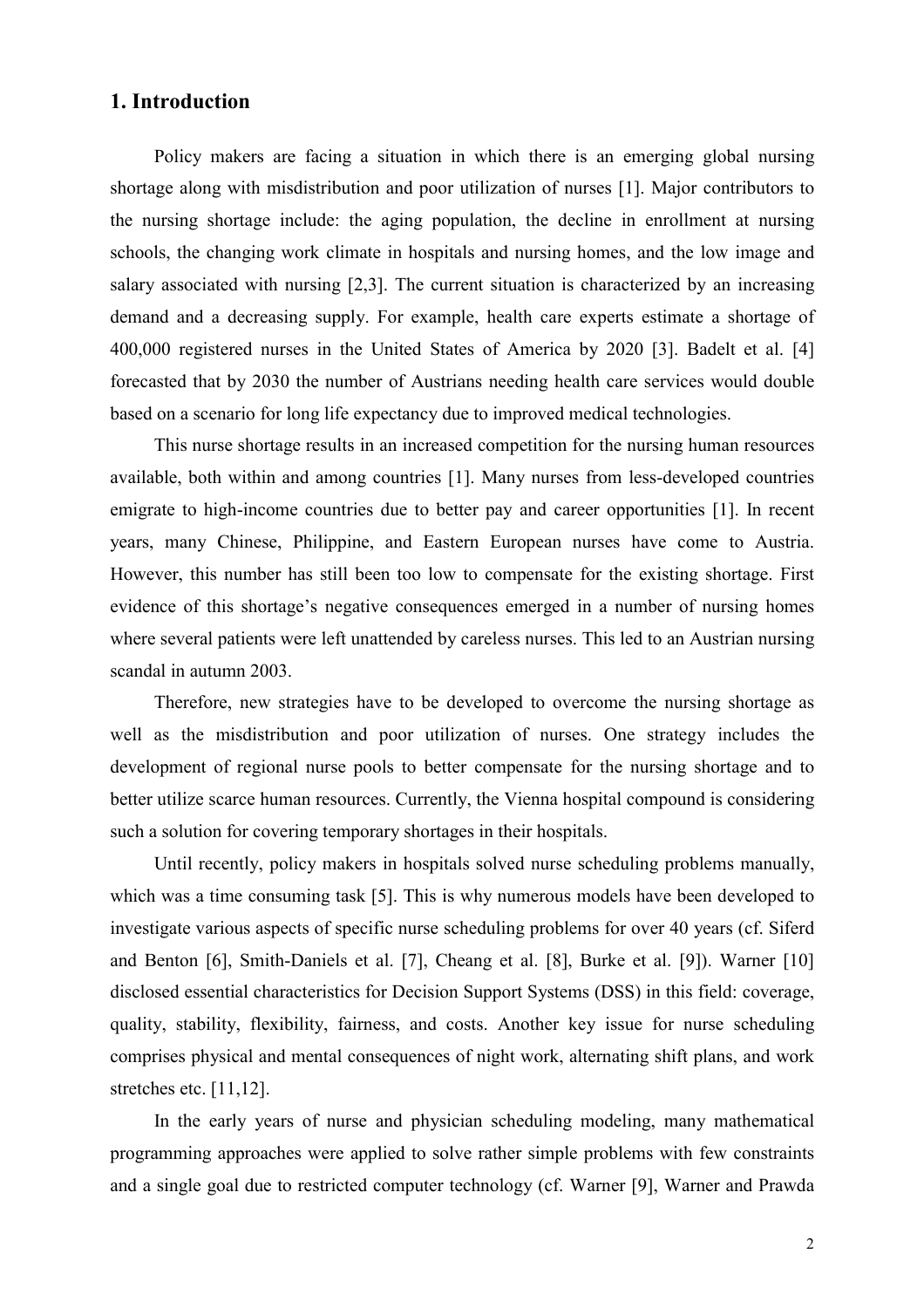[13], Miller et al. [14]). Since the early 1980s, goal programming and multi-criteria approaches have emerged in the literature (cf. Beaulieu et al. [15], Ozkarahan [16], Musa and Saxena [17], Arthur and Ravindran [18]). As real world problems are immense and deal with many constraints, heuristics (cf. Randhawa and Sitompul [19], Kostrava and Jennings [20], Burns and Koop [21]), and recently metaheuristics such as Simulated Annealing (cf. Brusco and Jacobs [22]), Tabu Search (cf. Valouxis and Housos [23], Berrada et al. [24], Carter and Lapierre [25], Dowsland [26], Ferland et al. [27], Ikegami and Niwa [28], Burke et al. [29]), and Genetic Algorithms (cf. Aickelin and Dowsland [30,31], Burke et al. [32]) have been developed to generate high quality nurse schedules in an acceptable computation time. Several artificial intelligence methods have been proposed to schedule duty rosters for physicians and nurses in recent years (cf. Gierl et al. [33], Meyer auf'm Hofe [34]).

The dynamic regional nurse scheduling problem tackled in this paper can be described as follows. The Vienna Hospital Compound consists of 15 public hospitals including nursing homes and serves the majority of Vienna's population [35]. Currently, this organization is considering the introduction of an organized pool of flexible nurses for the Vienna region to meet excess or uncovered demand for nurses. Periodically, for example daily, pool nurses have to be assigned for the following days to public hospitals while considering a variety of soft and hard constraints regarding working date and time, working patterns, nurses' qualifications, nurses' and hospitals' preferences, as well as costs. Decision makers can weigh all of these constraints in a cost function to express their assignment preferences such as more weight for salary costs and for uncovered demands.

We anticipated that Simulated Annealing or Genetic Algorithms were not the most efficient approaches for our problem because of the complicated form of the constraints, and verified this in our experiments for the case of Simulated Annealing. Due to the high complexity of the problem, we did not consider mathematical programming or goal programming methods such as Franz et al. [36]. On the other hand, the Ant Colony Optimization (ACO) approach, which is usually applied to highly constrained combinatorial problems, seemed to be especially suitable for solving this problem. To the best of our knowledge, we are the first researchers to apply ACO in the field of nurse scheduling and our results demonstrate that this approach provides high quality solutions within a reasonable computation time compared to Simulated Annealing or to a simple greedy approach.

The rest of the paper is organized as follows: Section 2 explains the dynamic regional nurse scheduling problem. In section 3 we describe our solution methodology to solve this problem. We discuss different assignment strategies, and then outline the algorithms applied, and finally we discuss how to handle the dynamics of deferring demands. Section 4 provides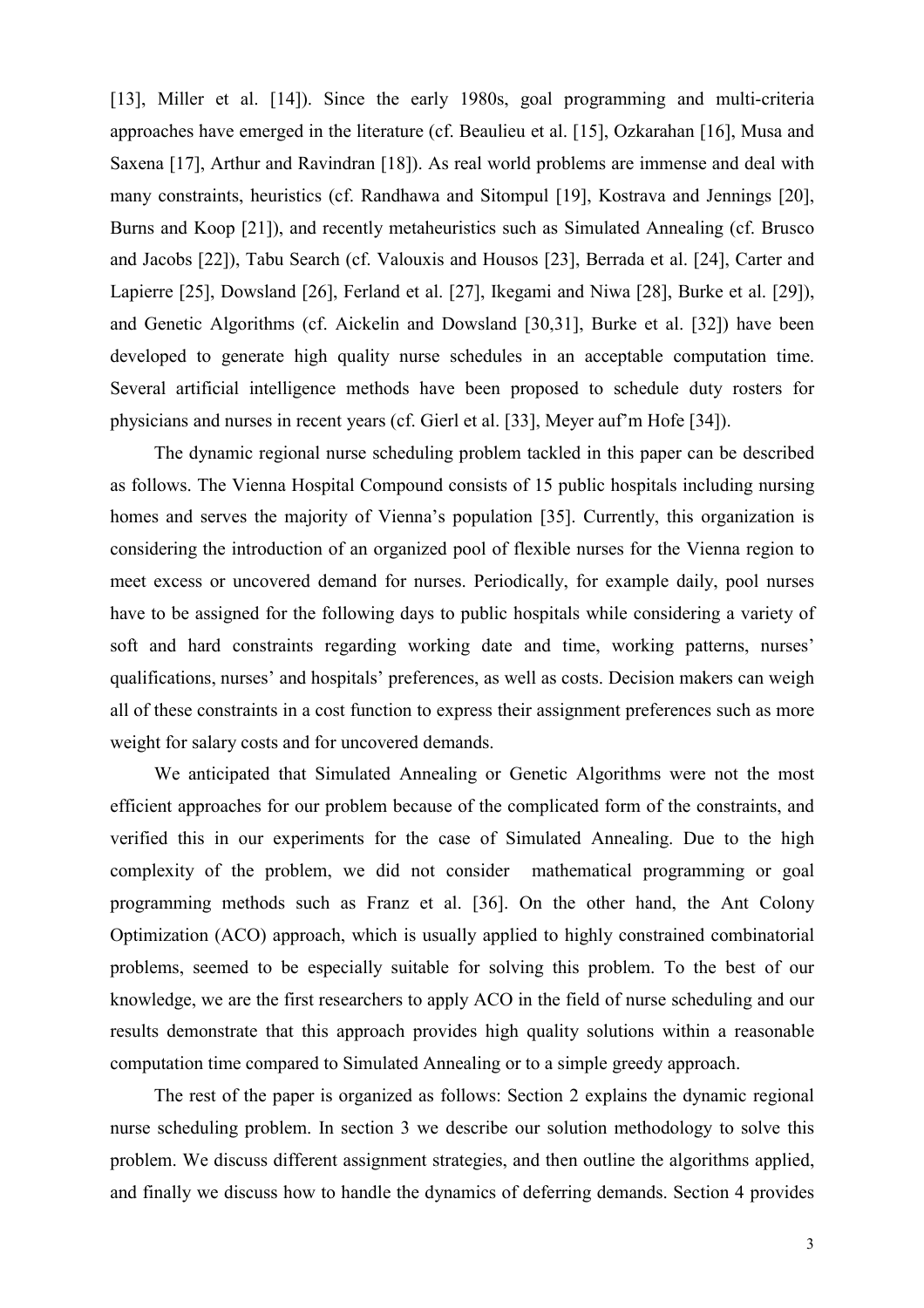an overview of the simulation framework for policy makers. Our experimental results and an illustrative example are presented in section 5. In the last section, we conclude with directions for further research and policy implications.

# **2. The dynamic regional nurse scheduling problem**

We first explain the general problem structure and then outline the cost structure for the dynamic regional nurse scheduling problem.

## **2.1. General Problem Structure**

Our model allows for all possible variations of nurses' schedules, known as the noncyclic nurse scheduling approach, which penalizes bad schedules and forbids the worst cases. By forbidding certain working patterns, our approach can be forced to be semi-cyclical or even cyclical. Many approaches within the literature considered non-realistic cyclic schedules which consist of a fixed set of rosters rotated among all nurses (cf. Millar and Kiragu [37]). In our model, nurses place offers for certain days and hours when they are willing to work due to their personal preferences, while hospitals request nurses for certain days, hours, and skill categories. The following definitions are based on time slots of any granularity. In the context of our experiments, a time slot takes one hour and the planning horizon is user defined.

**Definition 2.1.** A *demand* is a connected set of time slots requiring the work of a nurse with a specific skill category in a specific hospital department.

An example for a demand is the following:

- Orthopaedics Department, Social Medical Center East, Vienna
- 21 December 2003, 10 p.m., to 22 December 2003, 6 a.m.
- Skill category #1 (high preference) or #2 (low preference)

Demand usually coincides with a working shift. In our model, we allowed for a user definable number of different shift types with user definable shift lengths which might also overlap. Several researchers such as Aykin [38], Jacobs and Brusco [39], Thompson [40], Bechtold and Jacobs [41] and Bechtold [42] dealt with that important issue in the general scheduling literature too. If the required time area is not connected, two or more demands will have to be formulated. Similarly, if  $j > 1$  nurses are required for a shift, *j* demands will have to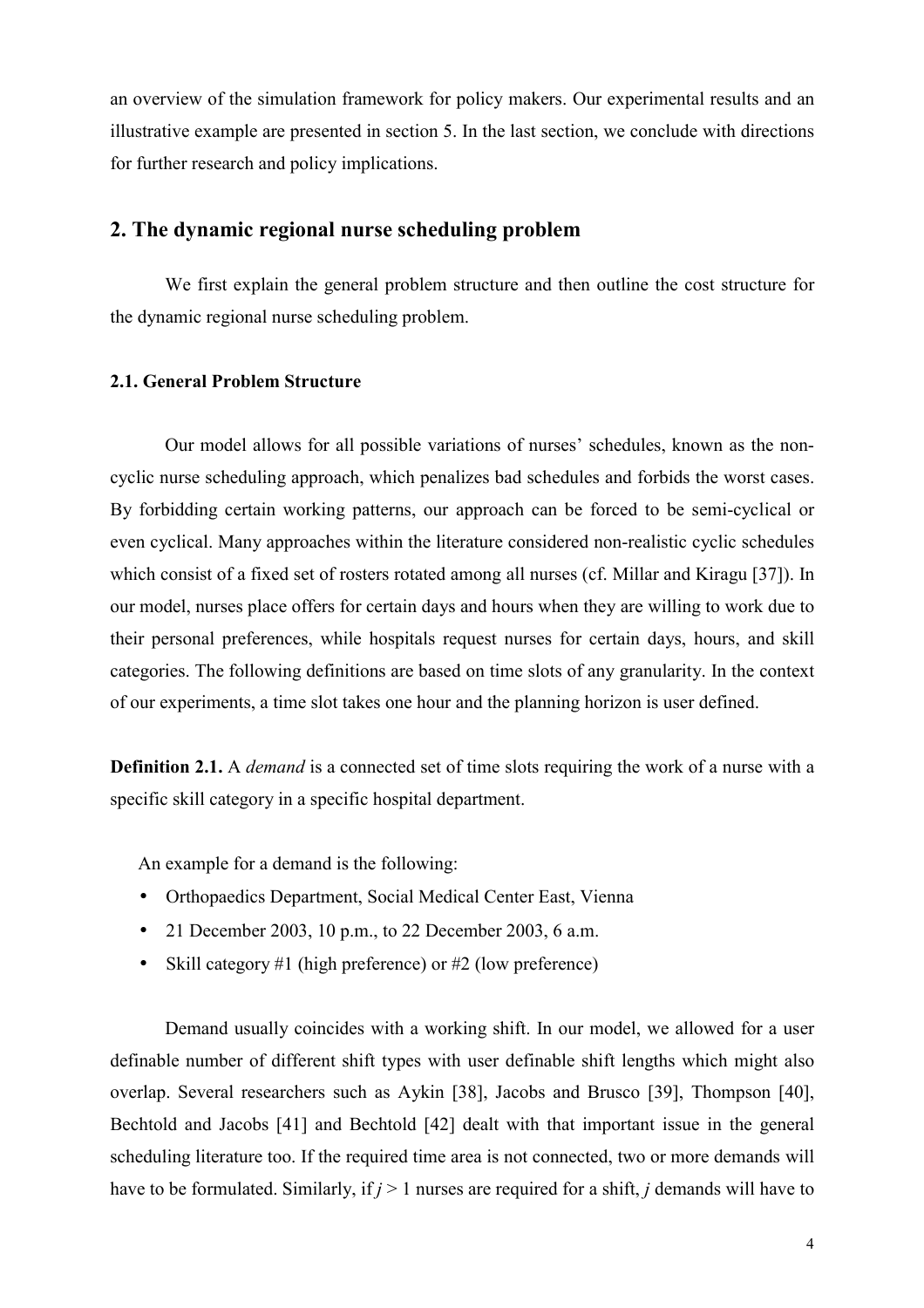be requested for this shift. Since a demand must always be covered by a single nurse, her/his new working plan must not exceed the maximum number of working hours allowed for successive working time.

A demand for a service on a specific day must be communicated to the system no later than a user-definable number of calendar days in advance by a user-definable fixed time such as two calendar days in advance by 9 p.m. The users, such as hospital compounds or hospital chains, define these parameters. Vice versa, the system decides on the nurse to be assigned to a demand no later than two days in advance, and notifies the hospital station no later than by this time of the possible or impossible assignment. In the case of impossible assignments, hospital departments can try to cover their demands in-house. We denote this time as the *latest reply time*.

**Definition 2.2.** An *offer set* is a set of time slots for which a specific nurse states that he/she is willing to work.

An example for an offer set is the following:

- Sue Miller
- December 2003, each week from Monday to Friday,  $7$  a.m.  $-7$  p.m.

The offer does not take into consideration any legal constraints such as maximum amount of successive working time or maximum number of nightshifts during a week. If a nurse works in different hospital departments, then we accounted for a traveling time from hospital department #1 to hospital department #2. These hard constraints are checked separately by the system to guarantee that only non-violating assignments are scheduled.

An offer set is always assigned to a specific nurse. Offers sets can be extended (by adding time slots), shortened (by deleting time slots), or modified (by simultaneously adding and deleting time slots). Usually, however, the offer of a specific nurse will not be considerably modified, except that it will be gradually extended into the future. Parts of the offers are automatically deleted by the system because they refer to time slots in the past that are no longer required for checking legal constraints and other properties.

In our model, both full and part time nurses can be assigned to different hospitals while considering the nurses' preferences for hospitals and the hospitals' preferences for nurses. Furthermore, nurses assess different work patterns such as patterns for weekends as well as patterns for different numbers of consecutive work and free days. In our model, all these patterns can be considered either as hard or soft constraints depending on the choice of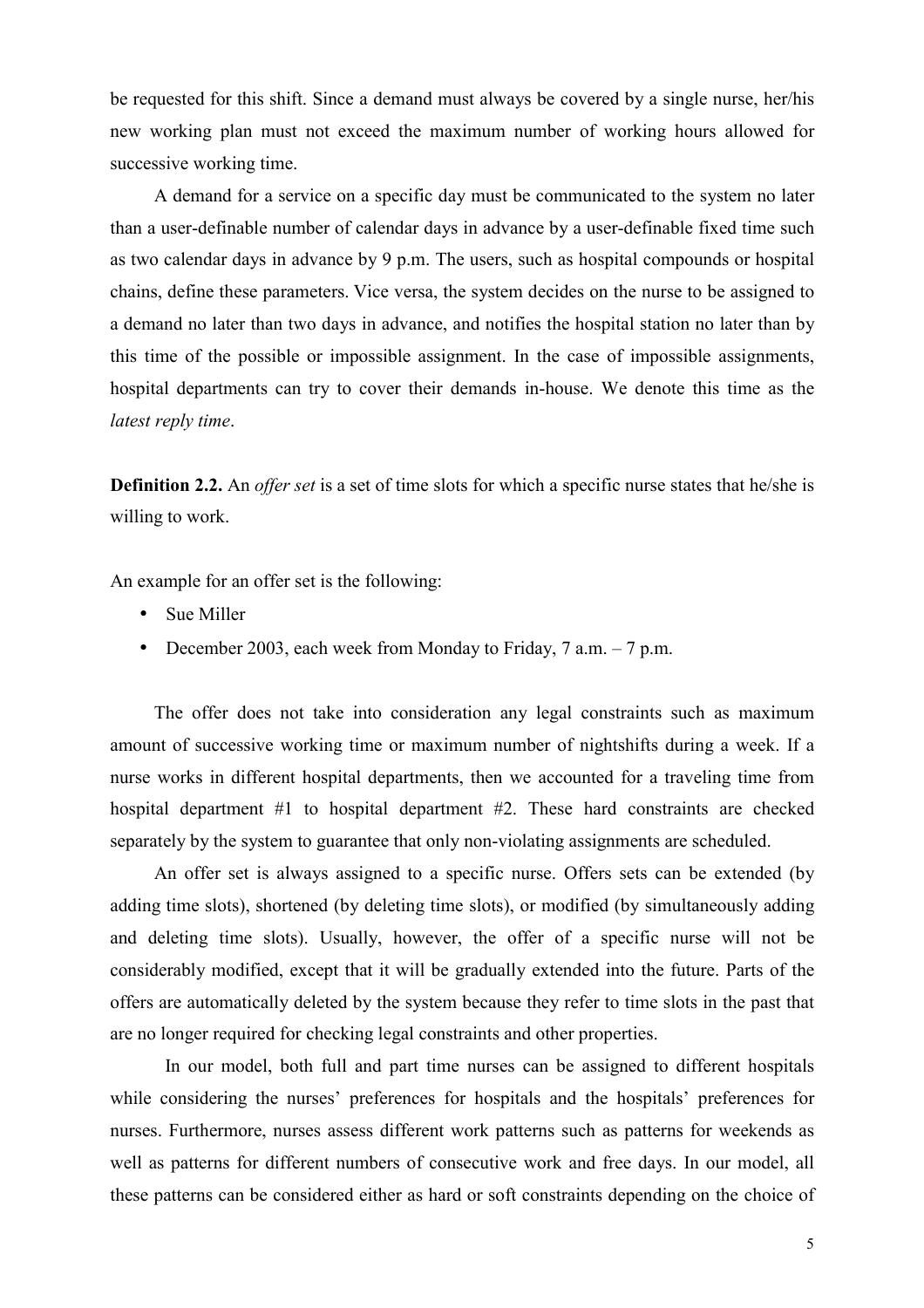the decision maker. The number of nurses and hospitals as well as the number of nurses' offers and hospitals' demands are not limited in our model.

We allowed for a user-definable number of skill categories with a user-definable substitutability of nurses. The users, such as hospital compounds or hospital chains, define these parameters. Depending on qualifications, nurses can replace other nurses from another skill category. While hospitals rate different skill categories for their demands, nurses prefer working in a specific skill category. As salaries depend on skill categories required, the optimal assignment of a nurse with a certain skill category to a hospital accounts for both the hospitals' and nurses' skill preferences and the nurse's salary. Our preference-oriented nonhierarchical substitutability approach is more efficient in meeting the requirements of nurse scheduling in practice compared to the hierarchical substitutability approach as disclosed by Aikelin and Dowsland [30,31]. Compared to the literature, our model pertains to the few examples such as Burke et al. [32] considering user definable substitutability of nurses.

With regard to work regulations, decision makers can individually define these hard constraints for each nurse. Few researchers such as Burke et al. [32] and Meyer auf'm Hofe [34] have accounted for user definable work regulations in the past. The main work regulations for Austrian nurses considered in our model comprise the maximum number of working hours per day and week, the maximum number of working days per week, the maximum number of nightshifts per week and month, the maximum number of consecutive nightshifts, the minimum rest time after a work block, as well as the minimum consecutive rest time during a week. However, our model can easily be adapted to account for more work regulations depending on the requirements of specific decision makers in other regions or countries.

#### **2.2. Cost Structure**

To consider all work constraints discussed above, we defined a cost function consisting of ten weighted costs terms as well as two penalties terms for uncovered demands and unscheduled remaining demands on simulation day *d* (see equation 1). We have defined a high number of parameters from which regional hospital managers can choose the most relevant ones and the corresponding penalty values. To ensure nurse satisfaction, hospital managers will not only highly penalize salary costs for nurses and their own preferences but also consider sufficient high penalty values for nurse relevant cost-function criteria such as for the stretch of non-working days.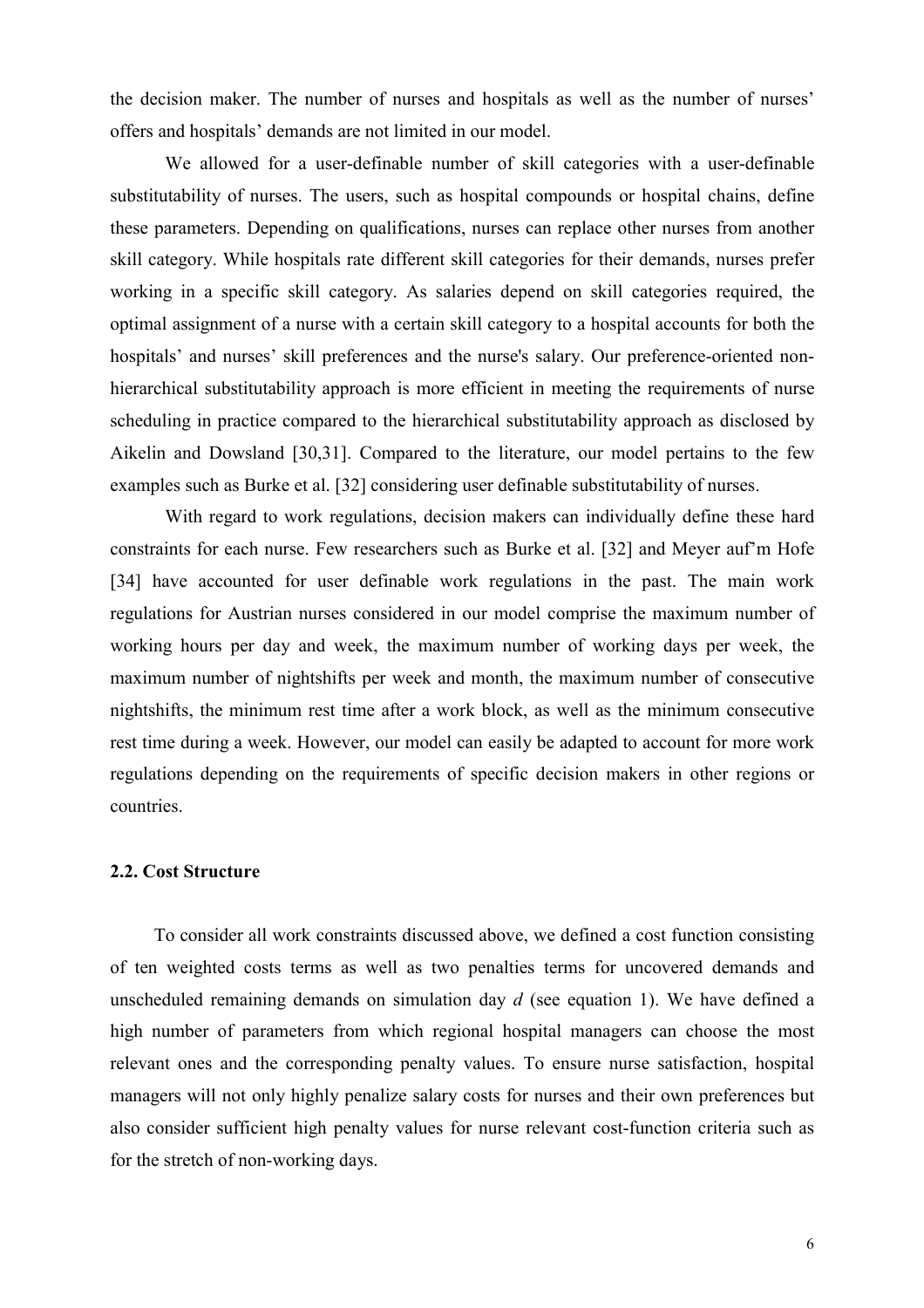All penalty values can be defined by decision makers and are either soft or hard constraints. For example, a penalty value of 999999 for a preference of nurse #1 regarding hospital department #3 denotes a hard constraint and such an assignment would violate the timetable and would thus not be considered in a valid solution. Penalties values below 999999 are considered as non-hard, relaxed constraints.

The higher the penalty value for a criterion, the less favorable is this criterion for a nurse or a hospital. We assume that all penalties and costs are positive. Regarding the traditional nurse scheduling literature, our approach belongs to the few DSS that enable a flexible setting of problem parameters such as nurses' and hospitals' preferences as well as costs weights.

To calculate the cost function, we define the following indices, parameters, and decision variables:

**Indices** (lower case: index; upper case: number of possible values)

- *I* demand *J* nurse *K* hospital *L* nurse type *O* shift type *P* working pattern *S* stretch of working days *V* stretch of non-working days
- *W* weekend pattern
- *Z* cost weight
- *D* simulation day
- *T* time horizon

## **Parameters**

- $\alpha_{ki}$  penalty hospital *k* for nurse *j*
- $\beta_{ik}$  penalty nurse *j* for hospital *k*
- $\chi_{kl}$  penalty hospital *k* for nurse type *l*
- *Ψjl* penalty nurse *j* for nurse type *l*
- *cijkl* salary costs for nurse *j* with nurse type *l* for demand *i* from hospital *k*
- $\epsilon_{j_0}$  penalty nurse *j* for shift type *o*
- $\phi_{jp}$  penalty nurse *j* for working pattern *p*
- $\varphi$ <sub>*is*</sub> penalty nurse *j* for working stretch *s*
- $v_{j}$  penalty nurse *j* for non-working stretch *v*
- $\rho_{jw}$  penalty nurse *j* for weekend pattern *w*
- *ω<sup>z</sup>* value of cost weight *z*
- *ι* penalty term for unscheduled demands remaining on planning day *d*
- *κ* penalty term for uncovered demands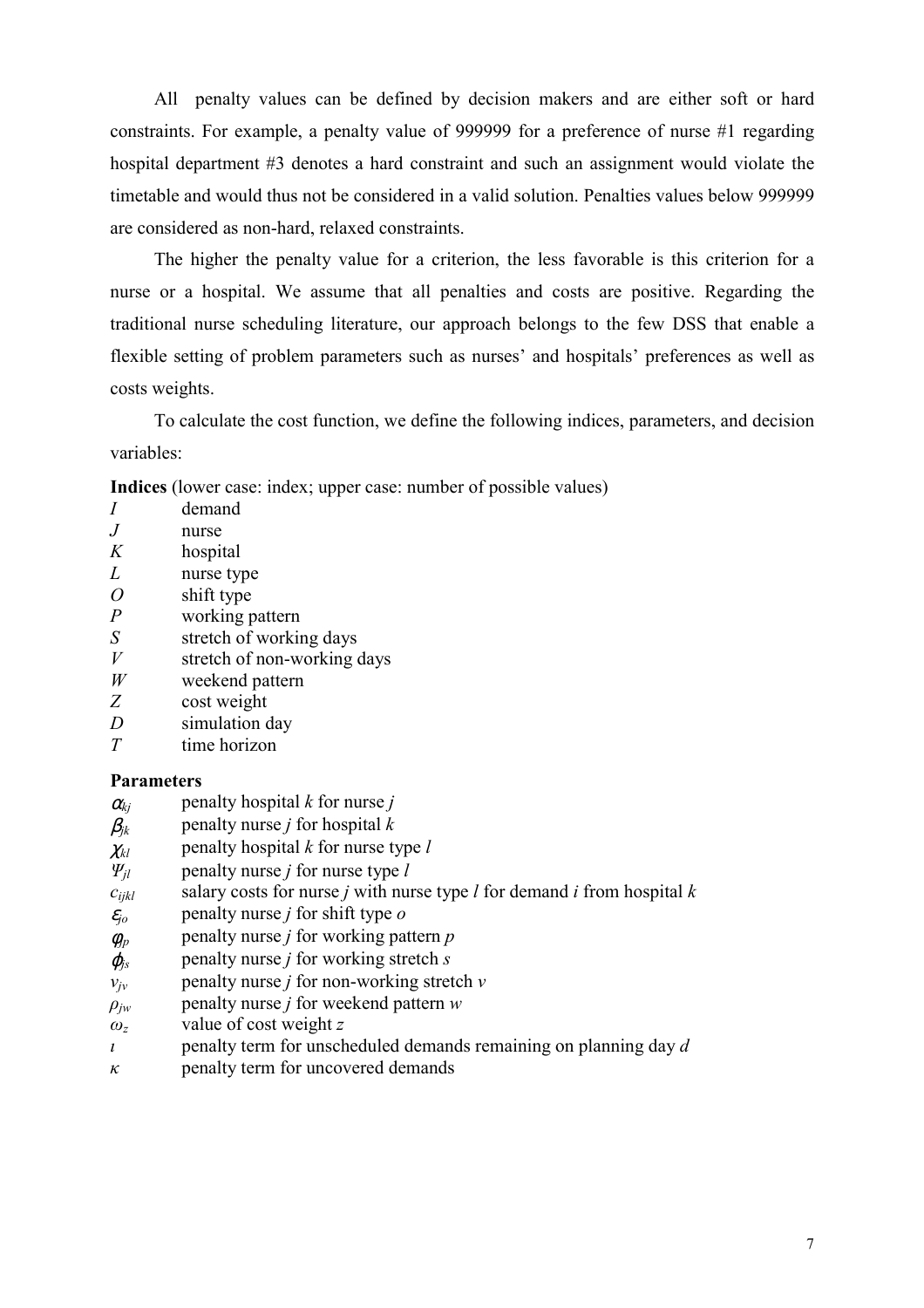### **Decision Variables**

*Aijkd* assignment of demand *i* from hospital *k* to nurse *j* (0=not assigned or 1=assigned) on simulation day *d*

*Bijkld* assignment of nurse type *l* under which nurse *j* works for demand *i* from hospital *k* (0=not assigned or 1=assigned) on simulation day *d*

*Cijkod* assignment of shift type *o* under which nurse *j* works for demand *i* from hospital *k* (0=not assigned or 1=assigned) on simulation day *d*

 $D_{\text{ptid}}$  number of working patterns *p* starting on day *t* for nurse *j* on simulation day *d*  $\vec{E}_{\text{stid}}$  number of working stretches *s* starting on day *t* for nurse *j* on simulation day *d*  $F_{\text{vtid}}$  number of non-working stretches *v* starting on day *t* for nurse *j* on simulation day *d Gwtjd* number of weekend patterns *w* starting on day *t* for nurse *j* on simulation day *d*  $U_{ikd}$  number of days for which a demand *i* from hospital *k* has not been scheduled after its announcement by simulation day *d*

 $V_d$  number of uncovered demands on simulation day  $d$ 

Total Costs<sub>d</sub> = 
$$
\sum_{i=1}^{I} \sum_{j=1}^{J} \sum_{k=1}^{K} A_{ijkl} \left( \alpha_{kj} \omega_1 + \beta_{jk} \omega_2 + \sum_{l=1}^{L} B_{ijkl} \left( \chi_{kl} \omega_3 + \psi_{jl} \omega_4 + c_{ijkl} \omega_5 \right) + \sum_{o=1}^{O} \varepsilon_{jo} C_{ijkod} \omega_6 \right) +
$$
  

$$
\sum_{j=1}^{J} \sum_{t=1}^{T} \left( \sum_{p=1}^{P} \phi_{jp} D_{pjd} \omega_7 + \sum_{s=1}^{S} \phi_{js} E_{sijd} \omega_8 + \sum_{v=1}^{V} V_{jv} F_{vijd} \omega_9 + \sum_{w=1}^{W} \rho_{jw} G_{wijd} \omega_{10} \right) +
$$
  

$$
\sum_{i=1}^{I} \sum_{k=1}^{K} i U_{ikd} + \kappa V_d
$$
  
(1)

The first line of the cost function for simulation day *d* takes into account all penalties for nurse *j* and hospital *k* regarding a certain demand. We considered 1) penalties of hospital *k* for nurse *j* (first term in parenthesis) and 2) penalties of nurse *j* for hospital *k* (second term in parenthesis). These penalties result from the preferences of each hospital department to employ or not to employ certain nurses, as well as from the preferences of each nurse to work in certain hospital departments: If there is a high or a low preference for a specific nurse or for a specific hospital department, the penalties are assigned low or high values.

Next, we accounted for three cost terms regarding the nurse type (third term in parenthesis): 3) penalties of hospital *k* for nurse type *l*, 4) penalties of nurse *j* for nurse type *l*, and 5) salary costs for nurse *j* with nurse type *l* for demand *i* from hospital *k*. Hereby, nurse *j* works for demand *i* of hospital *k* under the nurse type *l* which entails lowest costs. We additionally included 6) penalties of nurse *j* for shift type *o* (e.g., day shift, night shift, morning shift) as the last term of the cost function in line one.

The second line of the cost function evaluates the quality of a timetable for nurse *j* for the time horizon *T* on a certain simulation day *d*. Hereby, we distinguished 7) penalties regarding working patterns (e.g., pattern "FNNF": a free day, "F", followed by two night shifts, "N", and afterwards another free day, "F"), 8) penalties regarding a stretch of working days (e.g., four consecutive days of work with day shifts), 9) penalties for non-working days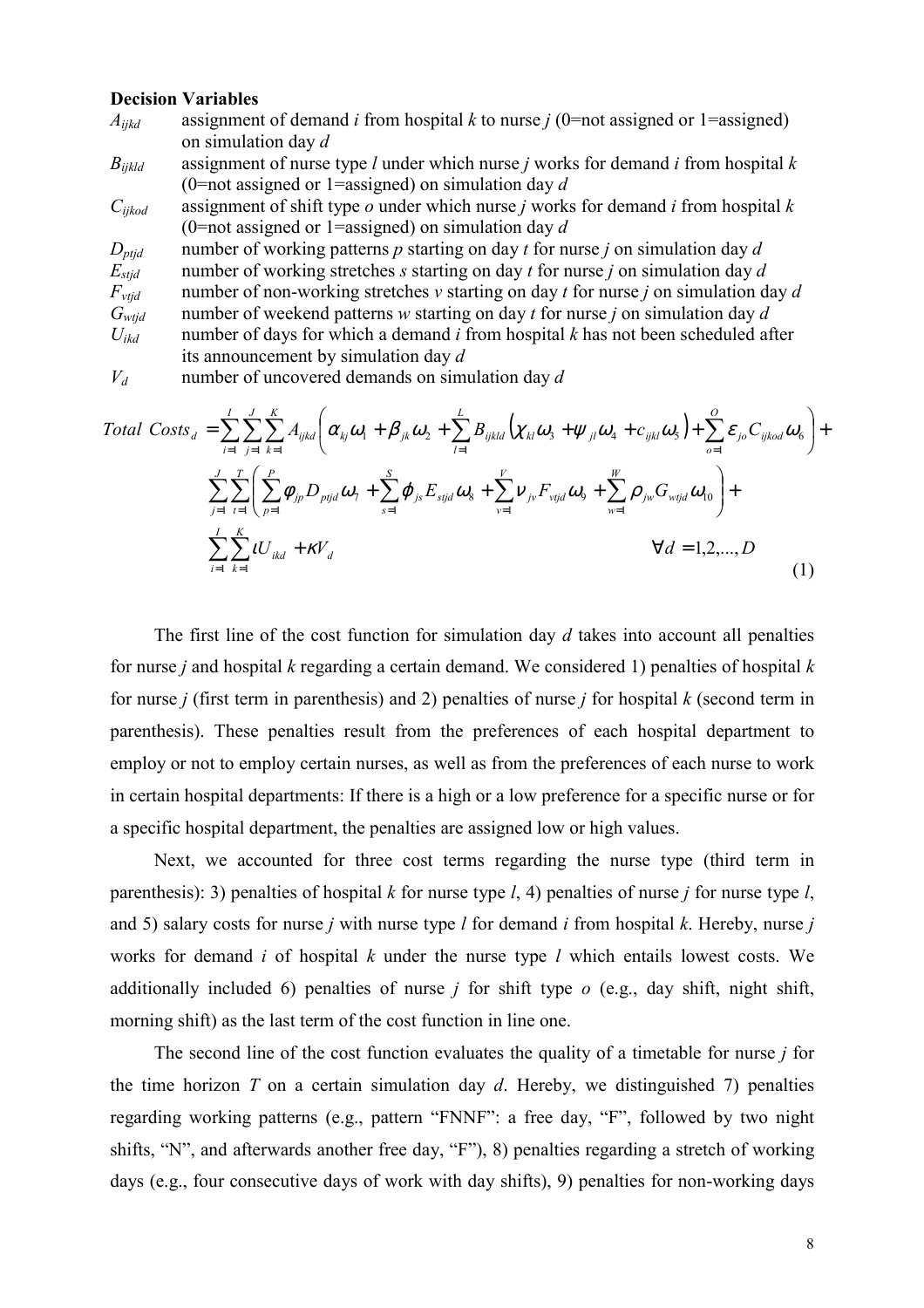(e.g., five consecutive days on which a nurse doesn't work), and 10) penalties for weekend patterns (e.g., from Friday to Saturday a night shift and Sunday off). Please note, that decision variable  $F_{\text{vtid}}$  is also dependent on the decision variables  $A_{\text{tikd}}$  and  $C_{\text{tikod}}$ , as for computing the number of non-working stretches only the time horizon until day  $Max_d$  is considered.  $Max_d$  is the latest day for which demands have already been scheduled on simulation day *d.* Note that  $Max<sub>d</sub>$  is not a parameter but an auxiliary variable which is computed from the decision variables *Aijkd* and *Cijkod.* By penalizing stretches of non-working days, our cost function balances the assignment of demands to nurses to ensure a rather fair division of demands among nurses.

The last line of the cost function includes the penalty terms for 1) later scheduled demands on simulation day *d* (e.g., a demand for day  $d + 3$  is announced by the hospital on day *d* and is not immediately scheduled on this day, but on day  $d + 1$ ), and 2) uncovered demands on day  $d$  (e.g., a demand for day  $d + 3$  is announced by the hospital on simulation day *d* and must be left uncovered, since, considering the already assigned services, none of the nurses might cover it). Decision makers decide on the magnitude of these penalties. For example, if hospitals are willing to wait for some time to be notified whether or not a nurse and which nurse is assigned to their demand placed (provided that notification comes no later than two days before the required service), then the penalty for later scheduled demands will be set to a rather low value. This strategy of late notification has the disadvantage that for hospital departments chances are low that demands not covered by the system can finally still be covered by some "extraordinary" organizational efforts. Thus, we advise policy makers never to set the weight for this penalty equal to zero.

A third, "internal" penalty term, a type of urgency penalty, was used to control the dynamic optimization process. It is not part of the cost model and will be explained in detail in subsection 3.2.

## **3. Solution Methodology**

In this section, we first describe assignment strategies, then outline algorithms, and finally, discuss how to handle the dynamics of deferring demands.

#### **3.1 Assignment Strategies**

For the assignment of nurses to demands, at least three different *strategies* can be used: 1) earliest, 2) latest, and 3) periodic. Decision makers can choose the strategy most appropriate for them.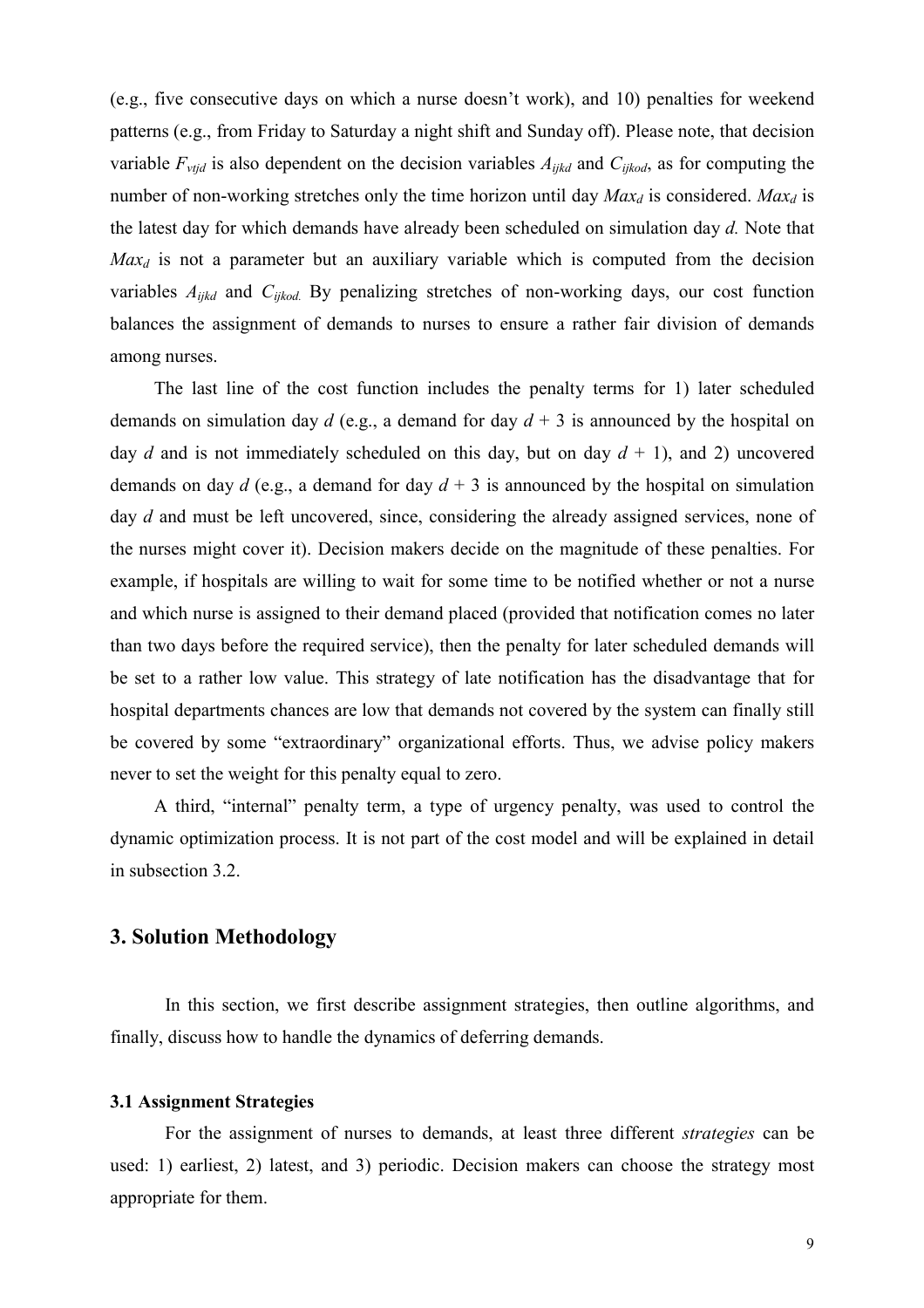*Earliest* assignment means that as soon as a hospital department sends a demand to the system, the system tries to assign the demand to a corresponding free time area in a current offer set, such that the hard constraints are not violated and the cost function is minimized.

*Latest* assignment denotes that at the latest reply time of each demand (see subsection 2.2), the system tries to assign the demand to a corresponding free time area in a current offer set, such that the hard constraints are not violated and the objective function is minimized.

*Periodic* assignment analyzes the system at periodic times such as each day at 10 p.m. in terms of the currently unsatisfied demands and the current available offer sets, and tries to find an optimal assignment of the demands to corresponding free time areas in current offer sets such that the hard constraints are not violated and the cost function is minimized.

Note that earliest and latest assignment policies choose a specific individual assignment based on an 1 : *n* relation, whereas periodic assignment simultaneously selects several individual assignments based on an *m* : *n* relation. Therein, *m* denotes the number of currently open demands, and *n* denotes the number of nurses. The later policy increases the computational complexity, but improved solutions can be expected since the system has more freedom in finding good assignments.

Earliest and latest assignment policies offer the same (very limited) potential for optimization. On the other hand, a quick reply to a hospital department about which of the nurses can cover the demand required is preferable to a delay of the decision to the last acceptable moment. For this reason we have not considered the latest assignment strategy in our experiments in section 5.

### **3.2 Algorithms**

The earliest and the latest assignment strategies do not pose real computational problems: Both strategies can simply make the decision on each demand in a *greedy* fashion by evaluating the costs of each possible assignment of a nurse to the current demand based on the decisions that have already been made in the past. That assignment which incurs the lowest costs is chosen. To be more precise: If, on day *d* and for demand *i*, one has the choice among a certain set of feasible assignments, that assignment added to the current timetables which leads to the minimum value of *Total Costs<sub>d</sub>* as given by equation (1) is selected. The timetable of the respective nurse is extended by the additional service, and the assignment algorithm continues with the next demand.

The situation is different for the periodic assignment strategy, in which the decision has a vector structure at each planning instance. Note that if we fix the day when an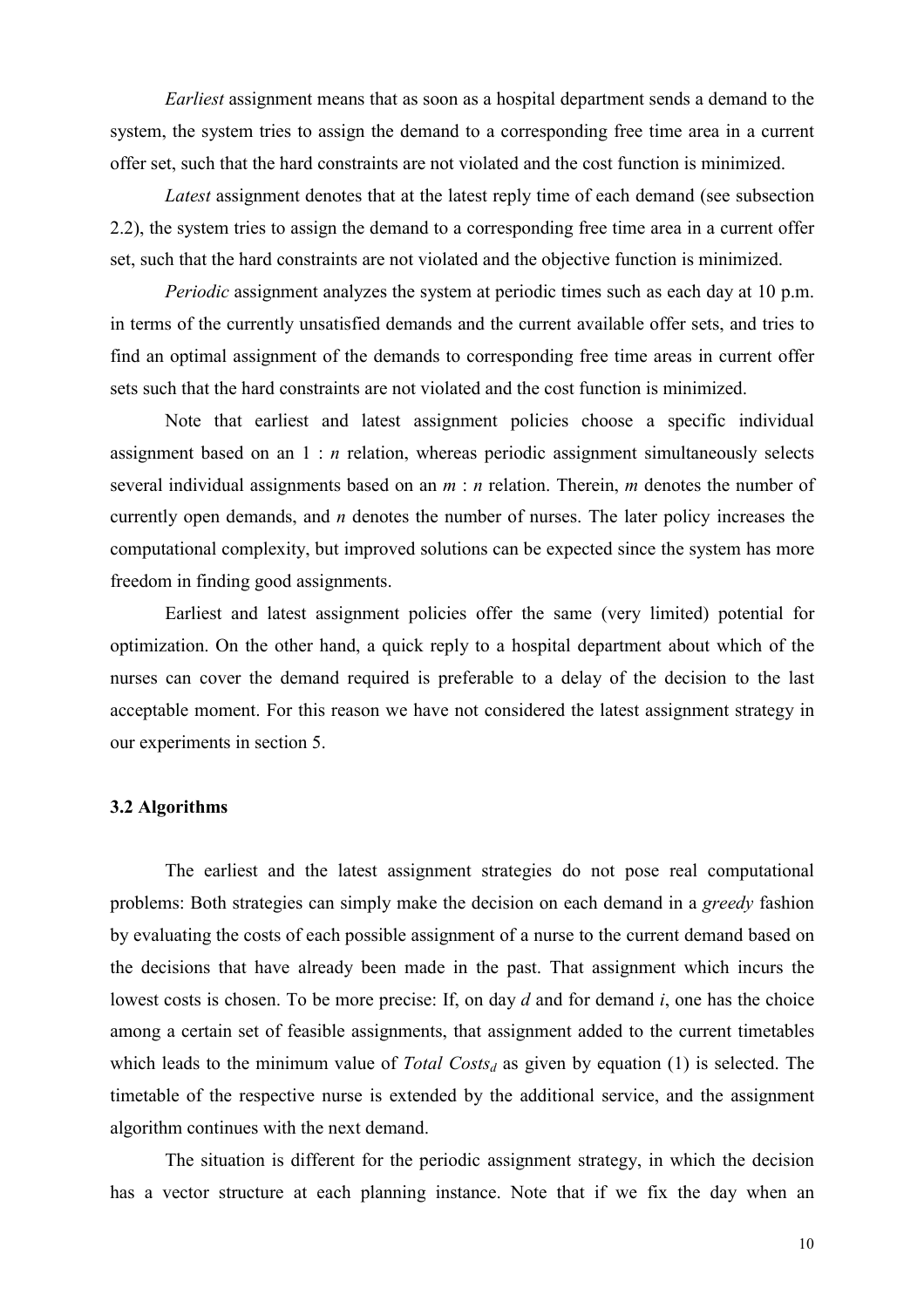assignment has to be made, we will have a current set of still uncovered demands for some of the future days and a set of nurses who will still be able to cover certain of these demands.

In the sequel, we focus our attention on the demands that are currently open on a fixed planning day *d* and label them by  $i = 1, \ldots, m$ . For example, demand #1 is now the first demand on day *d* and not the first demand announced in the whole period, as it is in the cost formula of equation (1). To keep notation reasonably short, also the way of denoting (i) a *solution*, and (ii) the resulting costs will be simplified in this subsection. This abbreviated notation makes sense if the view is restricted to a single fixed planning day, such that nurse assignments made on previous days are considered as given facts and assignments made on later days are not yet considered at all. We shall use the following abbreviations and explain them below:

- Instead of the decision variables  $A_{ijkl}$ ,  $B_{ijkld}$ , and  $C_{ijkod}$ , a vector *x* is used to indicated the chosen solution within the context of the given planning day;
- the contribution of a particular nurse assignment to the expression for *Total*  $Costs_d$  in equation (1) is written as a function *c* of demand and nurse assigned.

Let us identify the nurses by numbers  $1, \ldots, n$ . By  $x_i$ , where  $x_i \in \{0, \ldots, n\}$ , we denote the nurse assigned to demand *i* in the current solution, if a nurse is assigned. The decision *not* to assign a nurse to demand *i* is marked by setting  $x_i = 0$  ( $i = 1,..., m$ ). The overall solution is then uniquely described by the vector  $x = (x_1, \ldots, x_m)$ . Note that setting  $x_i = 0$  incurs specific costs which can either be the (relatively low) penalty *ι* for an unscheduled demand remaining on simulation day *d* or (if the current day is the last day when demand *i* could be scheduled) the high penalty  $\kappa$  for an uncovered demand.

An individual assignment of nurse  $j = x_i$  to demand *i* is denoted by the pair  $(i, x_i)$ . The cost of this assignment excluding penalties for unscheduled/uncovered demands, i.e., the increment of the first two lines on the right hand side of equation (1) caused by this assignment, compared to the costs already incurred by assignments made on previous planning days, is denoted by the function  $c(i, x_i)$ . Furthermore, we set  $c(i, 0)$  equal to the penalty *ι* or *κ* for an unscheduled respectively uncovered demand, depending on the relation between the current day and last possible day for the demand.

For cases with both a small number *m* of currently unsatisfied demands and small number *n* of offers, the optimal assignment can be determined by complete enumeration. For example, if  $m = 2$  and  $n = 10$ , all  $10^2 = 100$  possible assignments  $(x_1, x_2)$  will be enumerated and checked for feasibility with respect to the hard constraints. The feasible solution with the lowest costs incurred can then be selected. It is obvious in our application's context, that the complete enumeration approach is not able to treat real-life situations within a feasible computation time.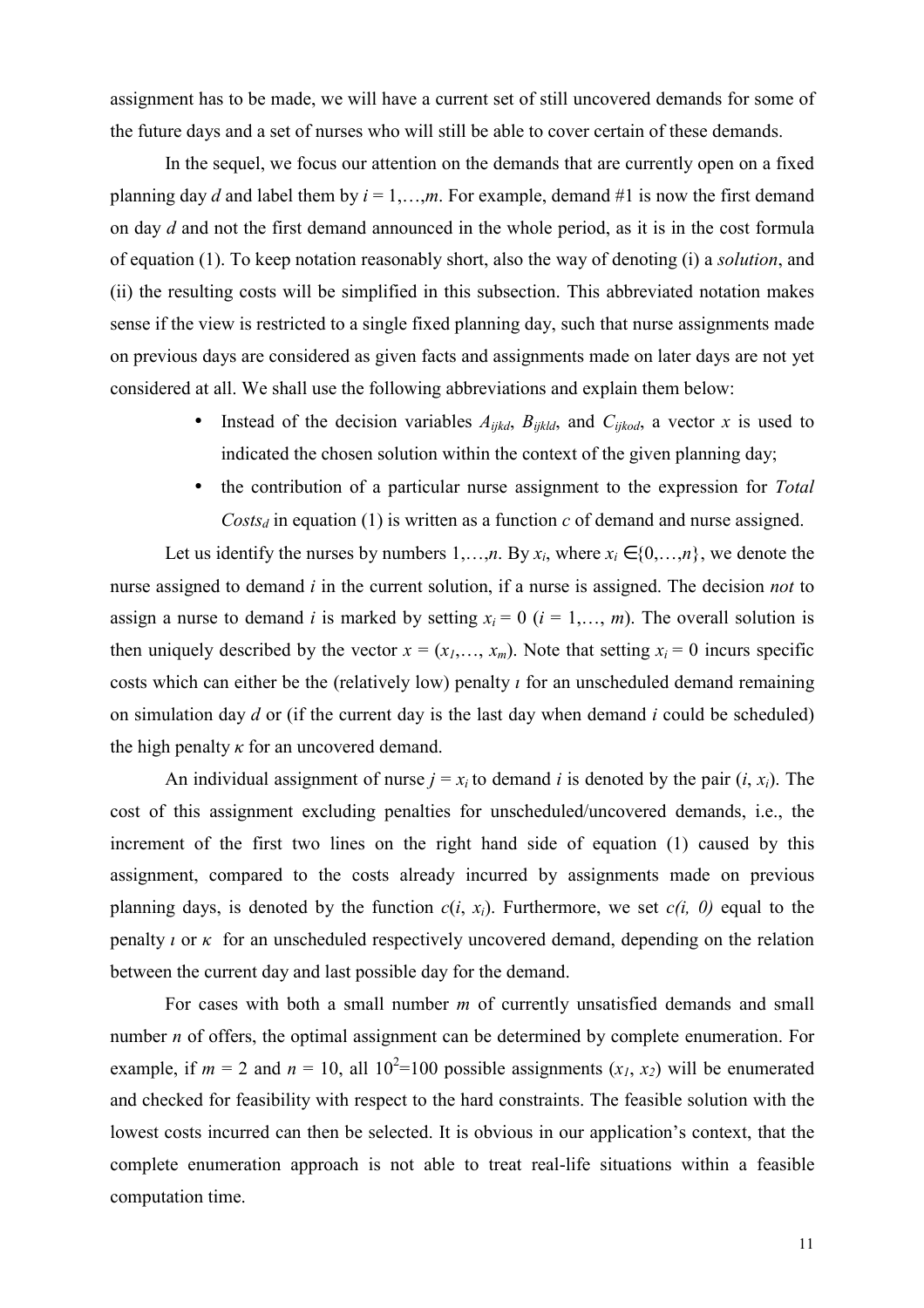Since it cannot be assumed that the values  $x_i$  have to be pairwise different, already the feasibility check is not trivial: feasibility cannot be verified for each individual assignment (*i*,  $x<sub>i</sub>$ ) separately, but must take into account the combined assignment. Unfortunately, we thus obtain a hard combinatorial optimization problem:

**Proposition 1.** Our "nurse-to-demand" assignment problem with cost and constraint structure as described in section 2 is NP-hard.

**Proof.** We demonstrate that our problem contains the NP-hard Knapsack Problem as a special case: Let *m* items with values  $a_1 \ge 0, ..., a_m \ge 0$  and weights  $b_1 > 0, ..., b_m > 0$  be given, and let an overall bound *B* on the weights be defined. The Knapsack problem requires a solution *x*  $=(x_1,...,x_m)$  with  $x_i \in \{0,1\}$  ( $i = 1,...,m$ ) maximizing (2)

$$
a_1 x_1 + \ldots + a_m x_m \tag{2}
$$

subject to the constraint

$$
b_1 x_1 + \dots + b_m x_m \leq B. \tag{3}
$$

In our framework, this can be interpreted as an assignment problem with *m* demands, one nurse #1, costs  $c(i, 0) = a_{max}$  as the penalty *i* for leaving demand *i* unscheduled on the current planning day, where  $a_{max} = \max_i a_i$ , costs  $c(i, 1) = a_{max} - a_i \ge 0$  for assigning demand *i* to nurse  $\#1$ , time  $b_i$  required for service *i*, and a constraint requiring that the overall working time of nurse #1 must not exceed the limit *B*. By setting  $x_i = 1$  given that demand *i* is assigned to nurse #1 or otherwise  $x_i = 0$ , the Knapsack problem is reduced to a problem of our type, since  $\Sigma_i$  *c*(*i*, *x<sub>i</sub>*) = *m*  $a_{max} - \Sigma_i a_i x_i$  is minimized if and only if  $\Sigma_i a_i x_i$  is maximized.  $\square$ 

Due to Proposition 1, one would not expect to find a fast, exact optimization algorithm for larger problem instances. Thus, it makes sense to use a heuristic for solving this problem. We implemented two metaheuristics for this purpose: (a) Simulated Annealing and (b) Ant Colony Optimization.

In both approaches, we used the following problem simplification: In a first step, we can dismiss all those individual assignments that are definitely not feasible, even without interfering with other individual assignments. For example, those assignments that require a nurse working outside his/her offer set are not feasible, irrespective of how other currently open demands are assigned; the same is true for assignments that cause a collision with a service that has already been assigned to a nurse on a previous planning day. Thus, for each demand *i*, a subset  $\{x(i,1), ..., x(i, k(i))\} \subseteq \{1,...,n\}$  of candidate nurses remains, where  $k(i)$ denotes the number of nurses who can be assigned to demand *i*, provided that they are not assigned to other currently open demands, increased by one: Since it is always feasible to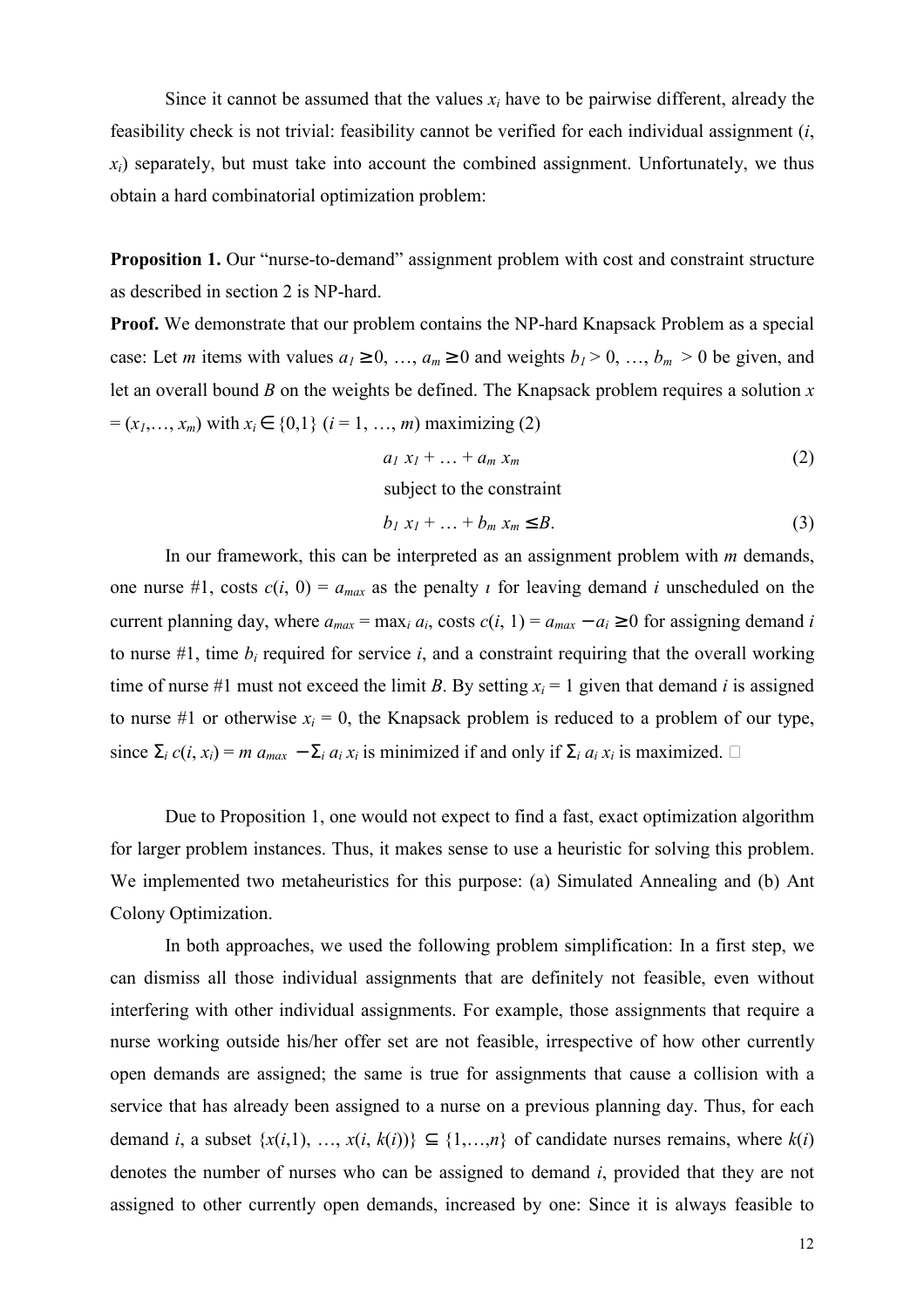assign *no* nurse to demand *i*, the set  $\{x(i,1), \ldots, x(i, k(i))\}$  always contains the number zero as an element. A solution

$$
x = (x_1, \dots, x_m) \text{ with } x_i \in \{x(i, 1), \dots, x(i, k(i))\}
$$
 (4)

is feasible, if for each nurse their assigned demands are compatible.

To make our notation more concise, the set  $\{x(i,1), \ldots, x(i,k(i))\}$  can be sorted in such a way that  $x(i,1) \leq \ldots \leq x(i, k(i))$ . Then a solution can equivalently be represented by the index vector  $(y_1, \ldots, y_m)$ , where  $y_i \in \{1, \ldots, k(i)\}\)$  denotes the position index of the selected element in the sorted set  $\{x(i,1), \ldots, x(i,k(i))\}$ .

#### *(a) Simulated Annealing*

We used a neighborhood definition of the following type:  $(y_1, \ldots, y_m)$  and  $(y_1', \ldots, y_m')$ are neighbor solutions given that they differ only by a single component  $y_i \neq y'_i$ . To discard solutions that are not feasible because of collision effects among the single assignments (i.e., vectors *y* that are not feasible although each single component  $y_i$  is feasible), we applied the *penalty function* method (see, e.g., Aarts and Korst [43], chapter 5). In principle, it would be tempting to deal with the hard constraints directly in the neighborhood by defining the neighborhood structure in such a way that only feasible solutions are generated as neighbors. We rejected this alternative for two reasons: First, the hard constraints are very complex in the problem considered here, such that generating *feasible* neighbors is rather time-consuming. Secondly, a restriction of the neighborhood to feasible solutions also drastically reduces the number of ways by which a specific feasible solution *z* can be reached from a given feasible solution *x*, which increases the probability of premature convergence to a local optimum. For these two reasons, the application of the penalty function method seemed more appropriate.

The experimental results obtained for realistic test instances (in the framework outlined in section 5) were rather poor. In fact, the solutions usually did not even reach the quality of those of the computationally much simpler earliest assignment strategy (as described above) with greedy assignments in each step. In our opinion, the poor solution quality can be explained by the fact that our implementation of Simulated Annealing was not able to deal with the restrictive constraints of the problem considered. The penalty function method, as we applied it, has turned out too weak to overcome this difficulty.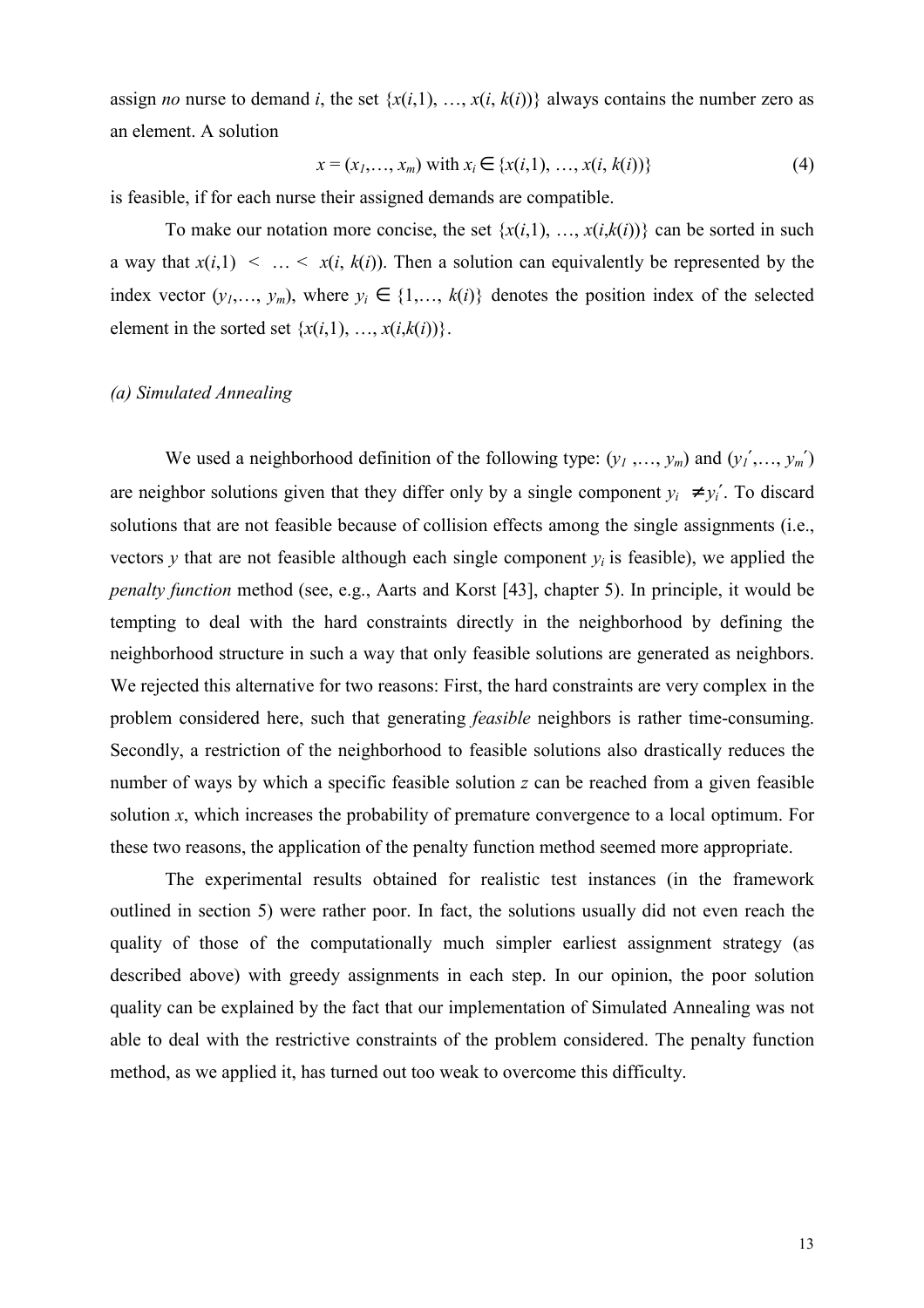## *(b) Ant Colony Optimization*

Contrary to most applications of metaheuristics such as Simulated Annealing or Genetic Algorithms, the Ant Colony Optimization approach is usually applied to highly constrained problems. We thus expected this technique to be especially appropriate for solving our problem described above. The ACO approach dates back to the pioneering work by Dorigo, Maniezzo, and Colorni [44] and has been transformed to a full metaheuristic by Dorigo and DiCaro [45]. Specific variants of this metaheuristic converge to optimality under certain conditions [46,47].

ACO randomly constructs solutions in a step-by-step fashion. An *ant* is a conceptual unit performing a random construction of a solution. So-called *pheromone values* store information on how good a single construction step was in the past, whereas so-called *visibility values* evaluate the presumable goodness of that step in the present context.

The rough structure of the algorithm is as follows:

```
initialize pheromone;
for round 1, …, M {
   for ant 1, ..., H {
       start with an empty solution;
       do until a complete solution is obtained
          extend solution by a random construction step, guided by pheromone values
          and visibility;
       evaluate complete solution;
   }
```
update pheromone values;

}

output the best solution found.

The simplest way of constructing a solution for our specific problem is to make a series of successive decisions on the values of  $y_1, y_2, ..., y_m$ . Each  $y_i$  is selected from a subset of  $\{1, \ldots, k(i)\}$ : When deciding on  $y_i$ , one has already fixed  $y_1, y_2, \ldots, y_{i-1}$ . The subset of those values  $y_i \in \{1, ..., k(i)\}$  that are compatible with the previous decisions  $y_1, y_2, ..., y_{i-1}$ in the sense that decisions  $y_1, y_2, ..., y_i$  lead to a feasible schedule can be easily determined. From this subset, *yi* is randomly chosen by the standard rule which will be described below. Pheromone is assigned to each of the possible  $k(i)$  values of  $y_i$ , for each  $i = 1, ..., m$ . In total,  $k(1) + ... + k(m)$  pheromone values have to be stored.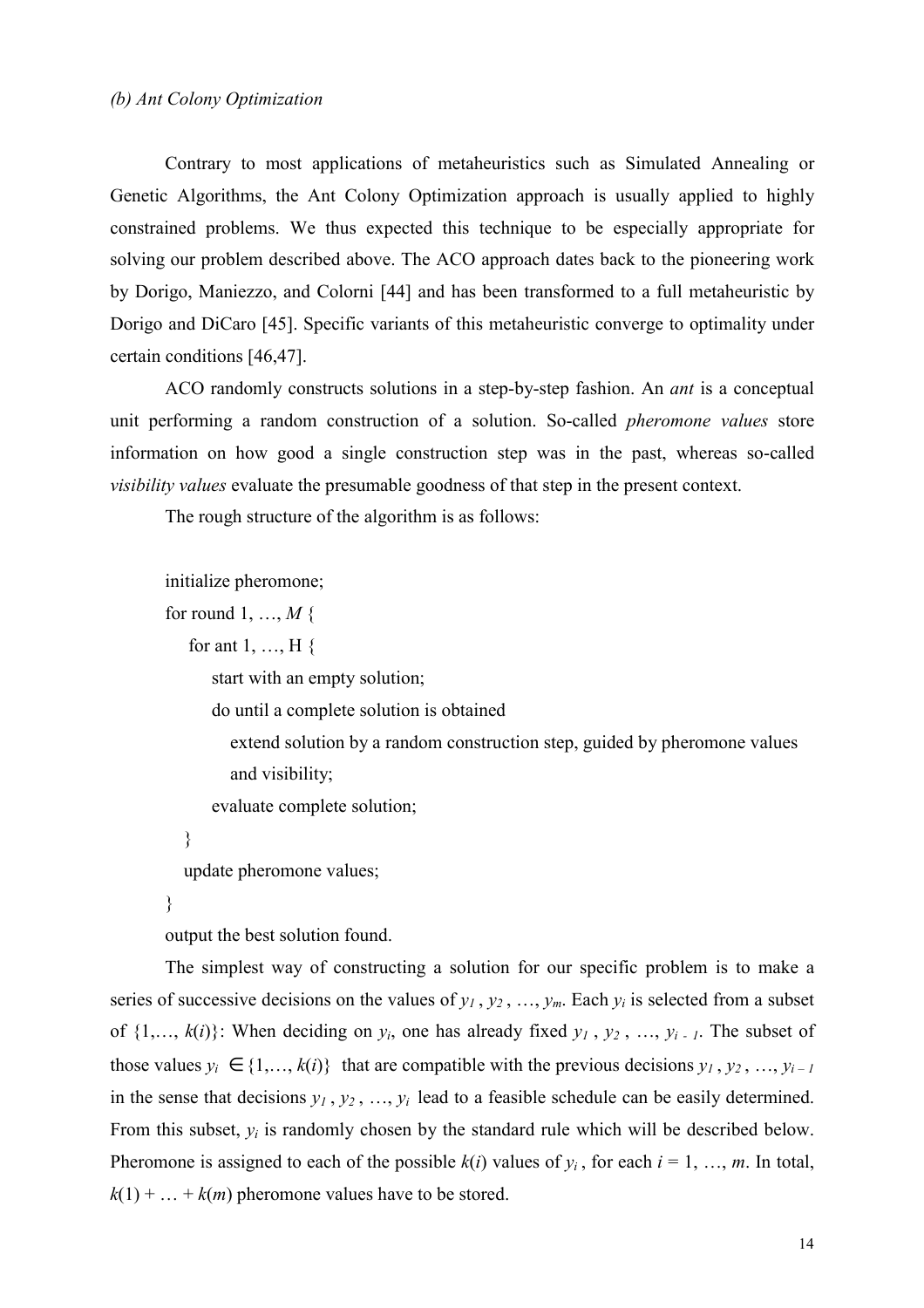We denote the pheromone value connected with the decision of choosing index *j* for variable  $y_i$  (i.e., of assigning nurse  $x(i, j)$  to demand *i*) by  $\pi(i, j)$ , and the visibility value connected with this decision by  $\eta(i, j)$ . Pheromone is initialized by setting  $\tilde{\eta}(i, j) = 1$  for all  $(i, j)$ *j*). The computation of the visibility values will be outlined below.

The standard rule for a construction step, expressed in terms of our encoding, is the following: A decision for  $y_i = j$  is made with probability

$$
\pi(i,j)^{\alpha} \eta(i,j)^{\beta} / \sum (\pi(i,r)^{\alpha} \eta(i,r)^{\beta}), \qquad (5)
$$

where the sum in the denominator is overall *r* such that the decision  $y_i = r$  is feasible (which includes compatibility with the prior decisions on  $y_1$ ,  $y_2$ , …,  $y_{i-1}$ ). We always set  $\alpha = 1$ . It has turned out to be advantageous to vary the parameter  $\beta$  during the overall run: We choose  $\beta$  = 3 in the first third,  $\beta$  = 2 in the second third, and  $\beta$  = 1 in the last third of the optimization run.

For the pheromone update step of the algorithm, we use a simple form of the *rankbased* update mechanism introduced by Bullnheimer, Hartl, and Strauss [48]: First of all, each pheromone value is decreased by multiplication by a factor  $q \leq 1$  ("evaporation"). Then, the pheromone values  $\tau(i, y_i)$  for those pairs  $(i, y_i)$  that have been chosen in the *best* solution among the solutions constructed by the ants 1, …, *S* in the current round, are increased by a constant  $\gamma > 0$ . This effects a reinforcement of "good" construction steps.

A disadvantage of the encoding outlined above is that it is sequence-dependent: On demands  $i = 1, \ldots, m$ , decisions are always successively made in the same order, whereas the problem itself does not specify a particular order in which the demands are to be arranged. To account for the "symmetry" of the problem with respect to the arrangements of the demands, we implemented the following modification of the approach indicated above: At the beginning of each round of the algorithm, we select a random permutation  $\pi = (\pi(1), \ldots, \pi(n))$  $\pi(m)$ ) of the demands 1, ..., *m*, and let the ants visit the demands not in the standard order 1, ..., *n*, but in the order  $\pi(1)$ , ...,  $\pi(m)$ . Thus, the first decision is on  $y_{\pi(1)}$ , etc. Since the candidate set  $\{x(i,1), \ldots, x(i, k(i))\}$  connected with demand *i* does not depend on the order of the demands (although the feasibility of an element selected from the candidate set is dependent on which other elements have been selected before), also in this modification, pheromone values can be updated in a consistent manner.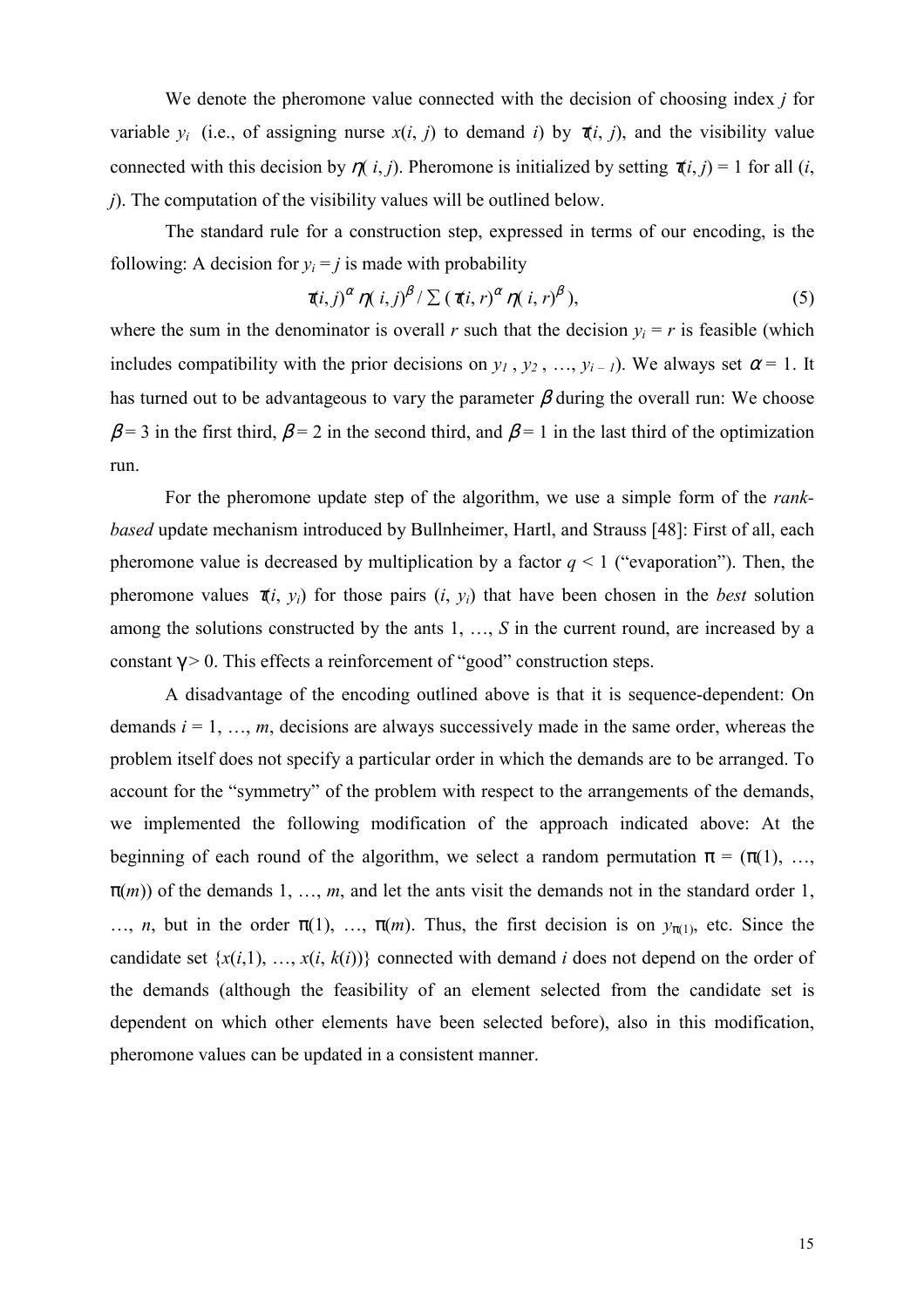To obtain visibility values  $\eta(i, j)$ , we use a similar computation as in the "greedy" earliest assignment strategy described in subsection 3.1. The additional costs  $c_{add}(i, j)$  caused by the decision to assign index *j* to demand *i*, given the previous decisions, are computed for each *i*, and  $\eta(i, j)$  is computed as

$$
\eta(i,j) = 1 / (c_{\text{add}}(i,j) - c_{\text{add}}(i,j^*) + \delta) + \xi,
$$
\n(6)

where *j*\* is the best decision according to the greedy criterion, and  $\delta > 0$  and  $\xi > 0$  are constant parameters.

## **3.3 Handling the Dynamics of Deferring Demands**

The algorithms described in subsection 3.2 perform static optimization of the demandoffer assignment on each planning day based on past decisions and on the currently available information on demands. These algorithms can now be executed *iteratively* for each consecutive planning day. In total, this procedure may be considered as a special dynamic optimization strategy (further specified by the chosen day-by-day optimization approach).

One issue deserves particular consideration in this context: If the optimization had been done without discouraging delayed decisions on demands, an effective optimization procedure would always have tended to defer demands to the next planning day, unless the current day was the last possible day when these demands could have been scheduled. Assigning a demand to a nurse incurs considerable costs, while not assigning only incurs moderate costs (the penalty *ι* for an unscheduled demand on the current planning day). Thereby, the system would always accept the *cumulative* penalties of making decisions only on the last possible day. We disclosed a contradiction between the aims of static and dynamic optimization: From the viewpoint of static optimization on a single fixed day, it is favorable to defer demands to the next day (their costs will then not appear in the evaluation for the present day). This shortsighted action*,* however*,* leads to a dynamic strategy that is, in total, suboptimal.

To avoid this unfavorable tendency, we add an "urgency" penalty term of size

$$
\kappa / (d^* - d - 1) \tag{7}
$$

for each deferred demand to the cost function when performing the day-by-day optimization. Therein,  $\kappa$  is the penalty for an uncovered demand,  $d^*$  is the day for which the service is required, and *d* is the current planning day. This penalty term does not enter into the final evaluation of the dynamic solution, since it does not affect the users of the system. It is only relevant for directing the dynamic scheduling process. We found that this urgency penalty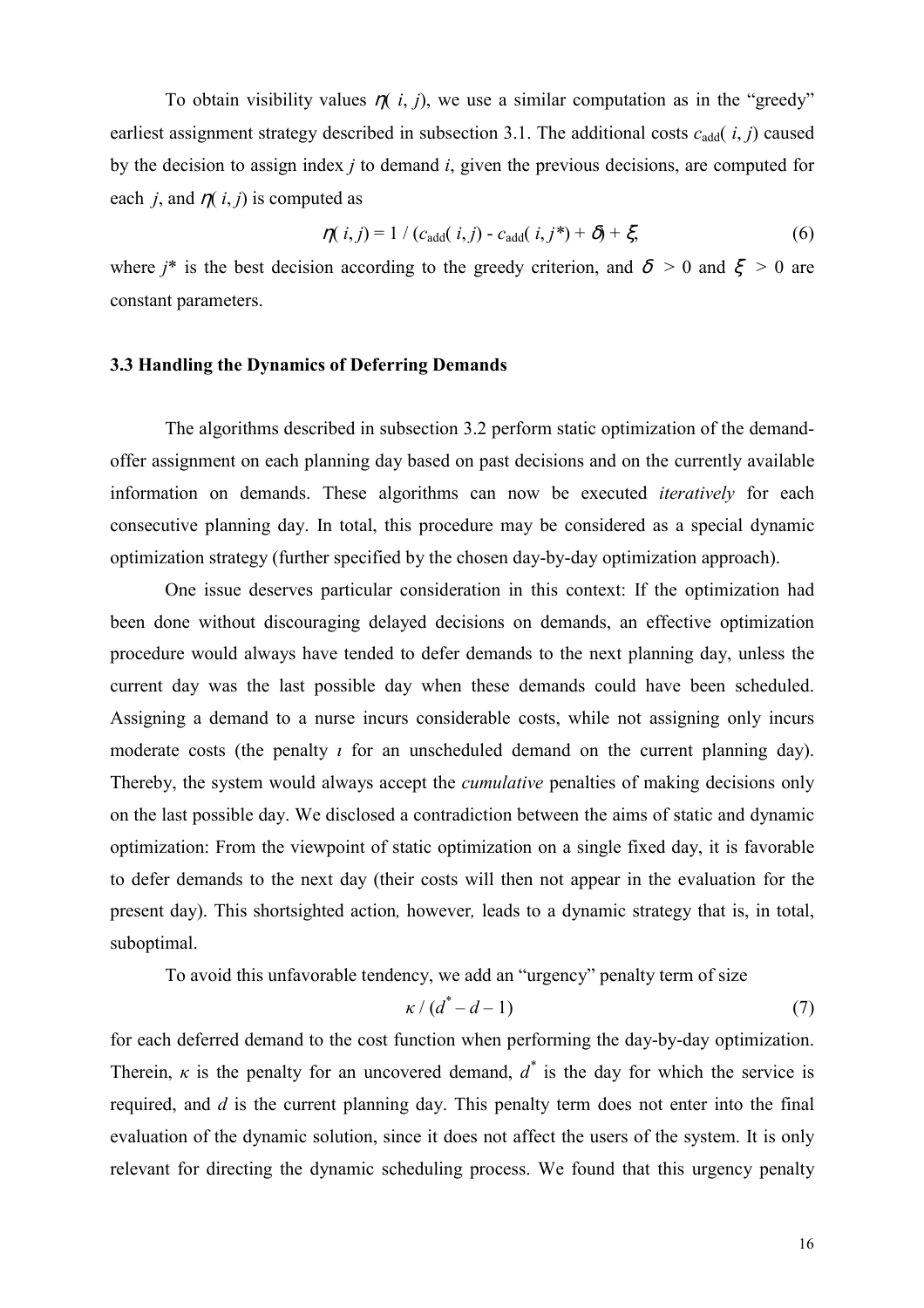term is able to prevent excessive decision delays and to keep the costs for late assignments reasonably low.

## **4. Simulation Framework**

In order to evaluate the algorithms described in the last section on realistic scenarios, we developed a computational framework in which the occurrence of demands in *K* hospital departments and their assignment to nurses in a pool of *N* members are simulated over a period of four weeks. The simulation of longer periods is possible, but we restricted ourselves to four weeks for runtime reasons. We will describe the assumptions regarding demand, supply, and experimental mode in the following.

## **4.1. Demand**

We assumed that demands can be communicated to the system up to two weeks in advance: The day of the service, *d\** , required by a demand occurring on day *d,* is one of the days  $d+2$ ,  $d+3$ , ...,  $d+14$ . Remember that a demand cannot refer to the same or the next day, but, at the earliest, to the day after the next day.

For the frequencies by which services on certain days of the week are required, i.e., for the weekly distribution of *d\** , we tried to choose real-life values. It was difficult to predict the load profile of the real-life system in our Vienna hospital application, because systems of the suggested type have not yet been applied. Thus, comparable statistical data were missing. One key issue, however, should be given special attention: Since basic service requirements have already been covered by permanent nurses with pre-scheduled timetables, our system will only have to deal with the *peak load* rather than with the ground load. For this reason, the system's load distribution would presumably be distinctly more unbalanced than the overall load distribution of the included hospital departments. To model this situation, we decided to assume service intensity distributions that are typical rather for the notoriously unbalanced weekly profile of surgical departments than for the more balanced profile of non-surgical departments. From empirical data for Austrian hospitals, we took the estimates of service intensities given in Table 1 accounting for unbalanced profiles [49,50]. The values are percentages of the service intensity on a Sunday. For example, the workload on Monday is more than three times higher as compared to the Sunday.

For the time of the requested service, we based the frequency profile on the empirical profile found by Gruetz [51], with a high peak in the morning and a smaller peak in the late afternoon. This can be roughly modeled by the assumption indicated in Table 2 on the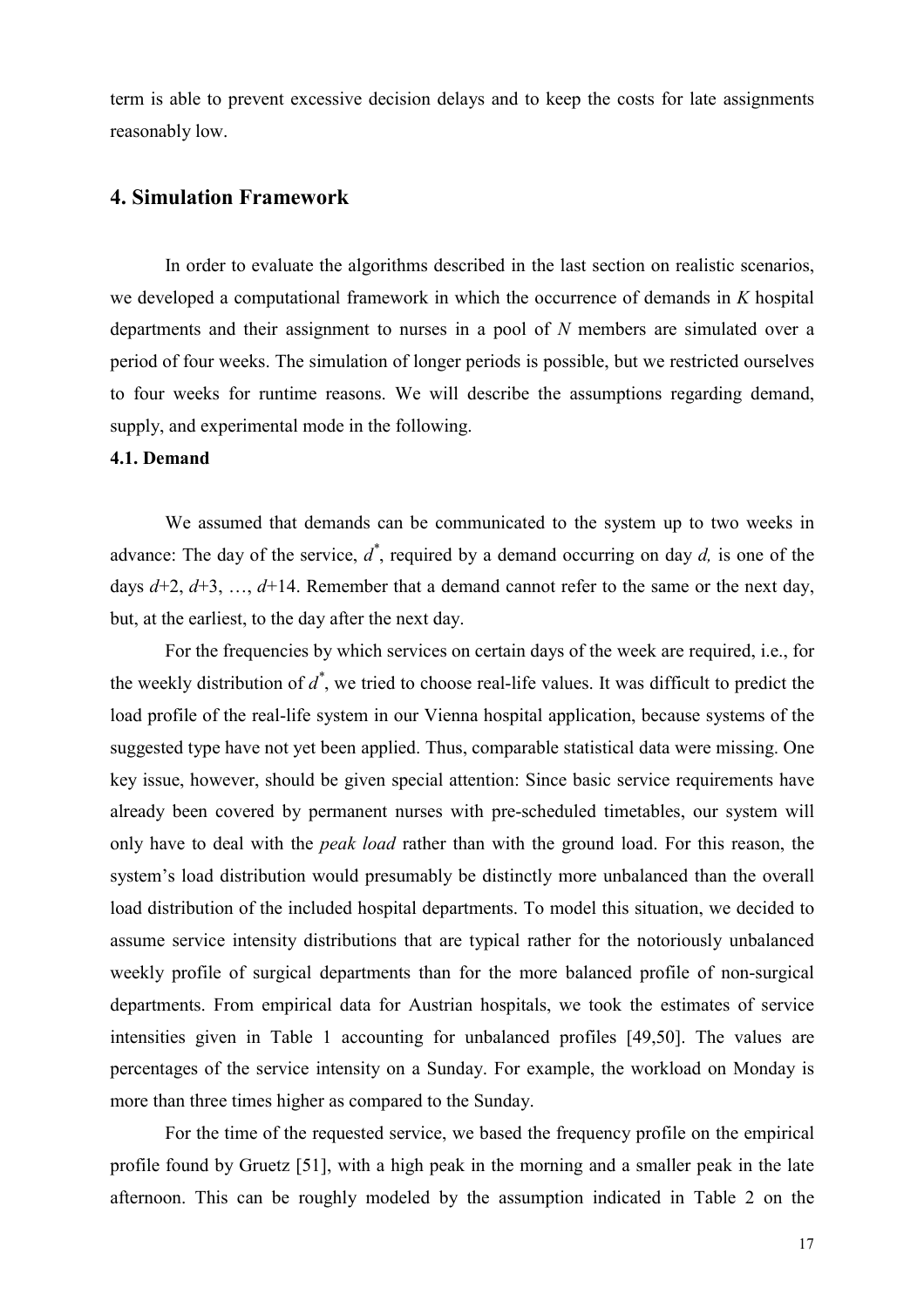distribution of the time *t* when the service *begins*. For example, the nursing demand is 6 times higher from 6 - 8 a.m. compared to the night, late morning, and afternoon hours. We assumed the service *duration* to be uniformly distributed between 6 and 12 hours.

Finally, we modeled the frequency of demands announced by a hospital department on certain days. We assumed that demands occur in each hospital station according to a *Poisson distribution* with a certain intensity λ. In practice, this intensity obviously varies for the different days of the week. To simplify, we assumed that the weekly distribution of the day *d* on which the demand is announced resembles the distribution of the day *d\** on which the service takes place. Thus, we used the relative distribution as indicated in Table 1. The basic intensity  $\lambda_0$ , i.e., the intensity on Sunday, was varied between 0.1 and 0.6 in the simulation runs. For example, in the case  $\lambda_0 = 0.1$ , we assumed that the average number of demands per hospital department announced on a Sunday is  $\lambda = \lambda_0 = 0.1$ , the average number of demands per hospital department announced on a Monday is  $\lambda = 0.333$  (cf. Table 1). For  $\lambda_0 = 0.2$ , these values are multiplied by 2.

## **4.2. Supply**

For the supply, we assumed that a fixed pool of *N* nurses is available. These nurses are not homogeneous with respect to their offer set. For example, some of the nurses are, in principal, willing to work any time, while others do not want to take night shifts. We decided to restrict ourselves to four basic supply types for offer sets:

- Supply type  $#1$ : Every day, every time.
- Supply type #2: Every day, no night shifts (nurses only work between 7 a.m. and 7 p.m.).
- Supply type #3: Monday to Friday, every time.
- Supply type #4: Monday to Friday, no night shifts.

We assumed that these four types have equal frequencies.

## **4.3. Experimental Modes**

We performed the computational experiments in two different modes: (a) a static mode and (b) a dynamic mode.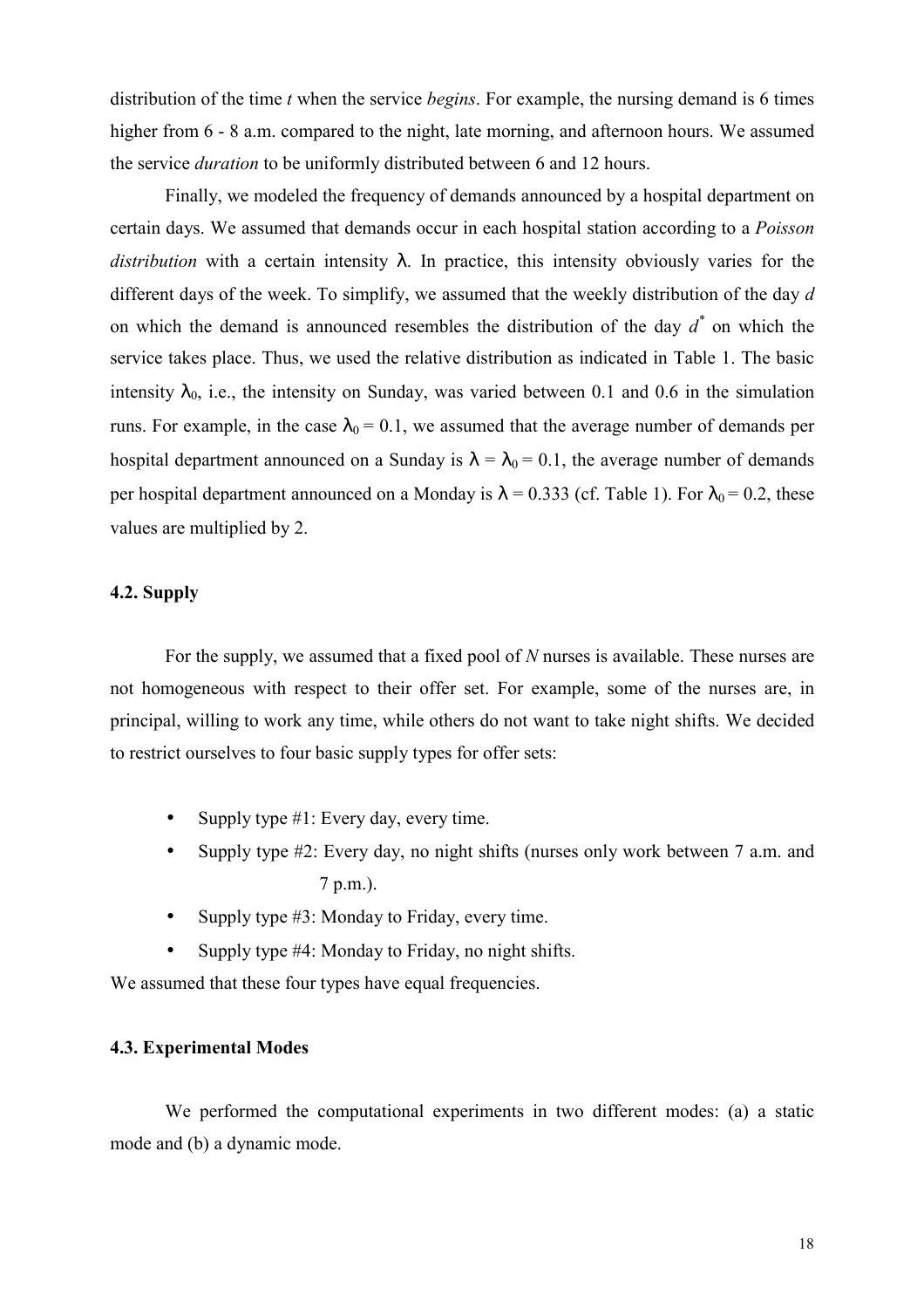Our first aim was to compare the algorithms described in section 3 with respect to their achieved solution quality in a static optimization situation: How well do these two approaches perform in finding suitable assignments for the demands occurring on a fixed planning day? For this purpose, a "warm-up" period of one week was adequate to fill the current timetables (schedules) of each nurse to some extent, such that adding further services becomes nontrivial. Assignment during these seven "warm-up" days was always done by the *greedy* approach described at the beginning of subsection 3.2.

The eighth day was our real evaluation day: For this day, we compared the performance of the two algorithms by adding the current demands to the already partially filled timetables. The evaluation is based on the resulting costs of the timetables, but also includes the *urgency penalty term* described in subsection 3.3 for current demands that have not yet been covered.

### *(b) Dynamic mode*

In this mode, we evaluated the overall performance of each algorithm to solve the *dynamic* optimization problem over the entire simulation period of four weeks. On each planning day, the algorithm assigns nurses to currently open demands according to the objective function, by combining costs and urgency penalty terms for still unscheduled demands, as described in subsection 3.3. For the final evaluation after the last planning day, urgency penalties become irrelevant, since they are only used for creating pressure against the algorithms' tendency to defer demands to the future in order to reduce current costs. Instead, after the last planning day the total timetable costs plus penalties *ι* for unscheduled demands remaining on simulation days, as well as penalties  $\kappa$  for definitely uncovered demands, comprise the key cost components.

# **5. Experimental Results**

For both the static and the dynamic experiment modes, we performed 50 different simulation runs for 18 parameter combinations by varying (1) the number of nurses *N* and the number of hospital departments *K* and (2) demand intensities.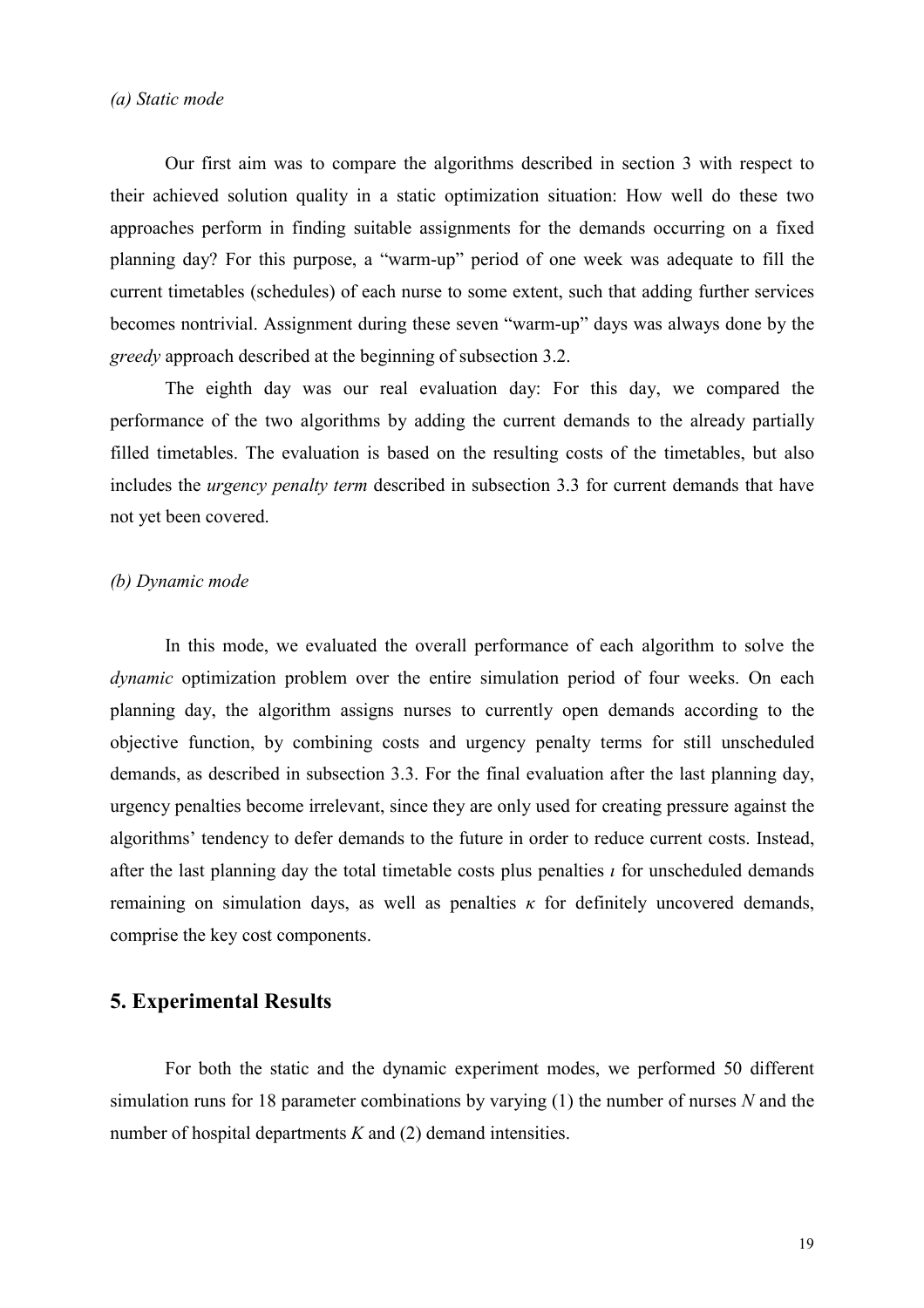For the number of nurses *N* and the number of hospital departments *K*, we investigated three combinations:

\n- $$
N = 30, K = 15,
$$
\n- $N = 40, K = 15,$
\n- $N = 40, K = 20.$
\n

• We simulated values of 0.1, 0.2, ..., 0.6 for the basic demand intensity  $\lambda_0$  (demand intensity per hospital department on Sunday) resulting in six different intensity scenarios.

We compared the greedy earliest assignment strategy ("Greedy") with the ACO strategy, both strategies were explained in subsection 3.2 In particular, we analyzed the mean total cost *improvements* (in percent) that ACO achieved compared to Greedy. The total costs include the urgency penalty in the static mode and the two types of unscheduled/uncovered demand penalties in the dynamic mode, as outlined in subsections 2.2 and 3.3. Furthermore, we investigated for all 18 parameter combinations, whether or not the ACO simulation runs revealed a *statistically significant* improvement compared to Greedy. Since the cost difference distribution had proved to be quite different from normal distribution, we used the parameterfree *sign test* [52]. The symbols ns, s, s\*, and s\*\* denote "not significant," "significant at the level  $\alpha$  = 0.05," "significant at the level  $\alpha$  = 0.01," and "significant at the level  $\alpha$  = 0.001," respectively.

#### **5.1 Static Mode**

In the static mode, we obtained the results comprised in Table 3. The table shows that for all parameter combinations, ACO achieved highly significant improvements over Greedy. ACO was at least 1.109% better than Greedy ( $N = 30$ ;  $K = 15$ ; basic intensity = 0.5) and performed best for scenario  $N = 40$ ,  $K = 15$ , and basic intensity = 0.1 with an improvement rate of 4.479%. In *all* cases a significance level of 0.001 has been reached. It can be seen that ACO realized higher improvements for lower demand intensity. This observation can be easily explained; in a situation in which the system tends to become congested, the potential for optimization will be reduced.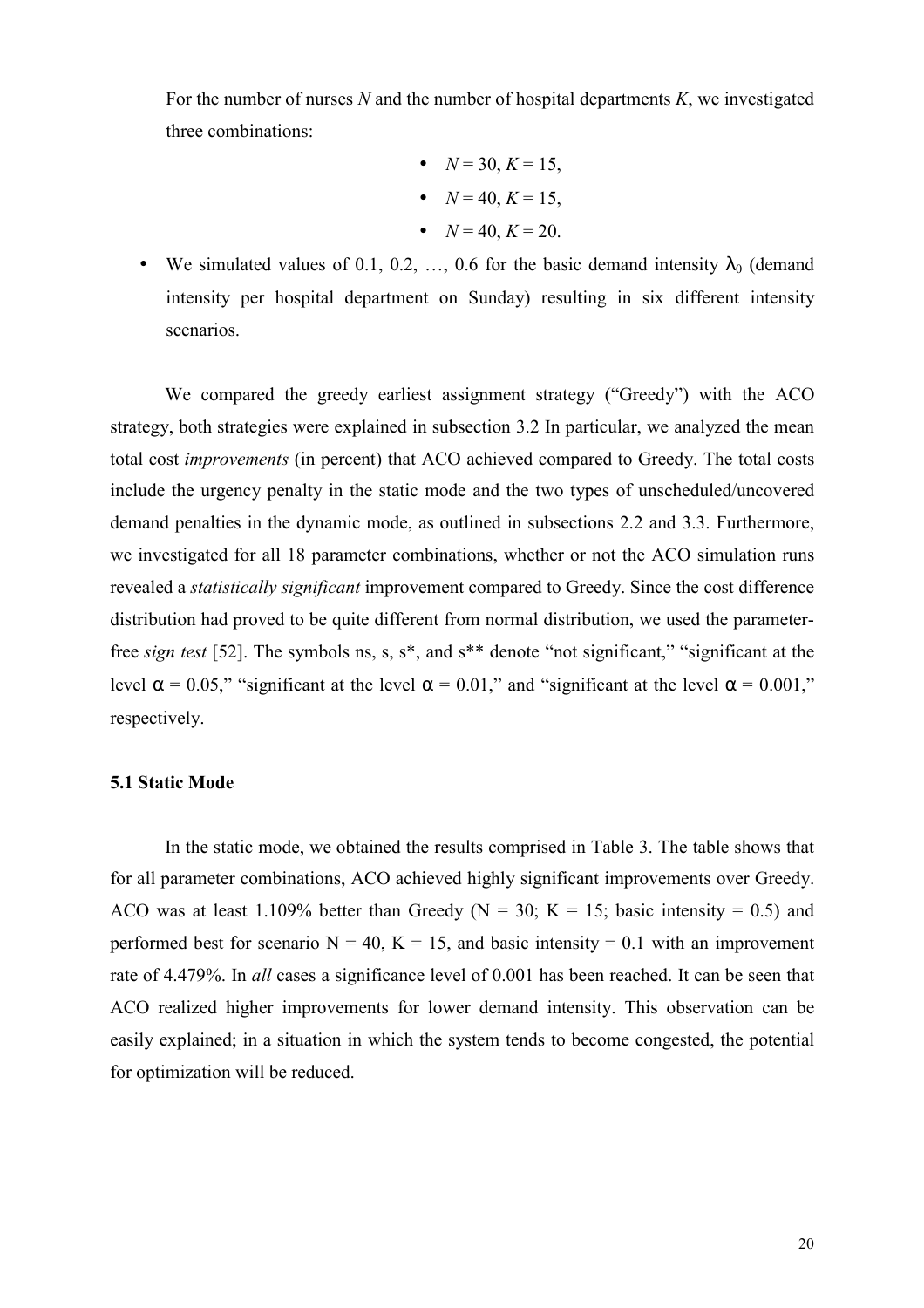#### **5.2 Dynamic Mode**

The results for the dynamic case, the entire simulation period of four weeks, are summarized in Table 4. We observed for this case that the ACO strategy also achieved significantly improved results compared to the Greedy strategy (in most cases again at a significance level of 0.001). Only for basic intensities of more than 0.5, we obtained less convincing improvements, presumably due to congestion tendencies. Gains usually increased for scenarios with basic intensity values between 0.1 and 0.3 and then decreased again for scenarios with higher intensity values. In a "near-to-congestion" situation for a basic intensity of 0.5 or more, we disclosed that usually a majority of demands had been delayed from period to period, and only a small fraction – the currently most urgent demands – were then scheduled on each planning day. This situation limited the degree of freedom for an optimization approach.

The overall relative gains of the ACO approach over the more straightforward Greedy approach appeared to be comparably small when we take a first look at Table 4. However, one should keep in mind two issues when interpreting these numbers: First, the costs calculated contained a considerably high amount of fixed costs which would have been incurred anyway to cover a demand. Second, the potential for optimization for day-by-day planning was smaller compared to static planning over the *whole period.* Traditional nurse scheduling models assume that demands are known in advance, which was not true in our context.

In view of these restrictions, total costs gained in the order of magnitude of 1 % to 4 % appeared considerable. During times of meager health care budgets, even small cost containment is of high interest to decision makers.

The computation times for a *single* planning day were very favorable, not only for the Greedy approach, but also for the ACO approach. We used Pentium III PCs with 933 Mhz, 256 MB Ram, and a Windows 2000 operating system. Simulating 50 runs of a specific parameter combination, i.e., for an entry in Table 3, took about half an hour for Greedy and between 6 and 45 hours for ACO (depending on the demand intensity and on the number of hospital departments). For solving the assignment problem for a single planning day, on average Greedy needed less than two seconds and ACO between 17 and 125 seconds (i.e.,  $6*3,600/(26*50)$  and  $45*3,600/(26*50)$  seconds, respectively; note that there are 26 simulated planning days). Thus, ACO could cope with very large applications by consuming a reasonable computation time.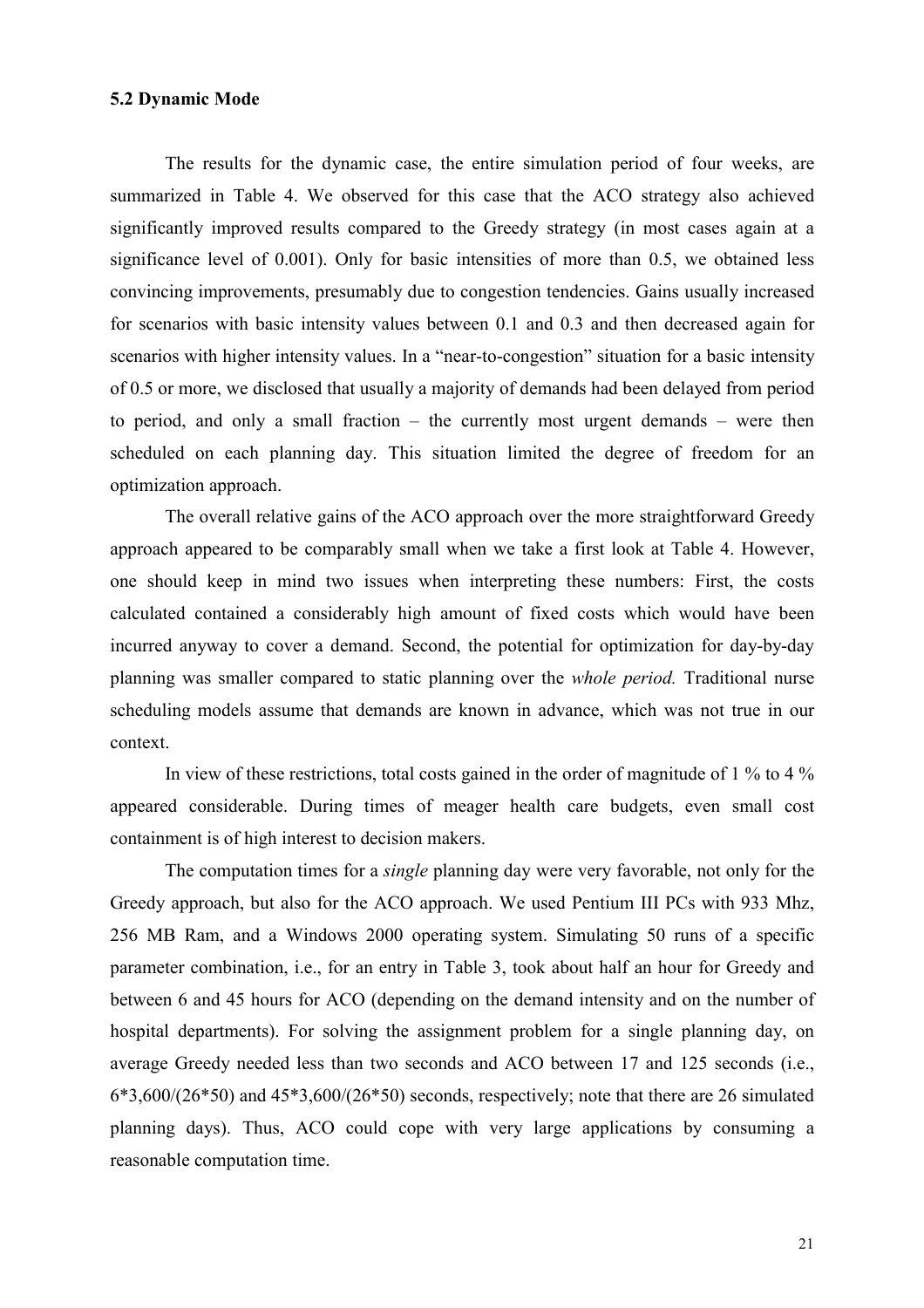#### **5.3. Illustrative Example**

Prospect users of the system could be hospital compounds or hospital chains in a region. For these users, we will illustrate the model using the example of 20 hospital departments and 40 nurses with demand intensity 0.4 for the dynamic mode. We distinguished two nurse types.

Table 5 displays the values for cost weights and the penalties used in the example. The higher the values of cost weights or penalties, the less favorable they are for nurses or hospitals. Values of nurses' penalties and values of the cost weights for nurses' penalties were determined by a questionnaire in one of the church hospitals in Vienna. We used average salary costs for the nurses by taking into account higher costs for night and Sunday hours [53]. As decision makers are regional hospital compounds, we chose higher cost weights for hospitals' penalties compared to those for nurses.

For example, non-pool nurses assigned the working pattern "-DDN-" (one day off, two day shifts, one night shift, one day off) a penalty value of one which is then weighted by four. Non-pool nurses assessed a penalty value of nine to a working stretch of seven days, while a non-working stretch of the same length was given a value of five. Pool nurses might weight non-working stretches higher. If a nurse was not working for 8 days, then the costs for two non-working stretches of length 7 would be calculated (2x9=18). This mechanism balances the workload among nurses. Working on Friday night and not on Saturday and Sunday "1 - - " was a non-favorable weekend working pattern for nurses with a penalty value of three.

We assumed the four working types of nurses as discussed in subsection 4.2. Eleven nurses are of supply type #1 (e.g., nurse #10), fifteen nurses are of supply type #2 (e.g., nurse #1), eight nurses are of nurse type #3 (e.g., nurse #5), and six nurses are of nurse type #4 (e.g., nurse  $\#11$ ). Due to their inflexibility – as is obvious, nurses of supply types  $\#2$  and  $\#4$  were assigned few demands, while nurses of supply types #1 and #3 were busy working (see Table 6). For example, nurse #5 was willing to work all the time (supply type #1) and had to work on day 8, 12, 15, 16, 18, 22, 23, and 25 on night shifts as well as on day 26 on a day shift. If policy makers are interested in a more even work distribution among nurses, then they could increase the cost weight for non-working patterns from the value of one to a value of five or higher. Currently, the weights for hospitals' preferences of certain nurses and nurse types as well as the weights for nurses' salary costs dominate the other terms of the objective/penalty function (cf. Table 5).

The working rules for nurses are based on common working rules of Austrian nurses comprising the following rules [54]: 1) no more than 13 working hours per day, 2) no more than 60 working hours a week, 3) 11 hours break after a work block, 4) one day off per week,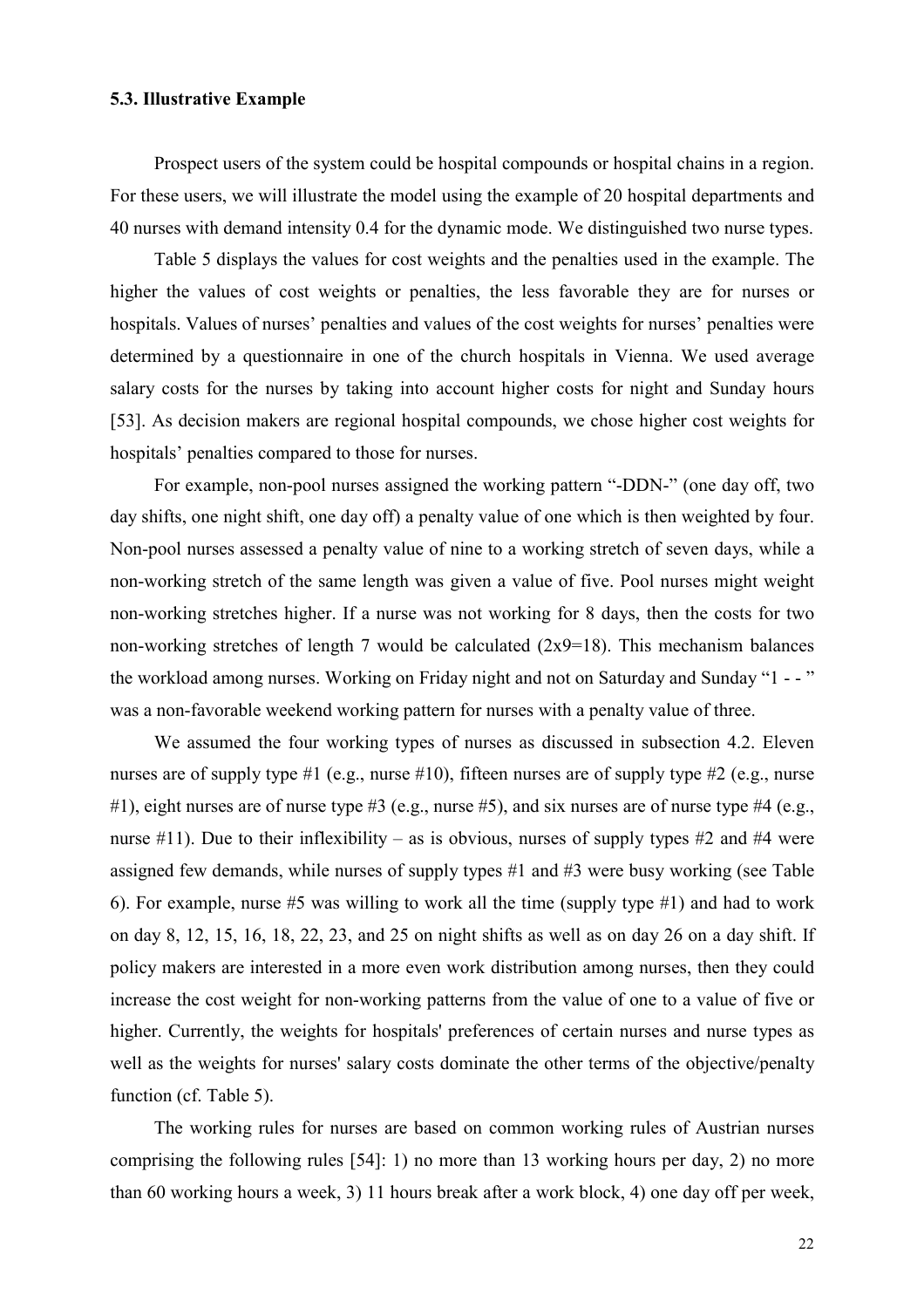5) a consecutive break of 36 hours per week, 6) no more than three night shifts per week, 6) no more than three night shifts in a row, and 7) no more than 10 night shifts per month.

During the simulation period, 217 demands were generated from which 195 could be assigned to the 40 nurses. Thus, 22 demands could not be covered as illustrated in Figure 1. All uncovered demands were night shifts. These shifts could not be scheduled because nurses willing to work on these days had already worked three night shifts in the concerning weeks (e.g., nurse # 31 and demand on day 22) or three night shifts in a row (e.g., nurse #35 and demand on day 22). Furthermore, possible nurses for those shifts might not have enough rest time before or after another shift scheduled (e.g., nurse #32 and demand on day 21). The demand coverage rate decreases over the simulation horizon. For example, on day 15 about 96% of the demands were covered compared to 73% of the demands on day 22 because the later in the month, the more restrictive the work regulation constraints. Our illustrative examples had an approximately 10 times higher number of uncovered demands compared to intensity scenarios 0.1-0.3. Intensity scenario 0.5 caused about 28 and 0.6 caused about 53 uncovered demands.

When comparing costs including penalties of the Greedy (175,054 Euro) and ACO scenarios (168,515 Euro), the ACO scenario incurred 6,539 fewer Euro compared to the Greedy scenario. The Greedy algorithm could assign one demand less causing penalty costs of 5,000 Euro.

# **6. Conclusions and Further Research**

Due to a nursing shortage as well as a misdistribution and poor utilization of nurses in many countries worldwide, policy makers demand that DSS better allocate scarce human resources. This is why we have developed a metaheuristic approach to the dynamic assignment of pool nurses to hospital departments in a web-based, flexible assignment system for a regional decision maker. Compared to the traditional nurse scheduling literature, our non-cyclic approach is also characterized by the flexible setting of problem parameters such as nurses' and hospitals' preferences, number of shift types, length and overlapping of shifts, substitutability of nurses, as well as weights for the components of the cost function under consideration of different working regulations for each of the nurses.

Specifically, we introduced the Ant Colony Optimization paradigm into the nurse scheduling domain, motivated by the fact that ACO has proved to be a successful approach for highly constrained problems in other areas such as vehicle routing or job-shop scheduling (cf. Dorigo and Di Caro [45]). By computational experiments, we demonstrated that the ACO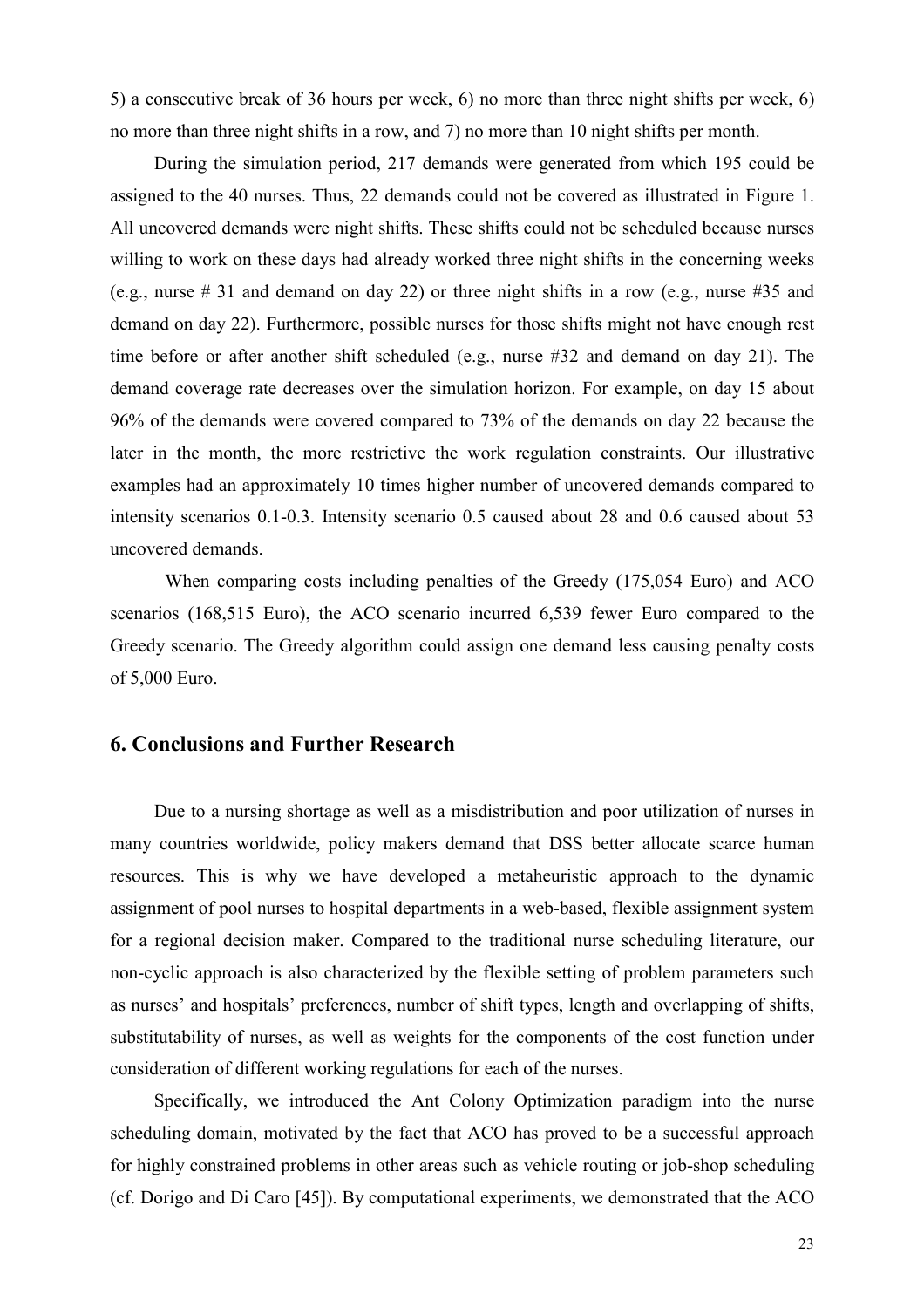approach has significantly improved the solutions produced by a straightforward greedy approach. However, the simpler greedy algorithm already represents considerable progress compared to a situation without a decision support system. Our DSS helps cover and balance unforeseen peaks of workforce demands by considering different preferences and costs using a cost function. For cases with a sound balance between demand intensity and nurse pool size, ACO usually achieved additional cost savings of between 1 - 4 % as compared to Greedy. The runtimes of ACO were favorable for all problem instances of the experiment (not more than two minutes per planning day).

In the present article, we have emphasized the aspect of optimizing the (static) assignment of nurses to demands on each single planning day. By our experiments, we confirmed that the choice of good assignments on each day of the period would result in a fairly reasonable overall dynamic strategy. For further research, an additional cost reduction could be achieved by modeling this case as a *dynamic, stochastic* optimization problem. Such models consider that future demands can be statistically estimated to improve the current-day decisions from a perspective of long-run advantages. The number of uncovered demands might possibly be further reduced by such an extension. However, at present, no standard solving techniques with reasonable computation times have been developed for these types of dynamic stochastic problems. This challenging issue is of great interest to us for future work.

Another aspect for further investigation comprises how to best realize this approach as a web-based computer system in a user-friendly, easily adaptable, and scalable way for all users of the system such as nurses and hospital managers. A real-world application such as the implementation of this system for the Vienna Hospital Compound will help answer this information technology question. In the future, Decision Support Systems for manpower scheduling in health services such as the one presented in this paper will gain importance because of the aging population's needs along with the growing shortage of skilled health care workers in many industrialized countries.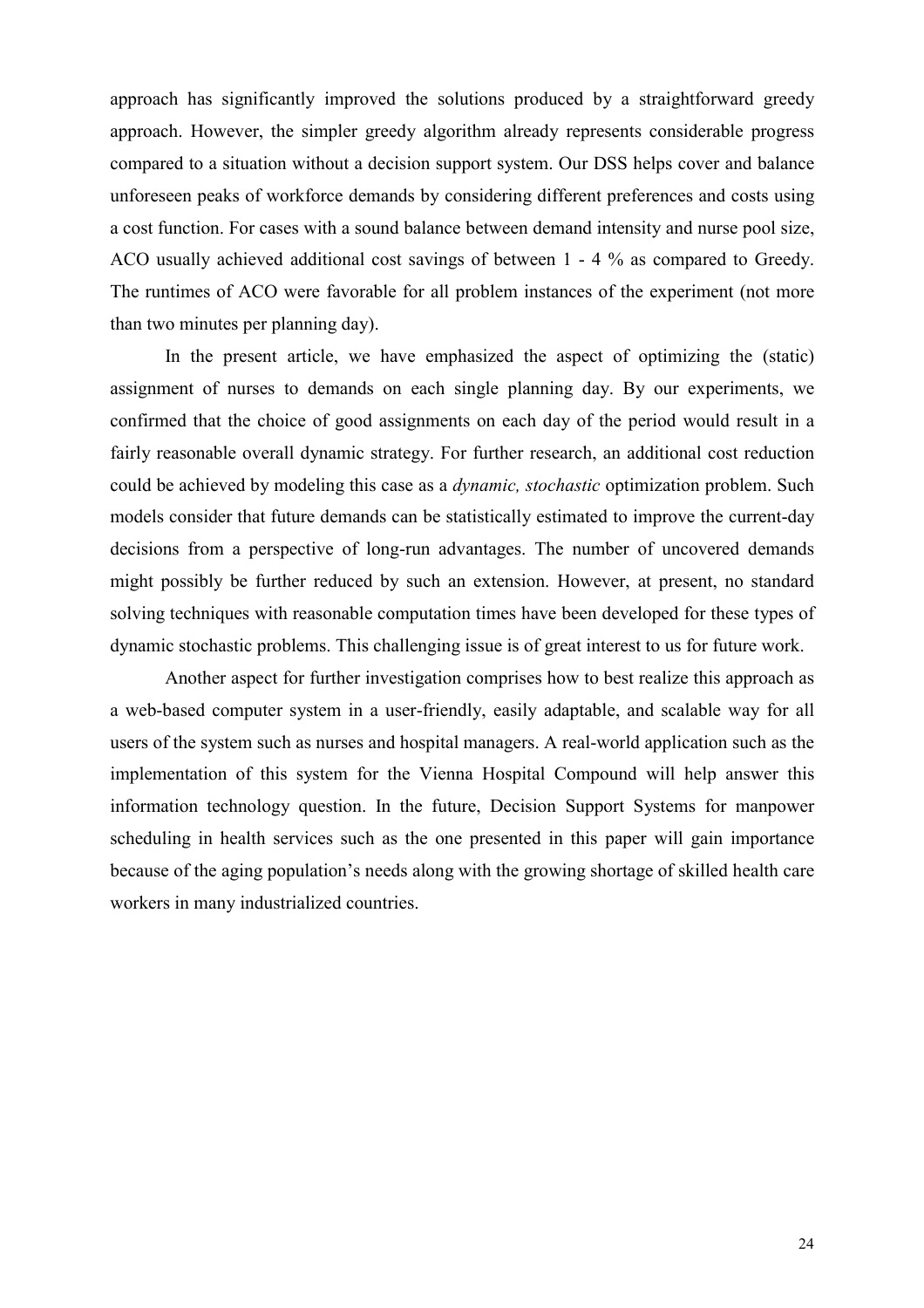# **Acknowledgements**

We are very grateful to our master's student Helmut Egger for providing us with data for work conditions and work preferences of Austrian nurses. Thanks are due to all people who supported him such as Erika Lechner from Kaiserin-Elisabeth-Hospital, Vienna; Günther Dorfmeister from Social Medicine Center-East, Vienna; Willi Steinkellner from Rudolfinerhaus, Vienna; and Carin Egger from County Hospital Klagenfurt.

We also thank two anonymous referees for their most valuable comments on this paper.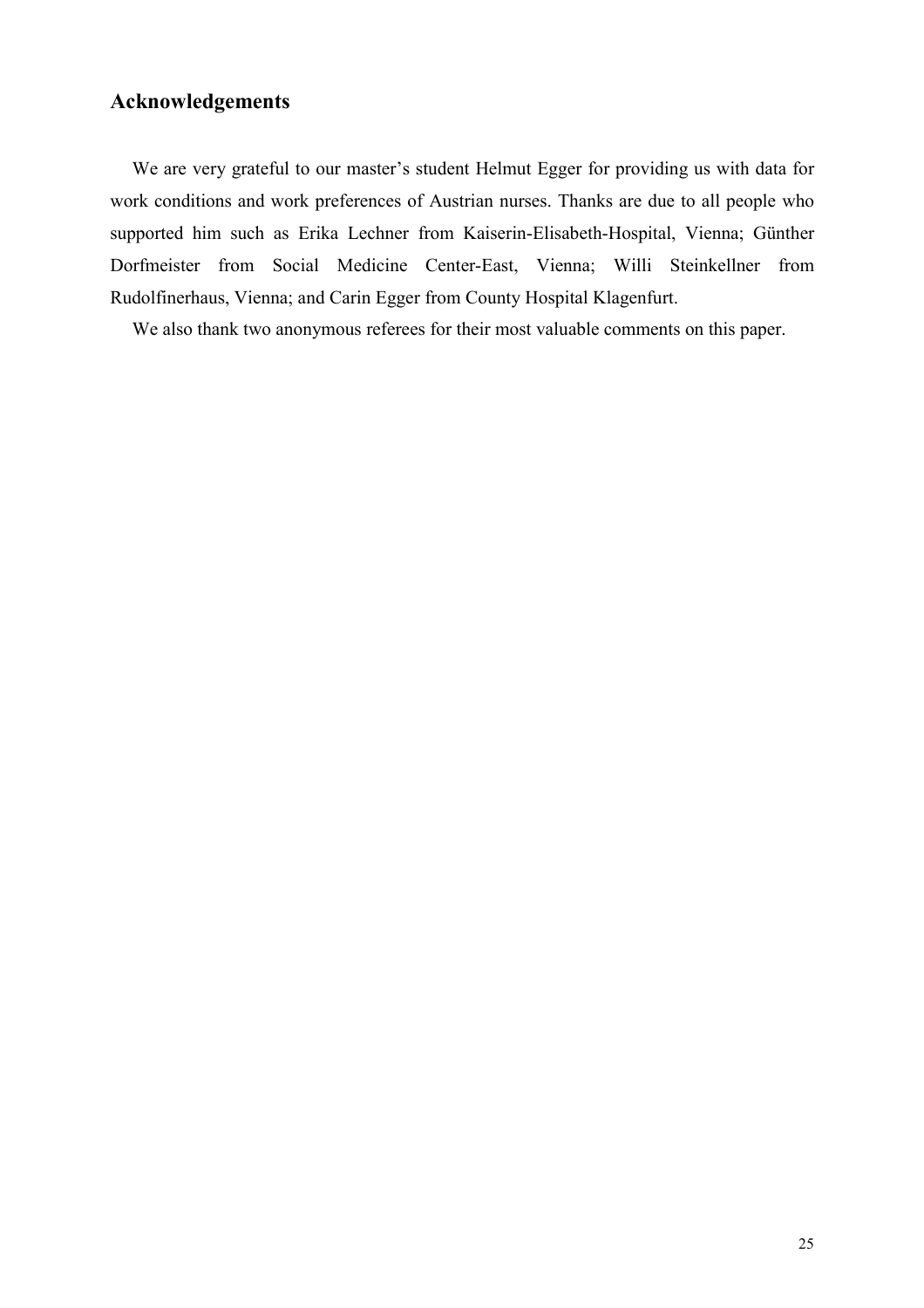# **References**

- [1] Kingma M. Nursing migration: global treasure hunt or disaster-in-the-making? Nursing Inquiries 2001; 8:205-10.
- [2] Janiszewski G.H. The nursing shortage in the United States of America: an integrative review of the literature. Journal of Advanced Nursing 2003; 43:335-43.
- [3] Murray M.K. The nursing shortage. Past, present, and future. Journal of Nursing Administration 2002;32:79-84.
- [4] Badelt C, Holzmann A., Matul C., Oesterle A. Kosten der Pflegeversicherung. Vienna: Boehlau, 1995.
- [5] Lau H.C. On the complexity of manpower shift scheduling. Computers and Operations Research 1996;23:93-102.
- [6] Sifered S.P, Benton W.C. Workforce staffing and scheduling: hospital nursing specific models. European Journal of Operational Research 1992;60:233-46.
- [7] Smith-Daniels V.L, Schweikhart S.B., Smith-Daniels D.E. Capacity management in health care services: review and future research directions. Decision Sciences 1988;19:889-919.
- [8] Cheang B, Li H., Lim A., Rodrigues B. Nurse rostering problems a bibliographic survey. European Journal of Operational Research 2003;151:447-60.
- [9] Burke E, De Causmaecker P., Vanden Berghe G., Van Landeghem H. The state of the art of nurse rostering. to appear in Journal of Scheduling 2004.
- [10] Warner M.D. Scheduling nursing personnel according to nursing preference: a mathematical programming approach. Operations Research 1976;24:842-56.
- [11] Knauth P. Designing better shift systems. Applied Ergonomics 1996;27:39-44.
- [12] Gissel A, Knauth P. Assessment of shift systems in the German industry and service sector: A computer application of the Besiak procedure. International Journal of Industrial Ergonomics 1998;21:233-42.
- [13] Warner M, Prawda J. A mathematical programming model for scheduling nursing personnel in a hospital. Management Science 1972; 19:411-22.
- [14] Miller H.E, Pierskalla W.P., Rath G.J. Nurse scheduling using mathematical programming. Operations Research 1976;24:857-70.
- [15] Beaulieu H, Ferland J.A., Gendron B., Michelon P. A mathematical programming approach for scheduling physicians in the emergency room. Health Care Management Science 2000;3:193-200.
- [16] Ozkarahan I. A disaggregation model of a flexible nurse scheduling support system. Socio-Economic Planning Sciences 1991;25:9-26.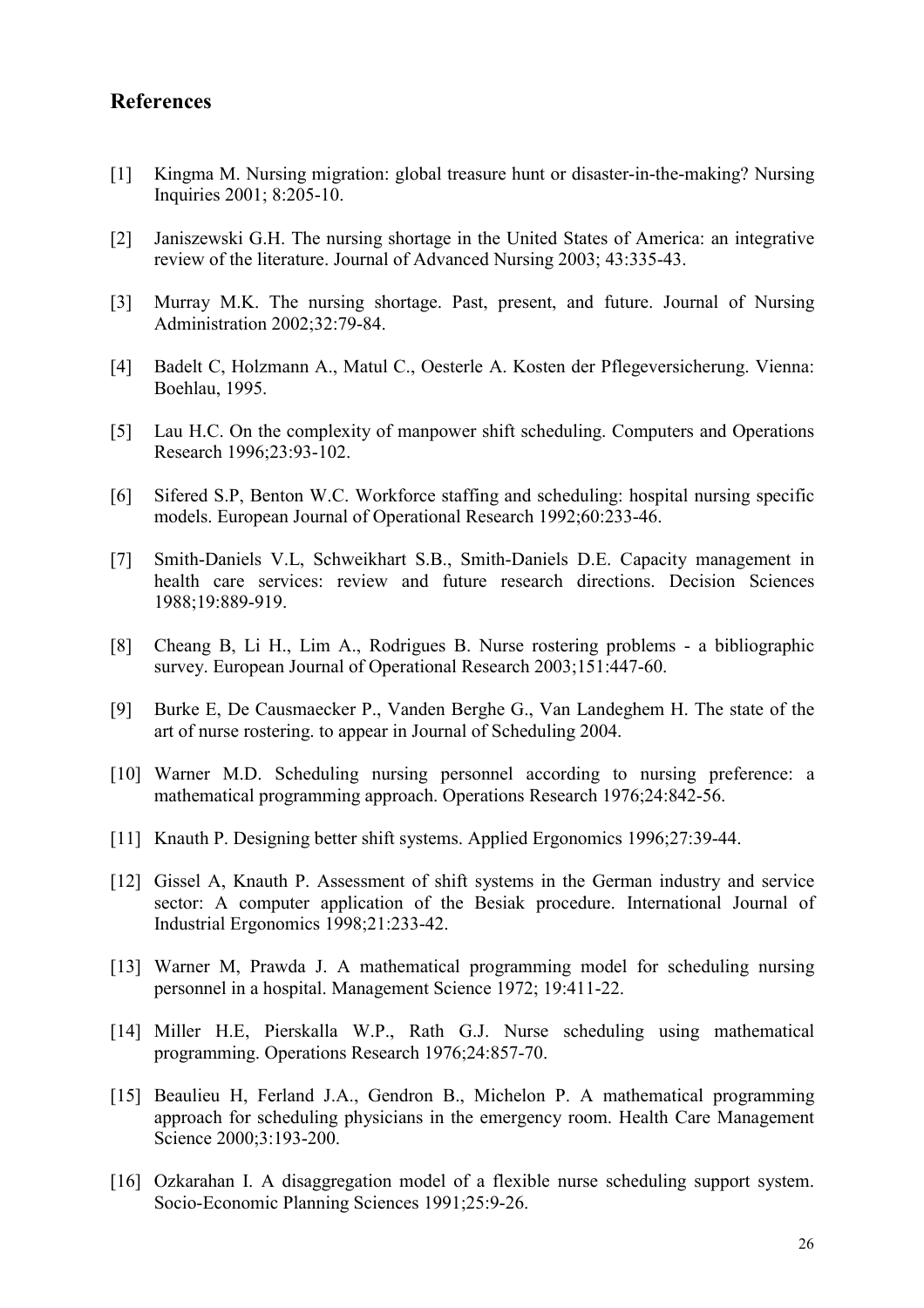- [17] Musa A.A, Saxena U. Scheduling nurses using goal-programming techniques. IIE Transactions 1984;16:216-21.
- [18] Arthur J.L, Ravindran A. A multiple objective nurse scheduling model. AIIE Transactions 1981;13:55-60.
- [19] Randhawa S.U, Sitompul D. A heuristic-based computerizes nurse scheduling system. Computers and Operations Research 1993;20:837-44.
- [20] Kostrava M.M, Jennings K.S.B. Nurse scheduling on a microcomputer. Computers and Operations Research 1991;18:731-39.
- [21] Burns R.N, Koop G.J. A modular approach to optimal multiple-shift manpower scheduling. Operations Research 1987; 35:100-10.
- [22] Brusco M.J. Jacobs L.W. A simulated annealing approach to the solution of flexible labour scheduling problems. Journal of the Operational Research Society 1993;44:1191- 200.
- [23] Valouxis C, Housos E. Hybrid optimization techniques for the workshift and rest assignment of nursing personnel. Artificial Intelligence in Medicine 2000;20:155-75.
- [24] Berrada I, Ferland J.A., Michelon P. A multi-objective approach to nurse scheduling with both hard and soft constraints. Socio-Economic Planning Sciences 1996:30:183-93.
- [25] Carter M.W, Lapierre S.D. Scheduling emergency room physicians. Health Care Management Science 2001;4:347-60.
- [26] Dowsland K.A. Nurse scheduling with tabu search and strategic oscillation. European Journal of Operational Research 1998; 106:393-407.
- [27] Ferland J.A, Berrada I., Nabli I, Ahiod B., Michelon P., Gascon V., Gagne E. Generalized assignment type goal programming problem: application to nurse scheduling. Journal of Heuristics 2001;7:391-413.
- [28] Ikegami A, Niwa A. A subproblem-centric model and approach to the nurse scheduling problem. Mathematical Programming Series B. 2003;97:517-41.
- [29] Burke E.K, De Causmaecker P., Vanden Berghe G. A hybrid tabu search algorithm for the nurse rostering problem. In: MacKay et al. (Eds.). Simulated evolution and learning, Lecture Notes in Artificial Intelligence, Heidelberg: Springer, 1999. p. 187-94.
- [30] Aickelin U, Dowsland K.A. An indirect Genetic Algorithm for a nurse-scheduling problem. Computers & Operations Research 2004;31:761-78.
- [31] Aickelin U, Dowsland K.A. Exploiting problem structure in a genetic algorithm approach to a nurse rostering problem. Journal of Scheduling 2000;3:139-53.
- [32] Burke E, Cowling P., De Cuasmaecker P., Vanden Berghe G. A memetic approach to the nurse rostering problem. Applied Intelligence 2001;15:199-214.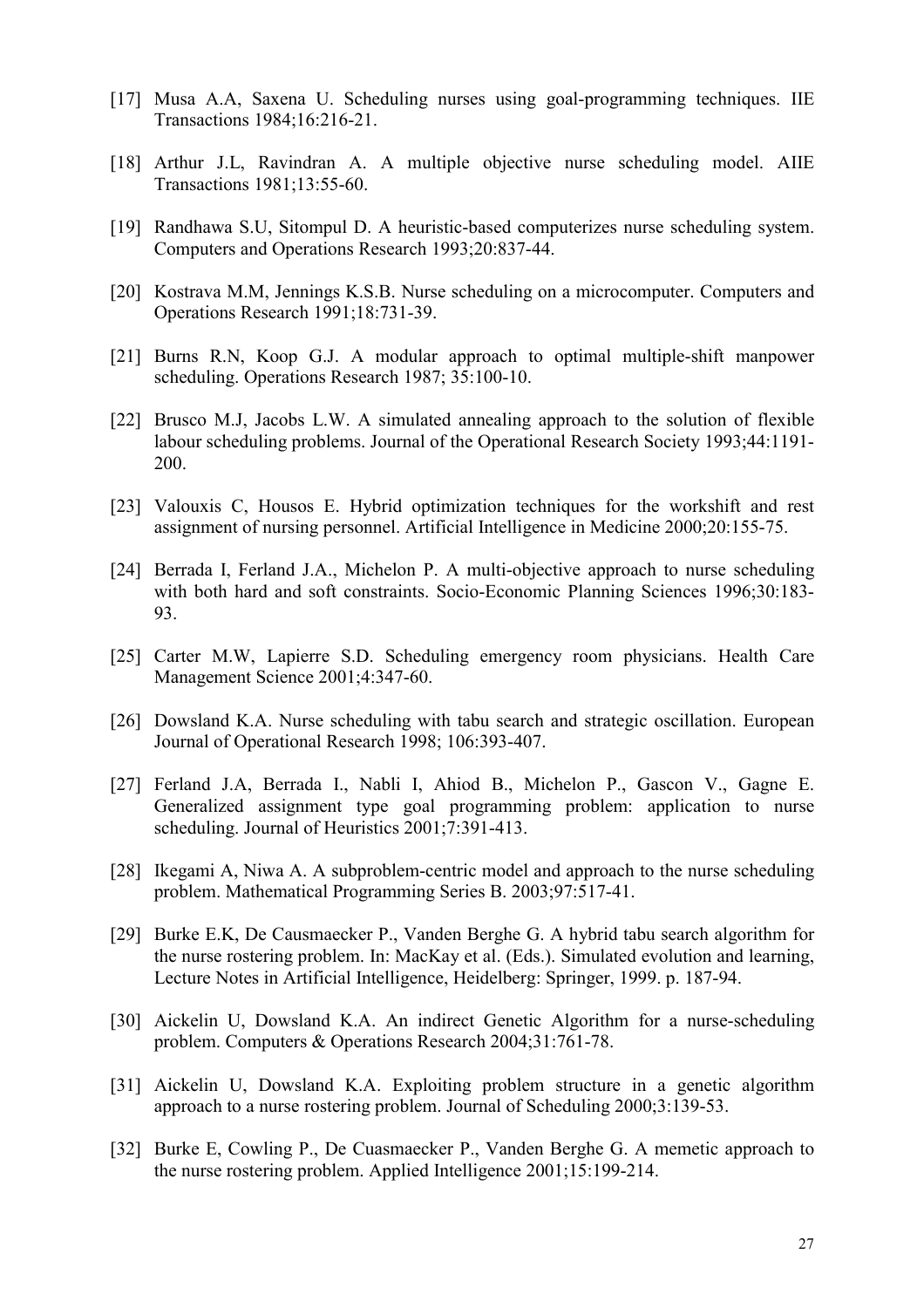- [33] Gierl L, Pollwein B., Heyde G., Kurt H. Knowledge-based scheduling of duty rosters for physicians. Medical Informatics 1993;18:355-66.
- [34] Meyer auf'm Hofe H. Kombinatorische Optimierung mit Constraintverfahren Problemlösung ohne anwendungsspezifische Suchstrategien. Dissertationen zur künstlichen Intelligenz (DISKI) Band 242, Berlin: Akademische Verlagsgesellschaft Aka, 2000.
- [35] Federal Ministry of Health Care and Women, Krankenanstaltenverzeichnis Kategorisierung nach Bezeichnung im Krankenanstaltengesetz, Vienna: Federal Ministry of Health Care and Women, Vienna, 2000.
- [36] Franz L.S, Baker H.M., Leong G.K., Rakes T.R. A mathematical model for scheduling and staffing multiclinic health regions. European Journal of Operational Research 1989;41:277-89.
- [37] Millar H.H, Kiragu M. Cyclic and non-cyclic scheduling of 12 h shift nurses by network programming. European Journal of Operational Research 1998;104:582-92.
- [38] Aykin T. A comparative evaluation of modeling approaches to the labor shift scheduling problem. European Journal of Operational Research 2000;235:381-97.
- [39] Jacobs L.W, Brusco M.J. Overlapping start-time bands in implicit tour scheduling. Management Science 1996;42:1247-59.
- [40] Thompson G.M. Improved implicit optimal modeling of the labor shift scheduling problem. Management Science 1995;41:595-607.
- [41] Bechtold S.E, Jacobs L.W. Implicit modeling of flexible break assignments in optimal shift scheduling. Management Science 1990;36:1339-51.
- [42] Bechtold S.E. Implicit optimal and heuristic labor staffing in a muliobjective multilocation environment. Decision Sciences 1988;19:353-72.
- [43] Aarts E, Korst J. Simulated annealing and boltzmann machines. Chichester: Wiley, 1990.
- [44] Dorigo M, Maniezzo V., Colorni A. The ant system: An autocatalytic optimization process', Technical Report 91--016, Dept. of Electronics, Politecnico di Milano, Italy, 1991.
- [45] Dorigo M, DiCaro G. The ant colony optimization metaheuristic, In: Corne D, Dorigo M, Glover F (Eds.). New ideas in optimization. London: McGraw-Hill, 1999. p. 11-32.
- [46] Gutjahr W.J. A graph-based ant system and its convergence. Future Generation Computer Systems 2000;16:873-88.
- [47] Gutjahr W.J. ACO algorithms with guaranteed convergence to the optimal solution. Information Processing Letters 2002;82:145-53.
- [48] Bullnheimer B, Hartl R.F., Strauss Ch. A new rank-based version of the ant system: A computational study. Central European Journal for Operations Research 1999;7:25-38.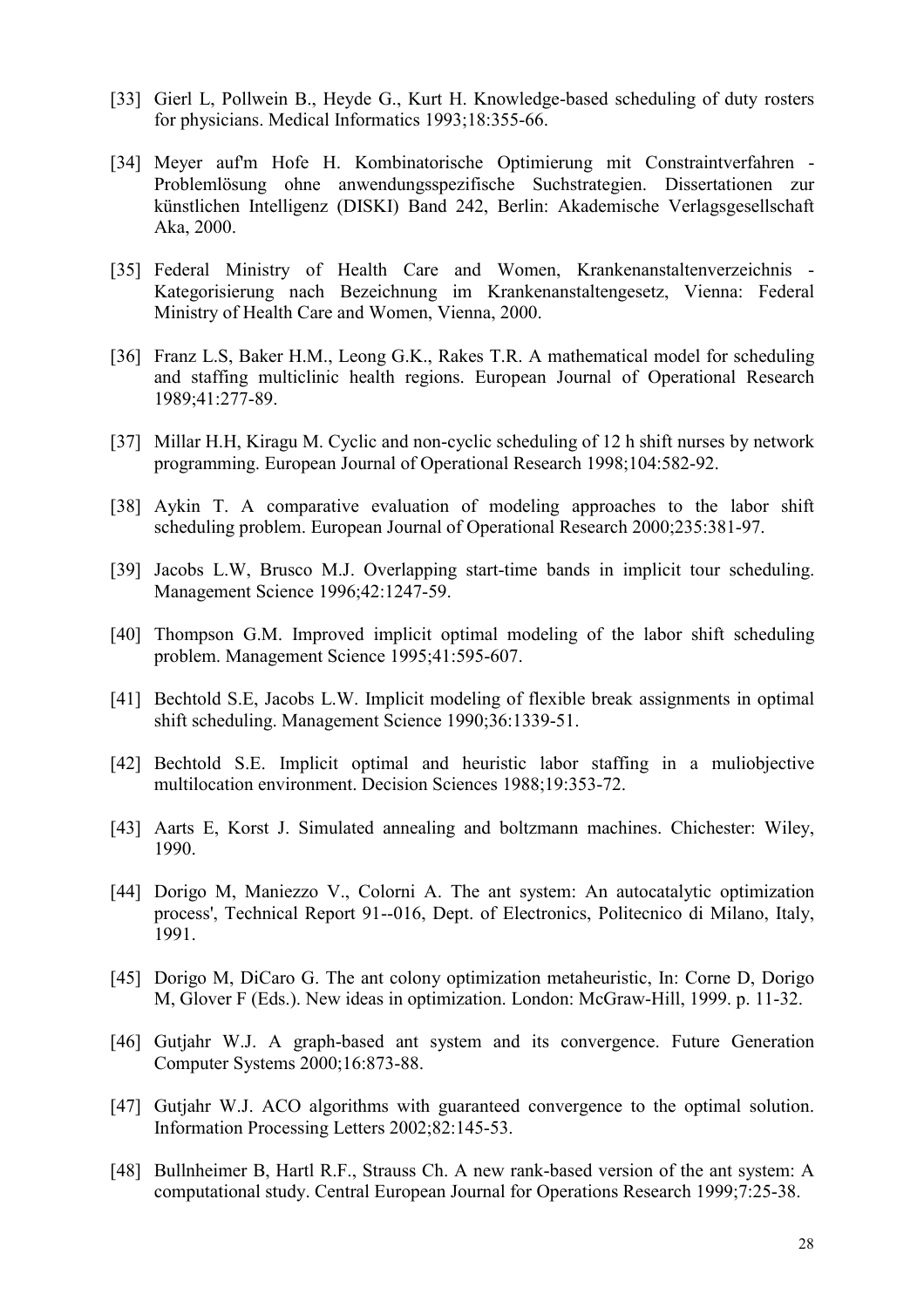- [49] Leonard K.J, Rauner M.S., Schaffhauser-Linzatti M.-M., Yap, R. The effect of funding policy on day of week admissions and discharges in hospitals: the cases of Canada and Austria. Health Policy 2003;63:239-57.
- [50] Rauner M.S, Zeileis A., Schaffhauser-Linzatti M.-M., Hornik K. Modelling the effects of the Austrian inpatient reimbursement system on length-of-stay distributions. OR-Spectrum 2003:25:183-206.
- [51] Gruetz M., Computerunterstützte Personalbedarfsermittlung für den Krankenpflegebereich auf der Grundlage von Dienstzeitplanungen, Forschungsgruppe Medizinoekonomie, Lehrstuhl für Betriebswirtschaftslehre und Operations Research, Universitaet Erlangen-Nuernberg, Arbeitsbericht Nr. 84-5. Nuernberg 1984, p. 35.
- [52] Lehman E.L. Testing statistical hypotheses. New York: Springer, 1996.
- [53] Gewerkschaft der Gemeindebediensteten, Landesgruppe Wien. Ihr Geld, Gehaltsansaetze fuer Wiener Gemeindebedienstete, Beamte und Vertragsbedienstete: Gesundheits- und Krankenpflegefachdienst, PflegehelferInnen, Hebammen, gehobener medizinisch-technischer Dienst, medizinisch-technischer Fachdienst, Sanitätshilfsdienste, Chargen, ab 1.1. 2003. Vienna: Gewerkschaft der Gemeindebedinsteten, Landesgruppe Wien, 2003.
- [54] Vienna Hospital Compound. Internal guidelines for nurses' working regulations. Vienna 2002.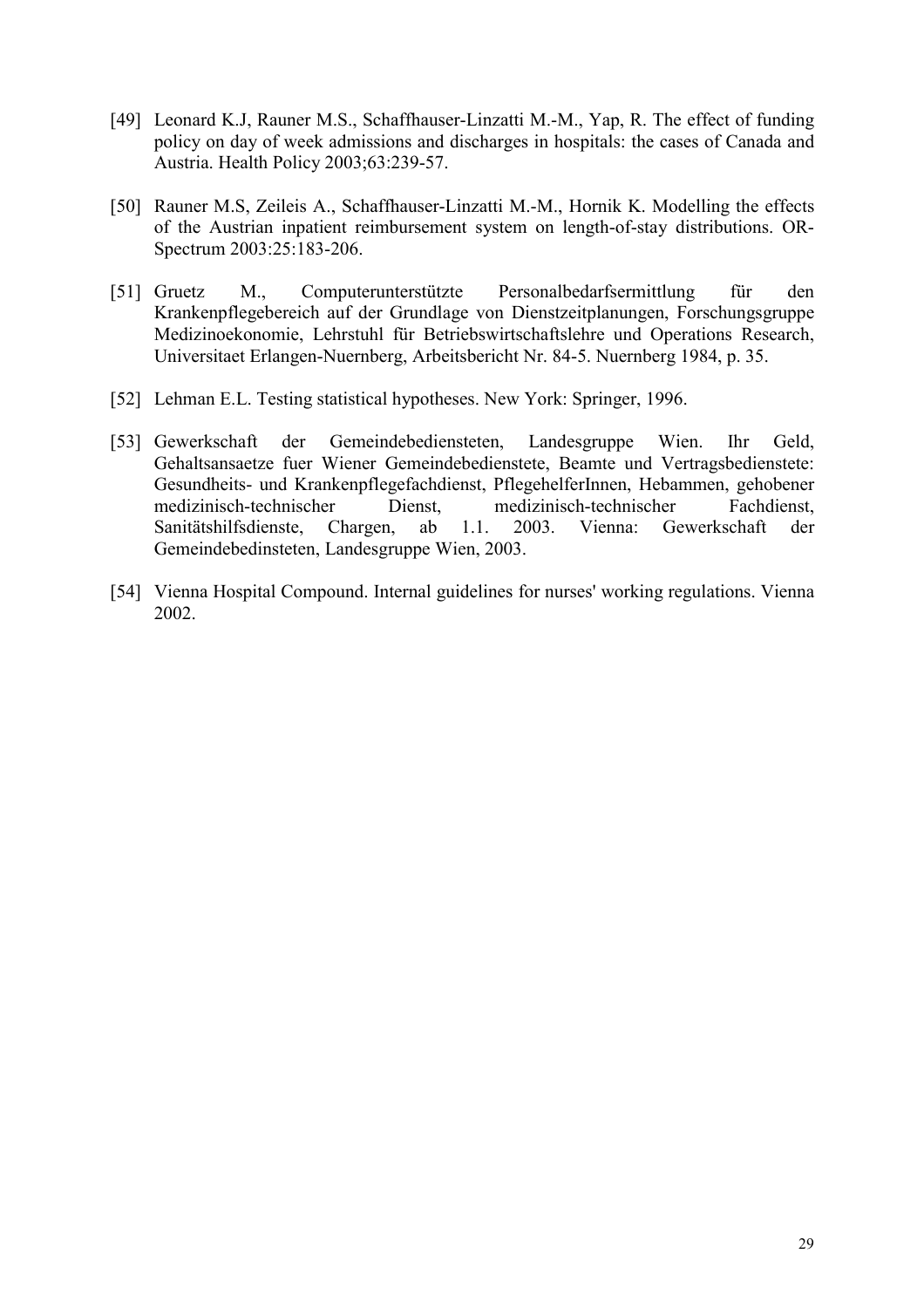## **Biographies**

Walter J. Gutjahr received his M.Sc. and Ph.D. degrees in Mathematics from the University of Vienna, Austria. For several years, he worked in technical and management positions in the field of industrial software development and research for Siemens Corporation. Currently, he is at the University of Vienna, Department of Statistics and Decision Support Systems, as an Associate Professor of Applied Mathematics and Computer Science. His research interests include analysis of algorithms, heuristic optimization, and software engineering. He is author of numerous articles in the indicated areas, and serves as the coordinator of the working group "Operations Research" in the Austrian Computer Society.

Marion Rauner received an MBA in Business Informatics, a Ph.D. in Social and Economic Sciences, and completed her Habilitation in Business Administration, all from the University of Vienna, Austria, and an MBA in Business Administration from the Vienna University of Economics and Business Administration, Austria. She is presently Associate Professor, Department of Innovation and Technology Management, University of Vienna, Austria. She has published several papers and books covering the following research fields: international health care systems, disease policy modeling, operations research in public health, as well as evaluation and management of healthcare technologies. She founded the Working Group on Operations Research in Health Care of the Austrian Operations Research Society in 2003. She was awarded the Young, Talented Scientists Award of the Vienna Municipal Government in 2000, the Pharmig Prize for Health Economics in 2002, as well as the Dr. Maria Schaumeyer Prize and the Kardinal-Innitzer-Promotion Prize in 2003.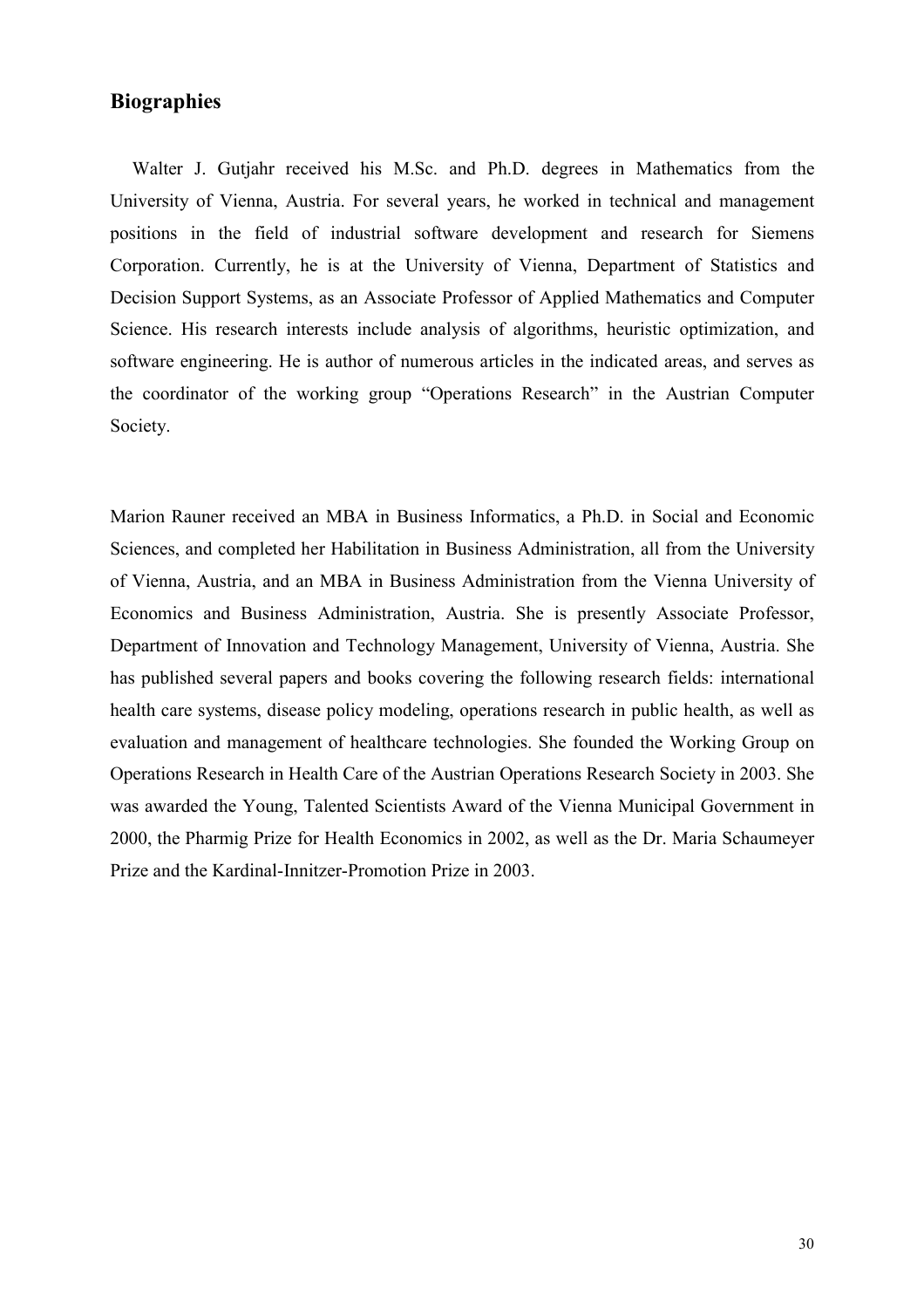## **Figure/Table Captions**

- Table 1 Assumed service frequencies during the days of the week as a percentage of the frequency on Sunday
- Table 2 Assumed relative frequencies for the begin of nurses' services in a certain time interval
- Table 3 Average cost improvements (in %) achieved by the ACO compared to the Greedy approach with significance indications for the static mode (only results of one planning day, the eighth day)
- Table 4 Average cost improvements (in %) achieved ACO compared to the Greedy approach with significance indications for the dynamic mode (final results after a simulation horizon of 28 days)
- Table 5 Values for cost weights and penalties used
- Table 6 Timetable of the dynamic mode scenario with 40 nurses, 20 hospital departments, and demand intensity 0.4
- Figure 1 Covered and uncovered demands of the dynamic mode scenario with 40 nurses, 20 hospital departments, and demand intensity 0.4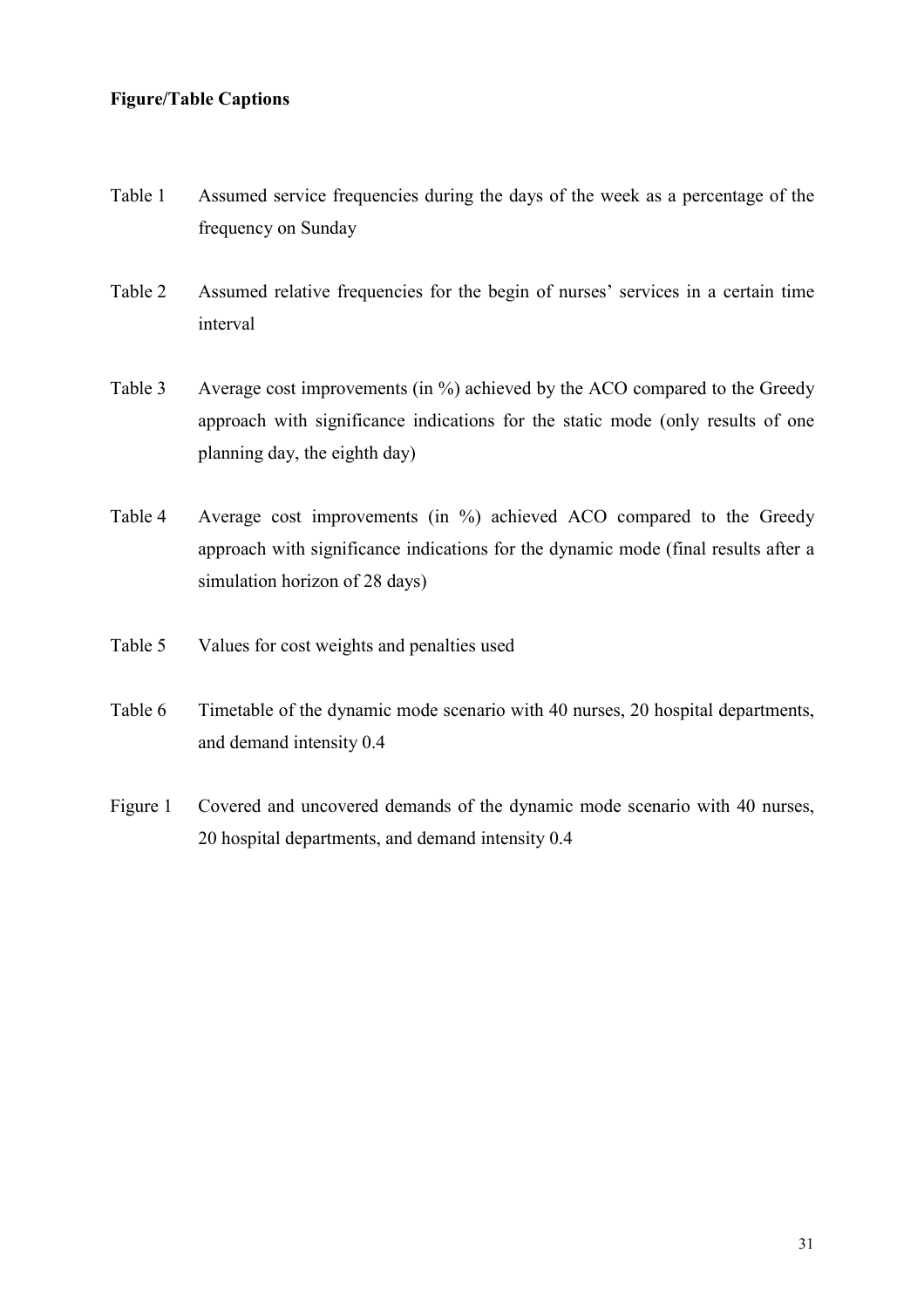| Day              |  | Monday   Tuesday   Wednesday   Thursday   Friday   Saturday   Sunday |     |     |  |  |
|------------------|--|----------------------------------------------------------------------|-----|-----|--|--|
| <b>Intensity</b> |  |                                                                      | 100 | 100 |  |  |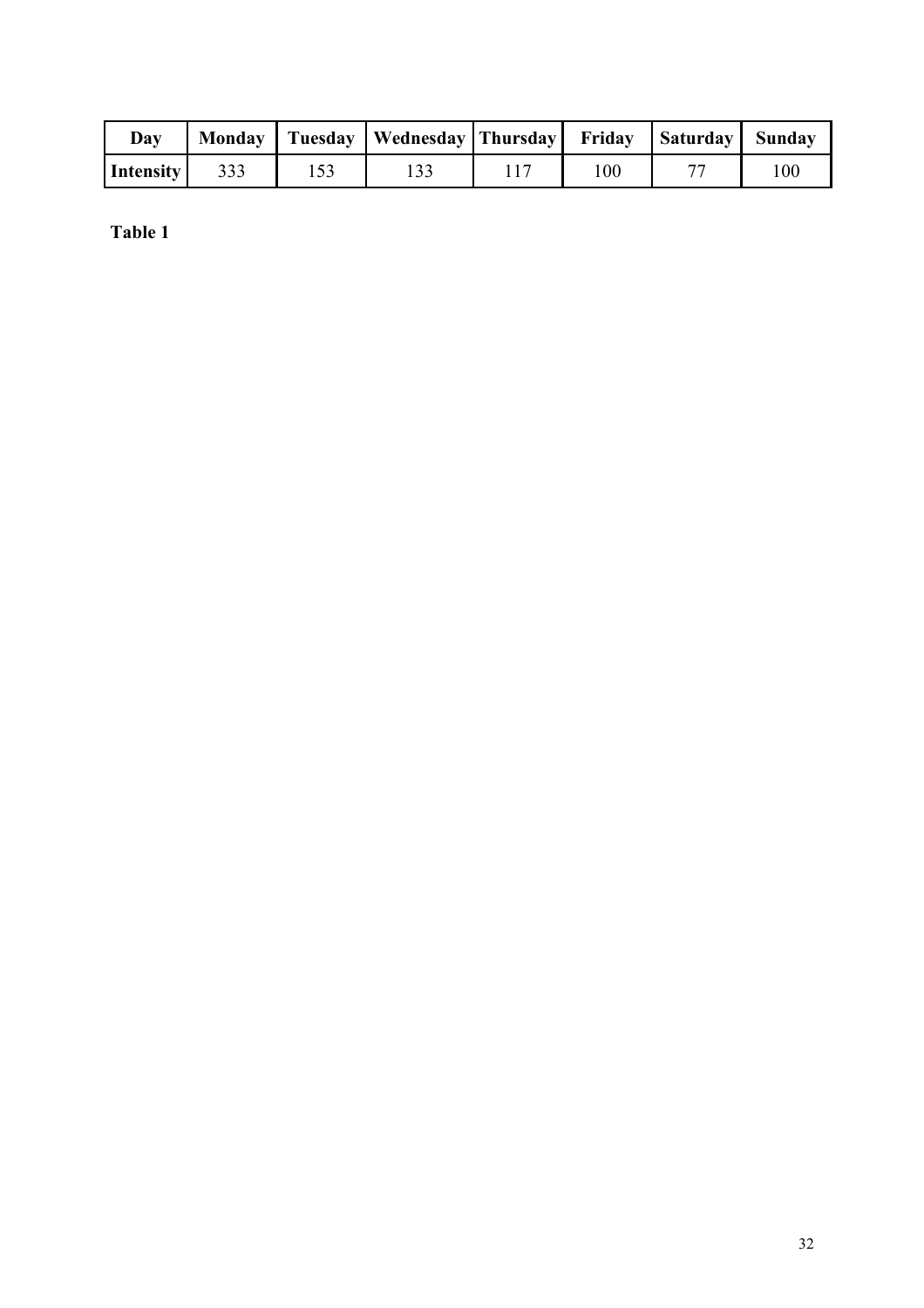| Time Interval   $0 - 2$   $3 - 5$   $6 - 8$   $9 - 11$   $12 - 2$   $3 - 5$   $6 - 8$ |      |    |      |      |      |     |  | $9 - 11$ |  |  |  |  |  |
|---------------------------------------------------------------------------------------|------|----|------|------|------|-----|--|----------|--|--|--|--|--|
|                                                                                       |      |    | a.m. |      | p.m. |     |  |          |  |  |  |  |  |
| <b>Frequency</b>                                                                      | 1/16 | 16 | 6/16 | 1/16 | 4/16 | /16 |  |          |  |  |  |  |  |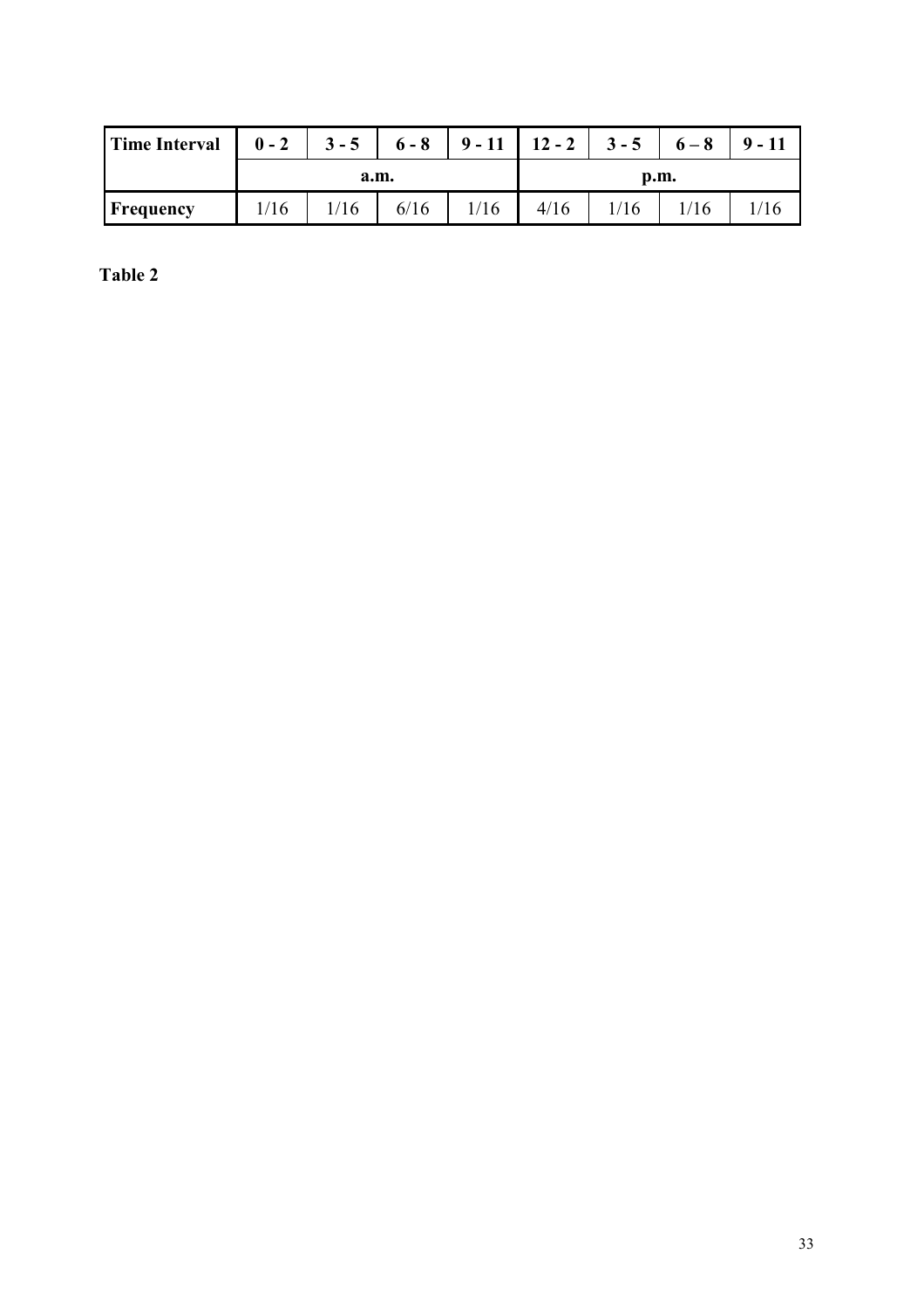|                  | <b>Improvement of ACO Compared to Greedy</b> |                                |                                |  |  |  |  |  |  |  |  |  |  |  |
|------------------|----------------------------------------------|--------------------------------|--------------------------------|--|--|--|--|--|--|--|--|--|--|--|
| <b>Basic</b>     | <b>30 Nurses</b>                             | <b>40 Nurses</b>               | <b>40 Nurses</b>               |  |  |  |  |  |  |  |  |  |  |  |
| <b>Intensity</b> | <b>15 Hospital Departments</b>               | <b>15 Hospital Departments</b> | <b>20 Hospital Departments</b> |  |  |  |  |  |  |  |  |  |  |  |
| 0.1              | $2.222(s**)$                                 | 4.479 $(s**)$                  | 3.031 $(s^{**})$               |  |  |  |  |  |  |  |  |  |  |  |
| 0.2              | $1.855$ (s <sup>**</sup> )                   | $2.688$ (s <sup>**</sup> )     | $2.048$ (s <sup>**</sup> )     |  |  |  |  |  |  |  |  |  |  |  |
| 0.3              | $2.179(s**)$                                 | $2.174$ (s <sup>**</sup> )     | $2.221$ (s <sup>**</sup> )     |  |  |  |  |  |  |  |  |  |  |  |
| 0.4              | $1.546$ (s <sup>**</sup> )                   | $2.138(s**)$                   | $1.777(s**)$                   |  |  |  |  |  |  |  |  |  |  |  |
| 0.5              | $1.109$ (s <sup>**</sup> )                   | $2.226$ (s <sup>**</sup> )     | $1.756$ (s <sup>**</sup> )     |  |  |  |  |  |  |  |  |  |  |  |
| 0.6              | $1.124$ (s <sup>**</sup> )                   | $2.107$ (s <sup>**</sup> )     | $1.564$ (s <sup>**</sup> )     |  |  |  |  |  |  |  |  |  |  |  |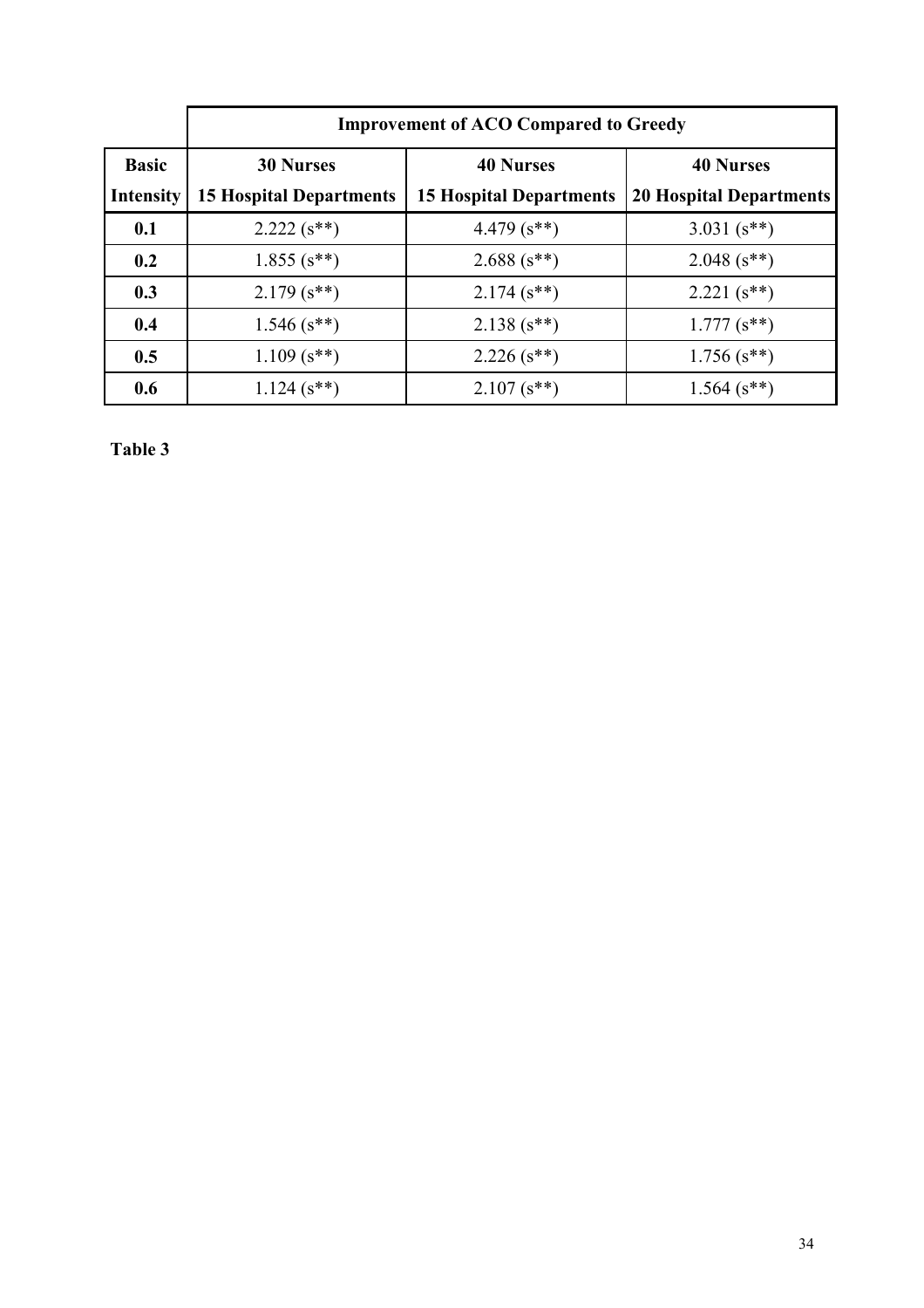|                  | <b>Improvement of ACO Compared to Greedy</b> |                                |                                |  |  |  |  |  |  |  |  |  |  |  |
|------------------|----------------------------------------------|--------------------------------|--------------------------------|--|--|--|--|--|--|--|--|--|--|--|
| <b>Basic</b>     | <b>30 Nurses</b>                             | <b>40 Nurses</b>               | <b>40 Nurses</b>               |  |  |  |  |  |  |  |  |  |  |  |
| <b>Intensity</b> | <b>15 Hospital Departments</b>               | <b>15 Hospital Departments</b> | <b>20 Hospital Departments</b> |  |  |  |  |  |  |  |  |  |  |  |
| 0.1              | $1.788$ (s <sup>**</sup> )                   | $2.023$ (s <sup>**</sup> )     | $1.793$ (s <sup>**</sup> )     |  |  |  |  |  |  |  |  |  |  |  |
| 0.2              | $2.265$ (s <sup>**</sup> )                   | $2.173$ (s <sup>**</sup> )     | $1.661$ (s <sup>**</sup> )     |  |  |  |  |  |  |  |  |  |  |  |
| 0.3              | 3.448 $(s^{**})$                             | $1.760$ (s <sup>**</sup> )     | $4.300(s**)$                   |  |  |  |  |  |  |  |  |  |  |  |
| 0.4              | 2.411 $(s^{**})$                             | $2.838(s**)$                   | $2.342(s*)$                    |  |  |  |  |  |  |  |  |  |  |  |
| 0.5              | $1.659$ (s <sup>*</sup> )                    | $1.505$ (s <sup>**</sup> )     | $1.626$ (s <sup>*</sup> )      |  |  |  |  |  |  |  |  |  |  |  |
| 0.6              | $0.686$ (ns)                                 | $1.426$ (s <sup>**</sup> )     | $0.854$ (ns)                   |  |  |  |  |  |  |  |  |  |  |  |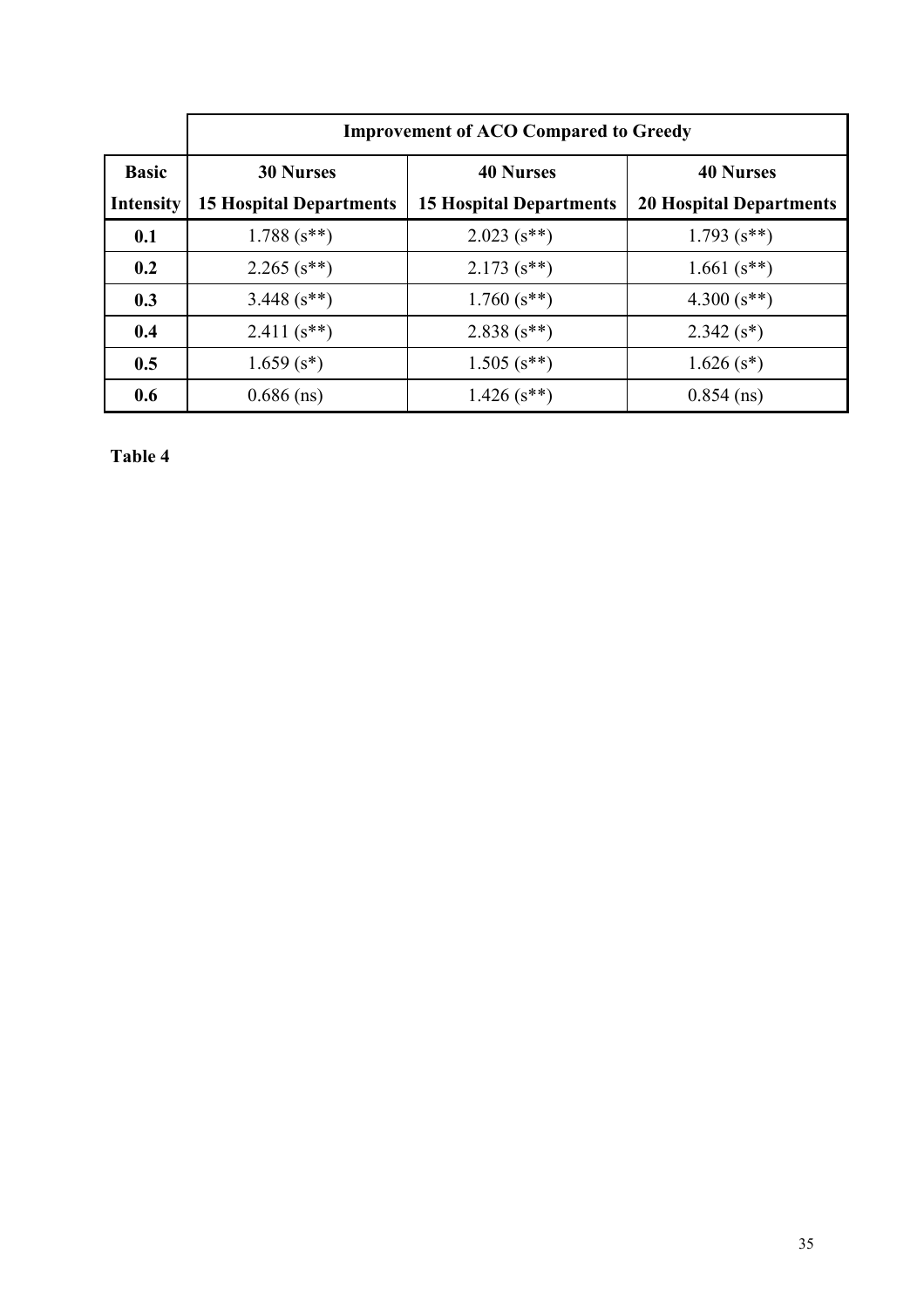| No.          | <b>Penalty Categories</b>                                             | <b>Values for Cost Weights</b><br><b>Based on Euro</b> | <b>Values for Penalties</b> |
|--------------|-----------------------------------------------------------------------|--------------------------------------------------------|-----------------------------|
| 1            | penalty hospital $k$ for nurse $j$                                    | 50                                                     | $0 - 9$                     |
| $\mathbf{2}$ | penalty nurse $j$ for hospital $k$                                    | 5                                                      | $0 - 9$                     |
| 3            | penalty hospital $k$ for nurse type $l$                               | 10                                                     | $1 - 3$                     |
| 4            | penalty nurse <i>j</i> for nurse type <i>l</i>                        | 1                                                      | $1 - 3$                     |
| 5            | salary costs for nurse $j$ with nurse type $l$                        | 22/hour                                                |                             |
|              | for demand $i$ from hospital $k$                                      | +2/Sunday hour                                         |                             |
|              |                                                                       | $+2/night$ hour                                        |                             |
| 6            | penalty nurse <i>j</i> for shift type <i>o</i>                        | $\overline{2}$                                         | $1 = day shift(D)$          |
|              |                                                                       |                                                        | $3 =$ night shift (N)       |
|              |                                                                       |                                                        | $4$ =early shift $(E)$      |
|              |                                                                       |                                                        | $4$ =late shift (L)         |
| 7            | penalty nurse $j$ for working pattern $p$                             | $\overline{4}$                                         | $1 =$ "-DDN-"               |
|              |                                                                       |                                                        | $2 =$ "-NN-"                |
|              |                                                                       |                                                        | 6="-LELE-"                  |
|              |                                                                       |                                                        | 3="-LLDD-"                  |
| 8            | penalty nurse <i>j</i> for working stretch <i>s</i>                   | 8                                                      | $1=3$ days                  |
|              |                                                                       |                                                        | $2=4$ days                  |
|              |                                                                       |                                                        | $5=5$ days                  |
|              |                                                                       |                                                        | $9=6$ days<br>$9=7$ days    |
| 9            | penalty nurse $j$ for non-working stretch $\nu$                       | $\mathbf{1}$                                           | $1=3$ days                  |
|              |                                                                       |                                                        | $2=4$ days                  |
|              |                                                                       |                                                        | $3=5$ days                  |
|              |                                                                       |                                                        | $4=6$ days                  |
|              |                                                                       |                                                        | $5=7$ days                  |
| 10           | penalty nurse $j$ for weekend pattern $w$                             | $\overline{2}$                                         | $1 = "$ -11"                |
|              |                                                                       |                                                        | $2 = -1$ "                  |
|              |                                                                       |                                                        | $2 = 11 -$                  |
|              |                                                                       |                                                        | $2 = 1 - 1$ "               |
|              |                                                                       |                                                        | $3="1-.$ "                  |
|              |                                                                       |                                                        | $3 = -1$                    |
|              |                                                                       |                                                        | $3 = 111$ "                 |
|              | penalty term for unscheduled remaining<br>demands on simulation day d | 20/day                                                 |                             |
|              | penalty term for uncovered demands                                    | 5,000/uncovered demand                                 |                             |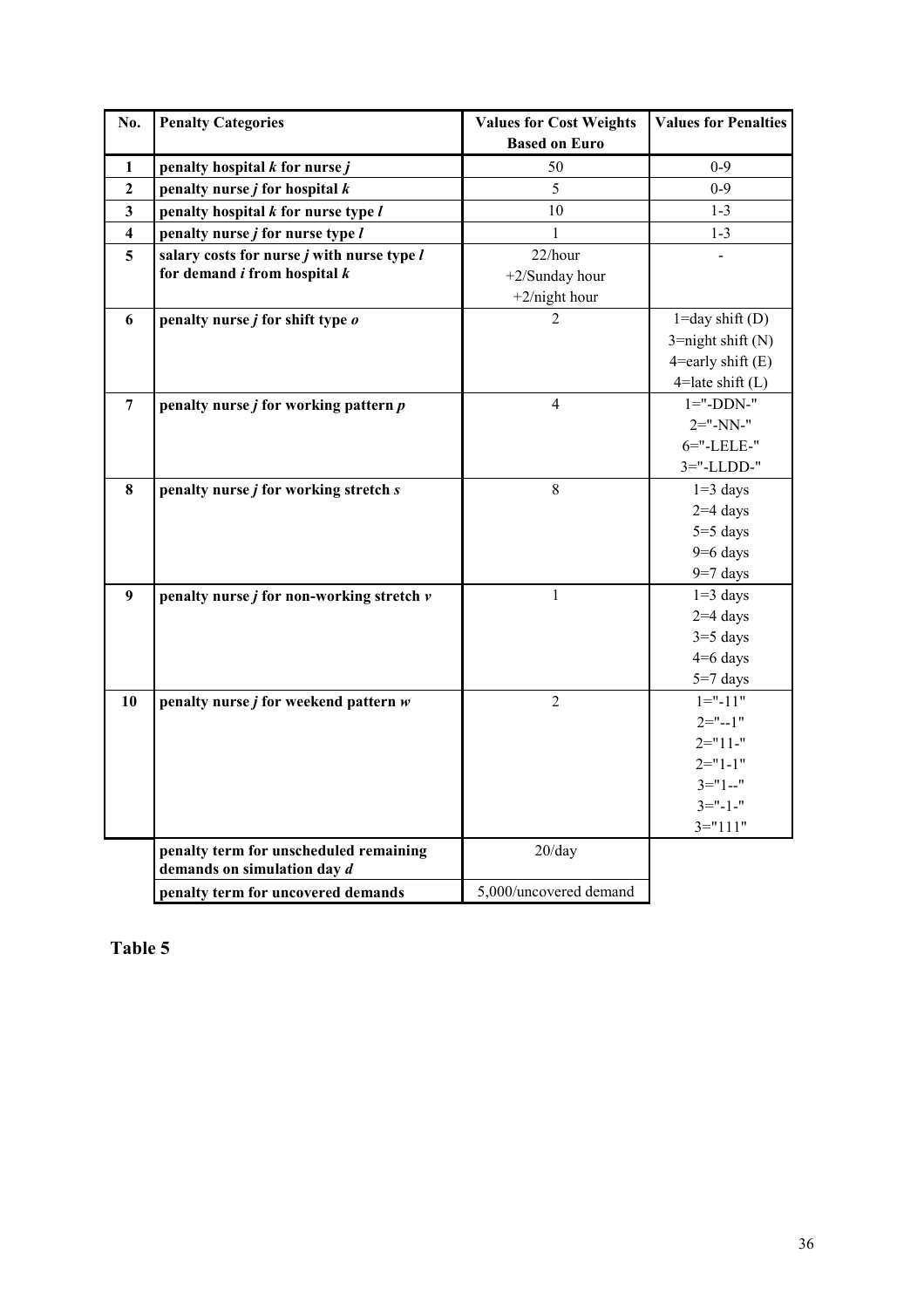|                                    | Weekday                           |              | Mon Tue  Wed   Thu   Fri   Sat   Sun   Mon   Tue   Wed   Thu   Fri   Sat   Sun   Mon   Tue   Wed   Thu   Fri   Sat   Sun   Mon   Tue   Wed   Thu   Fri   Sat   Sun |              |                |   |   |                |                                         |                  |             |             |             |                                         |           |                         |                  |              |                       |                       |             |             |                                    |                            |                       |              |                       |             |             | Number of               |
|------------------------------------|-----------------------------------|--------------|--------------------------------------------------------------------------------------------------------------------------------------------------------------------|--------------|----------------|---|---|----------------|-----------------------------------------|------------------|-------------|-------------|-------------|-----------------------------------------|-----------|-------------------------|------------------|--------------|-----------------------|-----------------------|-------------|-------------|------------------------------------|----------------------------|-----------------------|--------------|-----------------------|-------------|-------------|-------------------------|
|                                    | Day                               | $\mathbf{1}$ | $\overline{2}$                                                                                                                                                     | $\mathbf{3}$ | $\overline{4}$ | 5 | 6 | $\overline{7}$ | 8                                       | $\boldsymbol{9}$ | 10          | 11          | 12          | 13                                      | 14        | 15                      | 16               | 17           | 18                    | 19                    | 20          | 21          | 22                                 | 23                         | 24                    | 25           | 26                    | 27          | 28          | <b>Shifts</b>           |
| <b>Nurse</b>                       | <b>Supply Type</b>                |              |                                                                                                                                                                    |              |                |   |   |                |                                         |                  |             |             |             |                                         |           |                         |                  |              |                       |                       |             |             |                                    |                            |                       |              |                       |             |             | Assigned                |
| $\mathbf{1}$                       | $\overline{2}$                    |              |                                                                                                                                                                    |              |                |   |   |                |                                         |                  |             |             |             |                                         |           |                         |                  |              |                       |                       |             |             |                                    | D                          |                       |              |                       |             |             | $\mathbf{1}$            |
| $\mathbf{2}$                       | $\overline{2}$                    |              |                                                                                                                                                                    |              |                |   |   |                |                                         |                  |             |             |             |                                         | E         |                         |                  |              |                       |                       |             |             |                                    |                            |                       |              |                       |             |             | $\mathbf{1}$            |
| $\mathbf{3}$                       | $\sqrt{2}$                        |              |                                                                                                                                                                    |              |                |   |   |                |                                         |                  |             |             |             |                                         |           |                         | E                |              | D                     |                       |             |             |                                    |                            |                       |              | D                     |             |             | $\mathbf{3}$            |
| $\overline{4}$                     | $\overline{2}$                    |              |                                                                                                                                                                    |              |                |   |   |                |                                         |                  | D           |             |             |                                         |           | D                       | E                |              |                       |                       |             |             | D                                  | D                          |                       |              |                       |             |             | $\overline{\mathbf{5}}$ |
| $5\phantom{.0}$                    | $\overline{\mathbf{3}}$           |              |                                                                                                                                                                    |              |                |   |   |                | N                                       |                  |             |             | N           |                                         |           | N                       | N                |              | $\overline{\text{N}}$ |                       |             |             | N                                  | $\overline{\text{N}}$      |                       | N            | D                     |             |             | $\boldsymbol{9}$        |
| 6                                  | $\overline{2}$                    |              |                                                                                                                                                                    |              |                |   |   |                |                                         |                  |             |             |             |                                         |           | D                       |                  |              |                       |                       |             |             | D                                  |                            |                       |              |                       |             |             | $\mathbf{2}$            |
| $\overline{7}$                     | $\overline{2}$                    |              |                                                                                                                                                                    |              |                |   |   |                |                                         |                  |             |             |             |                                         |           | L                       |                  |              |                       |                       |             |             | $\mathbf E$                        |                            |                       |              |                       |             |             | $\overline{2}$          |
| $\pmb{8}$                          | $\mathfrak{Z}$                    |              |                                                                                                                                                                    |              |                |   |   |                |                                         | $\mathbf N$      |             |             |             |                                         |           | ${\bf N}$               |                  | $\, {\bf N}$ |                       |                       |             |             | $\rm NN$                           |                            | $\mathbf N$           |              | $\mathbf N$           |             |             | $7\overline{ }$         |
| 9                                  | $\boldsymbol{2}$                  |              |                                                                                                                                                                    |              |                |   |   |                |                                         |                  |             |             |             |                                         |           |                         |                  |              |                       |                       |             |             | D                                  |                            |                       |              |                       |             |             | $\mathbf{1}$            |
| 10                                 | $\mathbf{1}$                      |              |                                                                                                                                                                    |              |                |   |   |                |                                         | D                |             |             |             |                                         |           | N                       |                  |              |                       | $\mathbf N$           |             | $\mathbf N$ | $\mathbf N$                        | $\mathbf{D}$               | $\mathbf N$           |              |                       | $\mathbf N$ |             | $\pmb{8}$               |
| $\overline{11}$                    | $\overline{4}$                    |              |                                                                                                                                                                    |              |                |   |   |                |                                         |                  |             |             | L           |                                         |           | D                       |                  | D            |                       |                       |             |             | $\mathbf D$                        |                            |                       |              |                       |             |             | $\overline{\mathbf{4}}$ |
| $\overline{12}$                    | $\mathbf{1}$                      |              |                                                                                                                                                                    |              |                |   |   |                |                                         |                  |             | $\mathbf N$ |             | $\mathbf N$                             |           | $\mathbf N$             |                  |              | $\mathbf N$           |                       |             | $\mathbf N$ | $\mathbf N$                        |                            | $\mathbf N$           |              | $\mathbf N$           |             |             | 8                       |
| $\overline{13}$                    | 1                                 |              |                                                                                                                                                                    |              |                |   |   |                |                                         |                  |             | $\mathbf N$ |             | $\, {\bf N}$                            | N         | N                       |                  |              |                       |                       | $\mathbf N$ | ${\bf N}$   | N                                  |                            | N                     |              |                       |             | $\mathbf N$ | 9                       |
| $\overline{14}$                    | $\mathbf{1}$                      |              |                                                                                                                                                                    |              | ${\bf N}$      |   |   |                |                                         |                  |             |             |             | <b>NN</b>                               |           | $\ensuremath{\text{N}}$ | $\mathbf N$      |              |                       | $\overline{\text{N}}$ |             |             | $\mathbf N$                        |                            |                       | $\mathbf N$  | $\overline{\text{N}}$ |             |             | $\boldsymbol{9}$        |
| 15                                 | $\mathfrak{Z}$                    |              |                                                                                                                                                                    |              |                |   |   |                | $\mathbf N$                             |                  |             | $\mathbf N$ |             |                                         |           | $\mathbf N$             | $\mathbf N$      | $\, {\bf N}$ |                       |                       |             |             | $\mathbf N$                        | ${\bf N}$                  | $\, {\bf N}$          |              |                       |             |             | 8                       |
| 16                                 | $\sqrt{2}$                        |              |                                                                                                                                                                    |              |                |   |   |                |                                         |                  | D           |             |             |                                         |           |                         |                  |              |                       | L                     |             | D           |                                    |                            |                       |              |                       | D           |             | $\overline{4}$          |
| $\overline{17}$<br>$\overline{18}$ | $\mathfrak{Z}$                    |              |                                                                                                                                                                    |              |                |   |   |                |                                         |                  |             |             |             |                                         |           | L                       | $\mathbf N$<br>D |              |                       |                       |             |             | N<br>D                             | $\mathop{\rm NN}\nolimits$ | $\, {\bf N}$          |              |                       |             |             | $\boldsymbol{6}$        |
| 19                                 | $\sqrt{2}$<br>$\mathbf{1}$        |              |                                                                                                                                                                    |              |                |   |   |                |                                         |                  | $\mathbf N$ |             | N           |                                         |           | $\mathbf N$             |                  | $\mathbf N$  |                       |                       |             | $\mathbf N$ | N                                  |                            |                       |              | N                     |             | $\mathbf N$ | $\mathbf 2$<br>9        |
| $\overline{20}$                    | $\mathbf{1}$                      |              |                                                                                                                                                                    |              |                |   |   |                |                                         |                  | $\mathbf N$ |             |             |                                         | N<br>N    | $\mathbf N$             |                  |              | $\mathbf N$           |                       | $\mathbf N$ |             | $\mathbf N$                        |                            | N                     |              | N                     |             |             | $\pmb{8}$               |
| 21                                 | $\overline{4}$                    |              |                                                                                                                                                                    |              |                |   |   |                |                                         |                  |             |             |             |                                         |           |                         |                  | D            |                       |                       |             |             |                                    |                            |                       |              |                       |             |             | $\mathbf{1}$            |
| 22                                 | $\sqrt{2}$                        |              |                                                                                                                                                                    |              |                |   |   |                |                                         |                  |             |             |             |                                         |           |                         |                  |              |                       |                       |             |             |                                    |                            |                       |              |                       |             |             | $\bf{0}$                |
| $\overline{23}$                    | $\mathbf{1}$                      |              |                                                                                                                                                                    |              |                |   |   | E              |                                         |                  |             |             | $\mathbf N$ |                                         | $N_{\rm}$ | N                       |                  | $\mathbf N$  |                       |                       |             | $\mathbf N$ | $\mathbf N$                        |                            | N                     | $\mathbf N$  |                       |             |             | $\boldsymbol{9}$        |
| $\overline{24}$                    | $\mathfrak{Z}$                    |              |                                                                                                                                                                    |              |                |   |   |                |                                         |                  | $\mathbf N$ |             |             |                                         |           | D                       |                  | ${\bf N}$    |                       | $\mathbf N$           |             |             | $\mathbf E$                        | $\mathbf N$                |                       | $\mathbf N$  | $\mathbf N$           |             |             | $\pmb{8}$               |
| 25                                 | $\mathbf{1}$                      |              |                                                                                                                                                                    | $\mathbf N$  |                |   | N | N              |                                         |                  |             | E           | N           |                                         | N         | N                       |                  |              |                       |                       |             | $\mathbf N$ | $\mathbf N$                        | $\mathbf N$                |                       | $\mathbf N$  |                       |             |             | $11\,$                  |
| 26                                 | $\overline{3}$                    |              |                                                                                                                                                                    |              |                |   |   |                | E                                       | D                |             |             |             |                                         |           | ${\bf N}$               |                  | $\mathbf N$  |                       |                       |             |             | $\mathbf N$                        |                            | $\mathbf N$           |              | ${\bf N}$             |             |             | $\overline{7}$          |
| $\bf 27$                           | $\overline{4}$                    |              |                                                                                                                                                                    |              |                |   |   |                |                                         | $\mathbf E$      |             |             |             |                                         |           |                         |                  |              |                       |                       |             |             |                                    | E                          |                       |              |                       |             |             | $\mathbf{2}$            |
| $\overline{28}$                    | $\overline{4}$                    |              |                                                                                                                                                                    |              |                |   |   |                |                                         |                  |             |             |             |                                         |           | E                       |                  | D            |                       |                       |             |             | E                                  |                            |                       |              |                       |             |             | $\mathbf{3}$            |
| 29                                 | $\mathfrak{Z}$                    |              |                                                                                                                                                                    |              |                |   |   |                |                                         | N                |             |             |             |                                         |           | N                       |                  | $\mathbf N$  |                       |                       |             |             | $\mathbf N$                        | $\mathbf N$                | $\mathbf N$           |              |                       |             |             | $\boldsymbol{6}$        |
| 30                                 | $\sqrt{2}$                        |              |                                                                                                                                                                    |              |                |   |   |                |                                         |                  |             |             |             |                                         |           |                         |                  |              |                       |                       |             |             | L                                  |                            |                       |              |                       |             |             | $\mathbf{1}$            |
| 31                                 | 3                                 |              |                                                                                                                                                                    |              |                |   |   |                | $\mathbf N$                             |                  |             |             |             |                                         |           | N                       | N                |              | N                     |                       |             |             |                                    | N                          |                       | N            | N                     |             |             | $\overline{7}$          |
| $\overline{32}$                    | $\mathbf{1}$                      |              |                                                                                                                                                                    |              |                |   |   |                | $\mathbf N$                             |                  |             | $\mathbf N$ |             |                                         | N         | N                       | N                | $\mathbf{L}$ |                       |                       | N           |             | $_{\rm N}$                         |                            | $\mathbf N$           |              |                       |             | $\mathbf N$ | $\overline{10}$         |
| 33                                 | $\overline{2}$                    |              |                                                                                                                                                                    |              |                |   |   |                |                                         |                  | D           |             |             |                                         |           |                         |                  |              |                       |                       |             |             |                                    |                            | D                     |              |                       |             |             | $\overline{2}$          |
| 34                                 | $\overline{4}$                    |              |                                                                                                                                                                    |              |                |   |   |                |                                         |                  |             |             |             |                                         |           |                         |                  |              |                       |                       |             |             |                                    |                            |                       |              |                       |             |             | $\pmb{0}$               |
| $\overline{35}$                    | $\mathbf{1}$                      |              |                                                                                                                                                                    |              |                |   |   |                |                                         | $\mathbf N$      |             |             |             |                                         | N         | N                       |                  |              | $\mathbf N$           |                       |             | N           |                                    | $\mathbf N$                | N                     | $\mathbf N$  |                       |             |             | $\pmb{8}$               |
| 36                                 | $\overline{4}$                    |              |                                                                                                                                                                    |              |                |   |   |                |                                         |                  |             |             |             |                                         |           |                         |                  |              |                       |                       |             |             | $\mathbf E$                        |                            |                       |              |                       |             |             | $\mathbf{1}$            |
| 37                                 | $\sqrt{2}$                        |              |                                                                                                                                                                    |              |                |   |   |                |                                         |                  |             |             |             |                                         |           |                         |                  |              |                       |                       |             |             |                                    |                            |                       |              |                       |             |             | $\bf{0}$                |
| 38                                 | $\sqrt{2}$                        |              |                                                                                                                                                                    |              |                |   |   |                |                                         |                  |             |             | D           |                                         |           |                         |                  |              |                       |                       |             |             |                                    |                            | E                     |              |                       |             | E           | $\mathbf{3}$            |
| $\overline{39}$                    | $\sqrt{2}$                        |              |                                                                                                                                                                    |              |                |   |   |                |                                         |                  |             |             |             |                                         |           |                         |                  |              |                       |                       |             | D           |                                    |                            |                       |              |                       |             |             | $\mathbf{1}$            |
| 40                                 | $\mathbf{1}$                      |              |                                                                                                                                                                    |              |                |   |   |                |                                         |                  |             |             | $\mathbf N$ |                                         | E         | $\ensuremath{\text{N}}$ |                  | $N_{\rm}$    |                       |                       |             | ${\bf N}$   | $\overline{\text{N}}$              |                            | ${\bf N}$             | $\, {\bf N}$ |                       | D           |             | $\boldsymbol{9}$        |
| Abbreviations:                     | "D"=day shift $(7 a.m. - 7 p.m.)$ |              |                                                                                                                                                                    |              |                |   |   |                | "E"=early day shift $(7 a.m. - 3 p.m.)$ |                  |             |             |             | "L"=late day shift $(11 a.m. - 7 p.m.)$ |           |                         |                  |              |                       |                       |             |             | "N"=night shift $(7 p.m. - 7.a.m)$ |                            | "NN"=two night shifts |              |                       |             |             |                         |